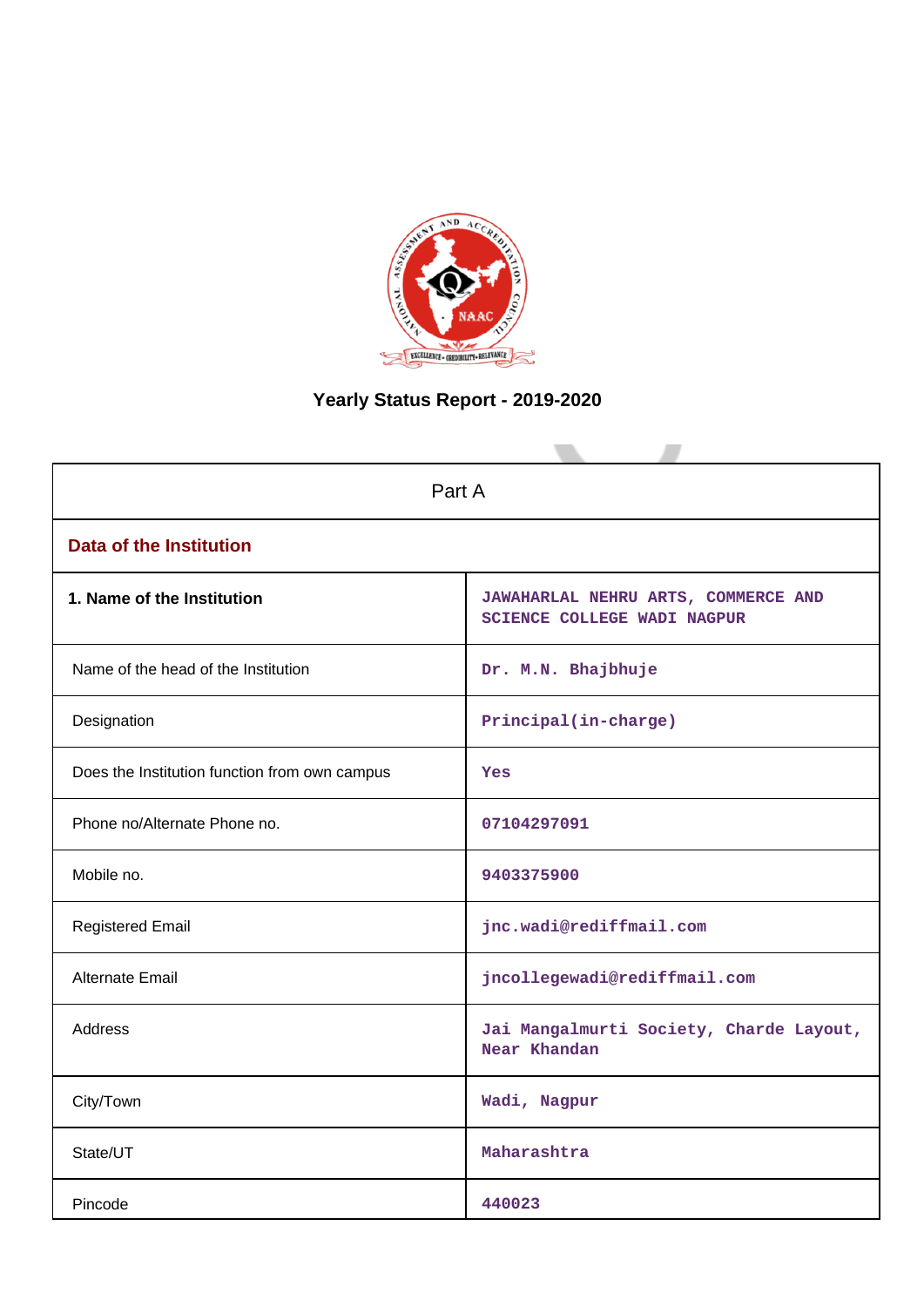| 2. Institutional Status                        |                                |
|------------------------------------------------|--------------------------------|
| Affiliated / Constituent                       | Affiliated                     |
| Type of Institution                            | Co-education                   |
| Location                                       | Rural                          |
| <b>Financial Status</b>                        | Self financed and grant-in-aid |
| Name of the IQAC co-ordinator/Director         | Dr. N.V. Gharad                |
| Phone no/Alternate Phone no.                   | 07104297091                    |
| Mobile no.                                     | 9881341908                     |
| <b>Registered Email</b>                        | iqacjnc2020@gmail.com          |
| Alternate Email                                | jnc.wadi@rediffmail.com        |
| 3. Website Address                             |                                |
| Web-link of the AQAR: (Previous Academic Year) | http://www.jncwadi.ac.in/      |
| 4. Whether Academic Calendar prepared during   | Yes                            |

| the year                                                     |                                         |
|--------------------------------------------------------------|-----------------------------------------|
| if yes, whether it is uploaded in the institutional website: | http://www.jncwadi.ac.in/uploaded files |
| Weblink :                                                    | /Academic%20calender%202019-20%202%20.p |

# **5. Accrediation Details**

| Cycle | Grade | <b>CGPA</b> | Year of<br>Accrediation | Validity                 |                          |
|-------|-------|-------------|-------------------------|--------------------------|--------------------------|
|       |       |             |                         | Period From              | Period To                |
|       | в     | 71.20       | 2005                    | $11 - Apr - 2005$        | $10 - Apr - 2010$        |
| 2     | $B+$  | 2.74        | 2019                    | $28 - \text{Mar} - 2019$ | $27 - \text{Mar} - 2024$ |

# **6. Date of Establishment of IQAC 25-Jul-2006**

# **7. Internal Quality Assurance System**

| Quality initiatives by IQAC during the year for promoting quality culture |                 |                                       |  |
|---------------------------------------------------------------------------|-----------------|---------------------------------------|--|
| Item / Title of the quality initiative by<br>IQAC                         | Date & Duration | Number of participants/ beneficiaries |  |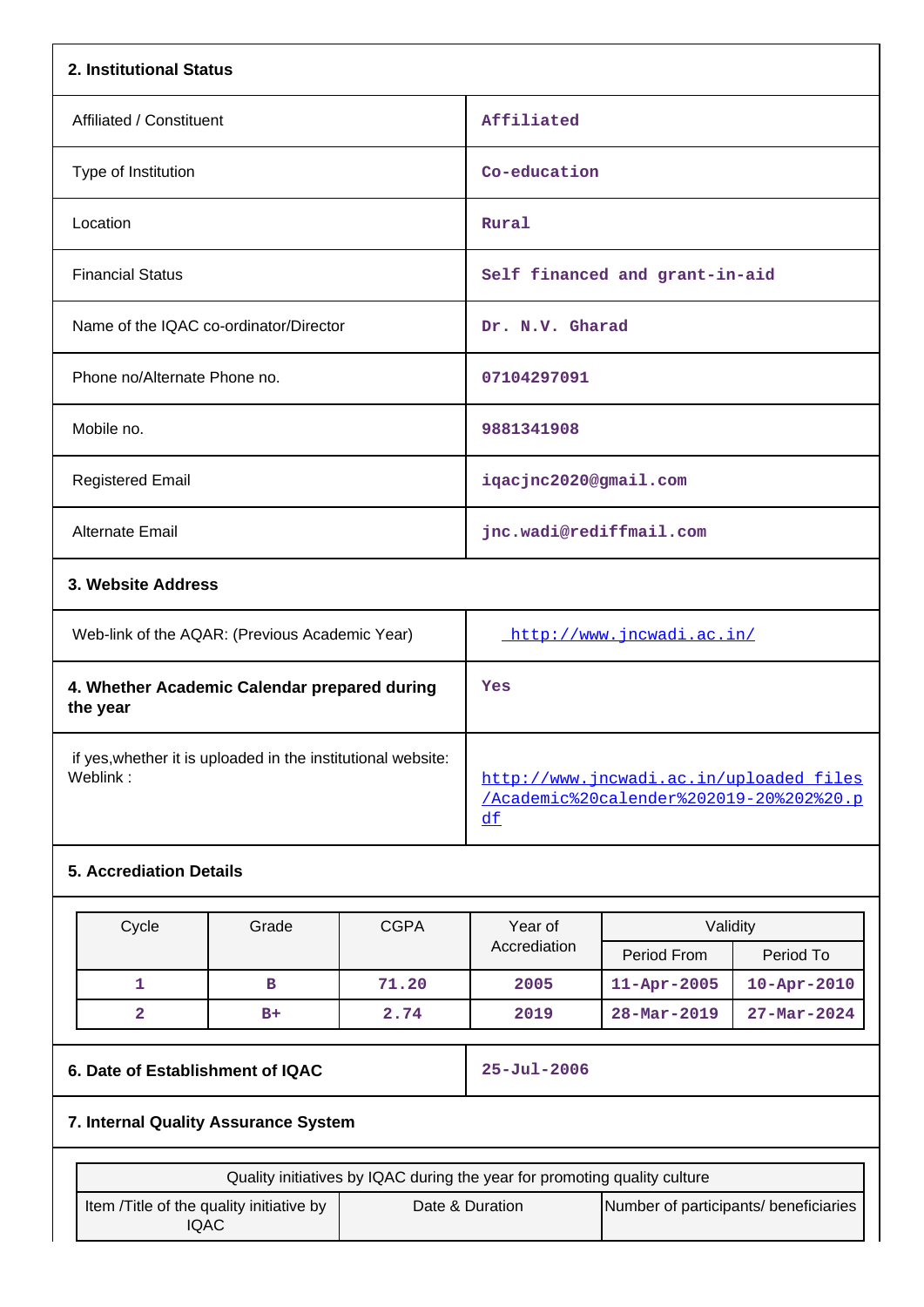| Organized One day<br>Workshop on                               | $13 - Aug - 2019$<br>1        | 126 |  |
|----------------------------------------------------------------|-------------------------------|-----|--|
| Sadbhavana Diwas                                               | $20 - \text{Aug} - 2019$<br>1 | 80  |  |
| Cleanliness drive<br>(swachata abhiyan)                        | $02 - \text{Feb} - 2020$<br>1 | 90  |  |
| Swayamsiddha Camp (self<br>defence for girls)                  | $12 - \text{Feb} - 2020$<br>5 | 59  |  |
| Inter-collegiate power<br>lifting (Men/Women)<br>championship  | $02 - Jan - 2020$<br>3        | 88  |  |
| One day workshop on<br>Competitive Exam and<br>career Guidance | $22 - \text{Feb} - 2020$<br>1 | 131 |  |
| World Wildlife Day<br>(Poster Competition)                     | $03 - Mar - 2020$<br>1        | 47  |  |
| Workshop on skills<br>Training in Traditional<br>Craft         | $24 - Sep - 2019$<br>2        | 47  |  |
| View File                                                      |                               |     |  |

**8. Provide the list of funds by Central/ State Government- UGC/CSIR/DST/DBT/ICMR/TEQIP/World Bank/CPE of UGC etc.**

| Institution/Departmen<br>t/Faculty | Scheme | <b>Funding Agency</b> | Year of award with<br>duration | Amount |
|------------------------------------|--------|-----------------------|--------------------------------|--------|
| Nil                                | Nil    | Nil                   | 2019                           |        |
| No Files Uploaded !!!              |        |                       |                                |        |

| 9. Whether composition of IQAC as per latest<br><b>NAAC</b> guidelines:                                            | Yes              |
|--------------------------------------------------------------------------------------------------------------------|------------------|
| Upload latest notification of formation of IQAC                                                                    | <u>View File</u> |
| 10. Number of IQAC meetings held during the<br>year :                                                              | 2                |
| The minutes of IQAC meeting and compliances to the<br>decisions have been uploaded on the institutional<br>website | Yes              |
| Upload the minutes of meeting and action taken report                                                              | <u>View File</u> |
| 11. Whether IQAC received funding from any of<br>the funding agency to support its activities<br>during the year?  | <b>No</b>        |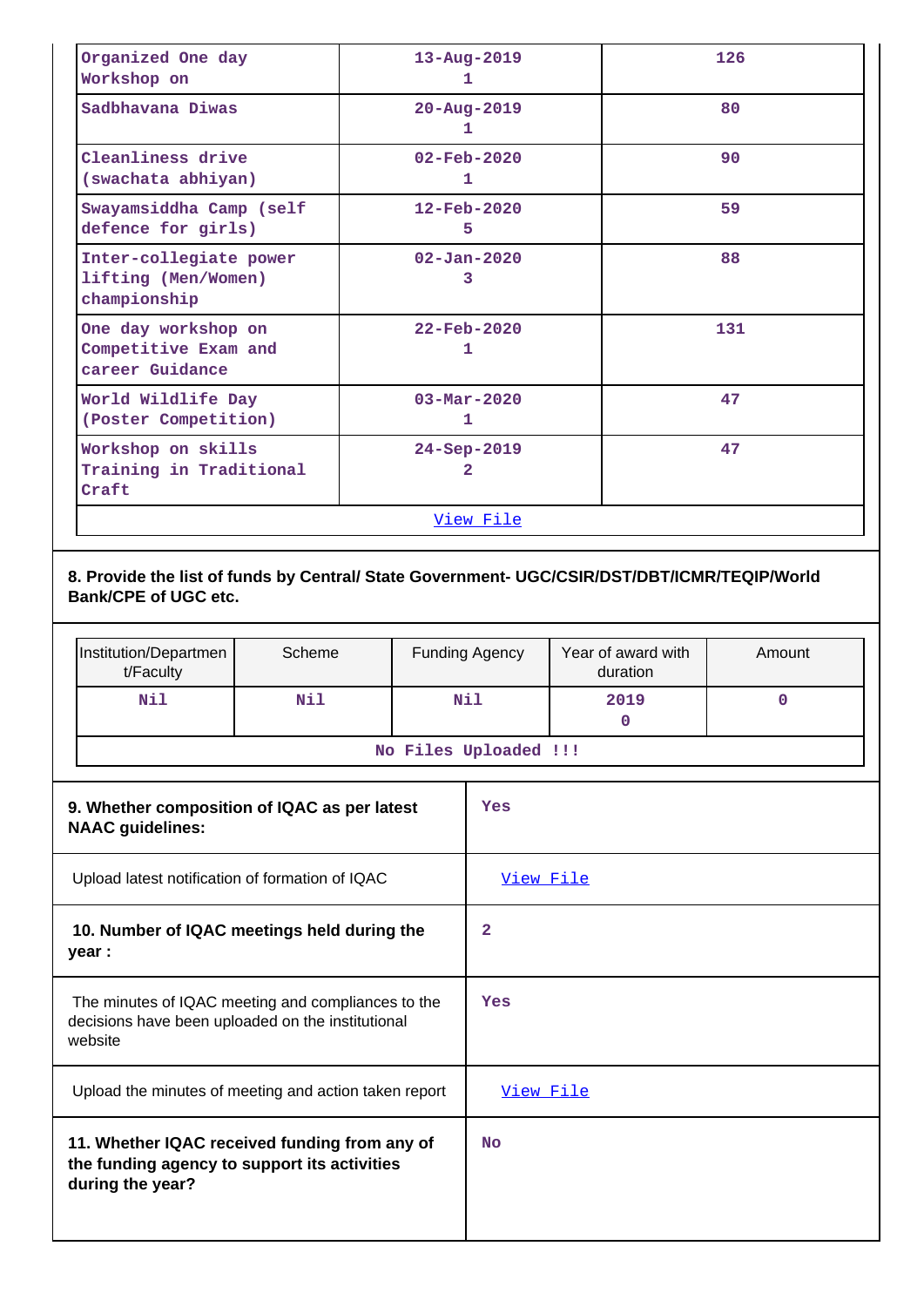### **12. Significant contributions made by IQAC during the current year(maximum five bullets)**

**• IQAC and Competitive examination cell organized One day workshop on Competitive Exam and career Guidance. • Department of sports and IQAC organized Selfdefense program (Swyamsidha) for girls. • Department of sports and IQAC organized intercollegiate power lifting competition. • IQAC with NSS and NCC organized various social activities.**

#### [View File](https://assessmentonline.naac.gov.in/public/Postacc/Contribution/12473_Contribution.xlsx)

**13. Plan of action chalked out by the IQAC in the beginning of the academic year towards Quality Enhancement and outcome achieved by the end of the academic year**

| Plan of Action                                                                                              | Achivements/Outcomes                                                                                                                                                                                   |  |  |
|-------------------------------------------------------------------------------------------------------------|--------------------------------------------------------------------------------------------------------------------------------------------------------------------------------------------------------|--|--|
| Academic Calendar                                                                                           | Academic Calendar is prepared to<br>implement it throughout the academic<br>session.                                                                                                                   |  |  |
| Formation of College Committees for the<br>current Academic Session 2019-2020.                              | Under the chairmanship of Principal<br>various college committees are formed<br>for the conduction of different<br>activities in college.                                                              |  |  |
| To organize intercollegiate competition Department of sports organized<br>for one of the sport event        | intercollegiate power lifting<br>competition                                                                                                                                                           |  |  |
| To encourage all departments to<br>organize programmes for students on<br>college level or department level | (A) Department of Zoology organized One<br>day Workshop on "Creating Scientific<br>Temperament-Busting Superstitions." (B)<br>World wildlife day (Poster Competition)<br>Organized by Dept. of Zoology |  |  |
| View File                                                                                                   |                                                                                                                                                                                                        |  |  |
| 14. Whether AQAR was placed before statutory<br>body?                                                       | <b>Yes</b>                                                                                                                                                                                             |  |  |

| Name of Statutory Body<br><b>IQAC</b>                                                                                | <b>Meeting Date</b><br>$16 - Aug - 2020$ |
|----------------------------------------------------------------------------------------------------------------------|------------------------------------------|
| 15. Whether NAAC/or any other accredited<br>body(s) visited IQAC or interacted with it to<br>assess the functioning? | <b>No</b>                                |
| 16. Whether institutional data submitted to<br>AISHE:                                                                | Yes                                      |
| Year of Submission                                                                                                   | 2020                                     |
| Date of Submission                                                                                                   | $29 - Jan - 2020$                        |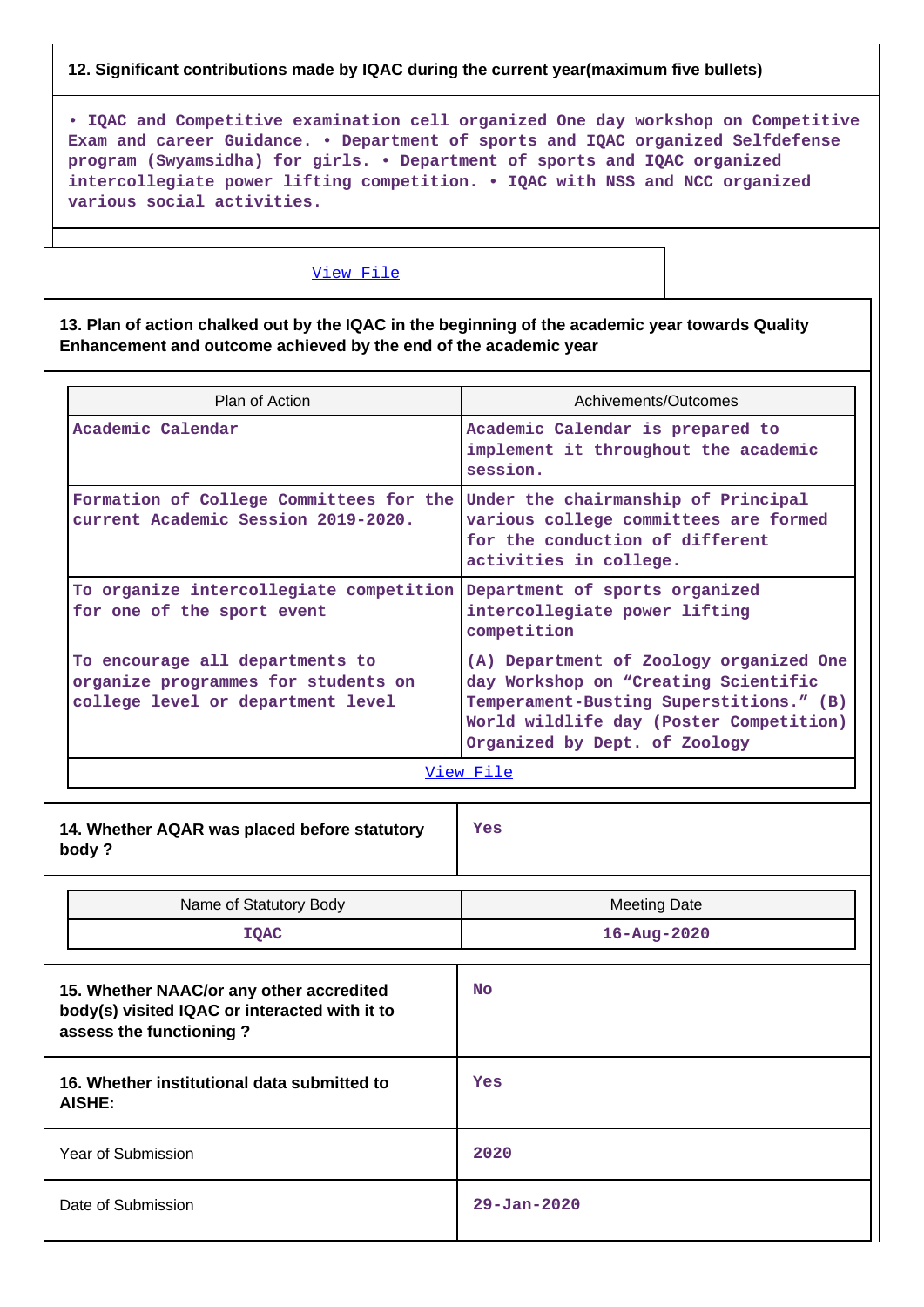| 17. Does the Institution have Management<br><b>Information System?</b>                              | Yes                                                                                                                                                                                                                                                                                                                                                                                                                                                                                                                                                                                                                                                                                                                                                                                                                                                                                                                                                                                                                                                                                                                                                                                                                                                                                                                                                                                                                                                                                                                                                                                                                                                                                                                                                                                                                                                                                                                                                                                                                                                                                                                |
|-----------------------------------------------------------------------------------------------------|--------------------------------------------------------------------------------------------------------------------------------------------------------------------------------------------------------------------------------------------------------------------------------------------------------------------------------------------------------------------------------------------------------------------------------------------------------------------------------------------------------------------------------------------------------------------------------------------------------------------------------------------------------------------------------------------------------------------------------------------------------------------------------------------------------------------------------------------------------------------------------------------------------------------------------------------------------------------------------------------------------------------------------------------------------------------------------------------------------------------------------------------------------------------------------------------------------------------------------------------------------------------------------------------------------------------------------------------------------------------------------------------------------------------------------------------------------------------------------------------------------------------------------------------------------------------------------------------------------------------------------------------------------------------------------------------------------------------------------------------------------------------------------------------------------------------------------------------------------------------------------------------------------------------------------------------------------------------------------------------------------------------------------------------------------------------------------------------------------------------|
| If yes, give a brief descripiton and a list of modules<br>currently operational (maximum 500 words) | The College has a Centralized campus<br>Management System (CCMS) in place for<br>the smooth functioning of the college.<br>The everyday operations in college<br>system involve handling of vast<br>quantities of information. The CCMS is<br>useful for the administration of the<br>office, students and the staff for<br>maintaining the data. The college is<br>using the software cloud based ERP by<br>MasterSoft ERP Solutions Pvt. Ltd for<br>this purpose. By the use of this<br>software: • All the activities and<br>tasks of campus can be manage from<br>single platform. . Students can apply<br>for admission online and pay fee<br>online. . All admission related<br>documents are digitally saved. .<br>Various receipts can be easily<br>categorized and a statement can be<br>generated in the form of a Daily<br>Collection Register. . Information<br>about all the enrolled students in<br>various programmes as the college is<br>permanently affiliated with Rashtrasant<br>Tukadoji Maharaj Nagpur University,<br>Nagpur. . Information about all the<br>category wise students. . Information<br>about all the students who are eligible<br>for various scholarships schemes made<br>available by Government of Maharashtra.<br>• Sorting of student details according<br>to gender, caste, category, religion<br>and region is possible. . Information<br>about the annual budget of the college.<br>. Information about salary components<br>of teaching and nonteaching staff of<br>the college. Library functions as<br>Integrated Library Management System<br>-ILMS. For smooth functioning in<br>library the software used is libman.<br>The software is used for generation of<br>library reports, issue and return of<br>books or for maintenance of records. .<br>Information regarding all the books<br>present in the library is available in<br>the software. . The 'Libman' library<br>management software to issue the books<br>to the students. . Library had<br>subscribed 'Nlist', INFLIBNET online<br>ebooks and ejournals for the students<br>and research scholar. |

Part B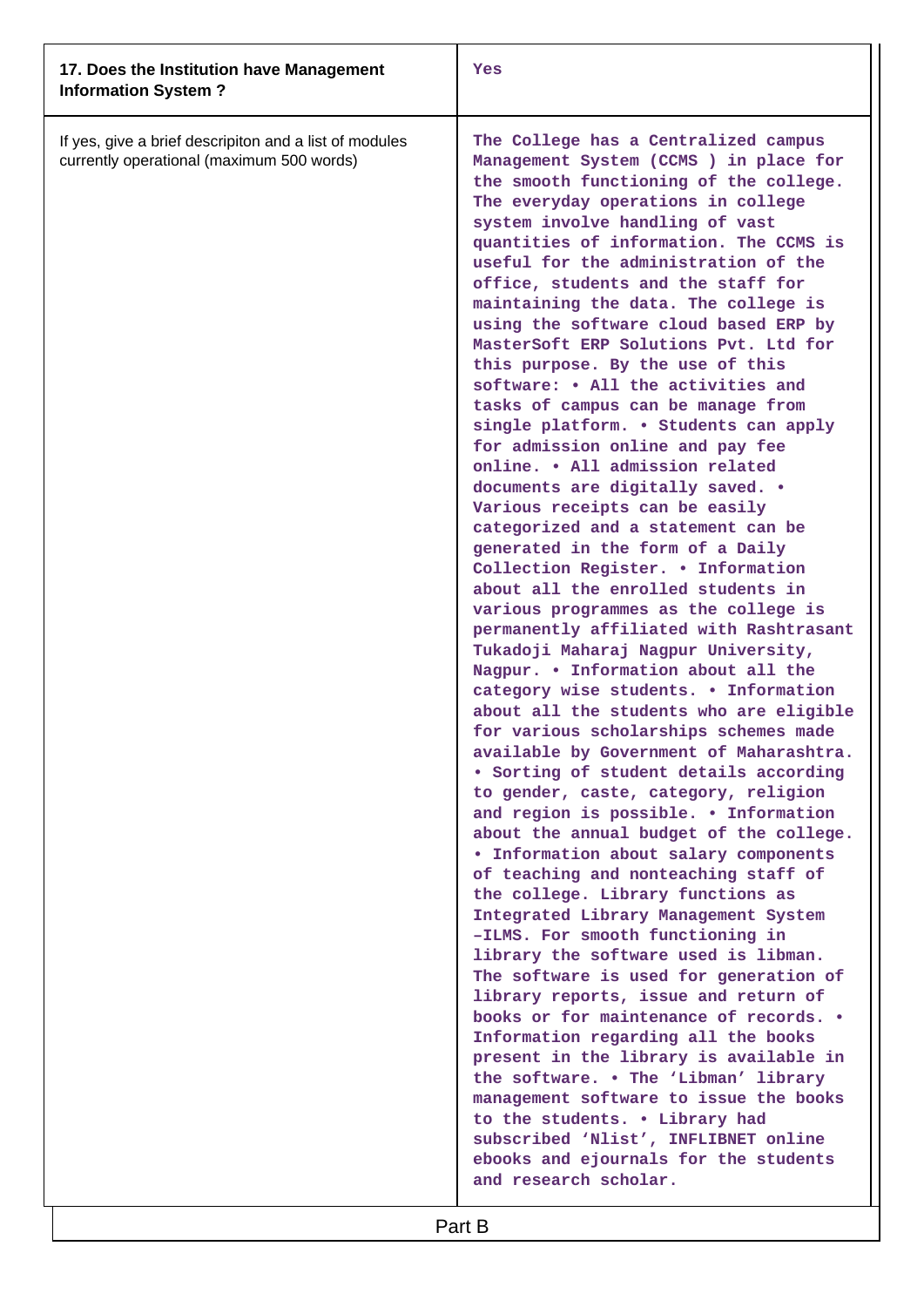# **CRITERION I – CURRICULAR ASPECTS**

## **1.1 – Curriculum Planning and Implementation**

 1.1.1 – Institution has the mechanism for well planned curriculum delivery and documentation. Explain in 500 words

 **Effective Curriculum Delivery through well planned and documented process The college designs its own academic calendar according to the calendar given by Rashtrasant Tukadoji Maharaj Nagpur University, Nagpur to which the college is affiliated. A well planned academic calendar is necessary for effective implementation of curriculum. The academic calendar is discussed in the IQAC and college council meeting for further implementation through the heads of the departments (HoDs). The constructive suggestions for better execution are given by faculty members and are discussed considering their merits and demerits. The appropriate inputs are included in action plan for effective implementation of curriculum during the finalization of the calendar. The college forms a committee to frame the Time-table as par the direction given in the University academic calendar. Members of time-table committee frame the time-table and allot the periods as per workloads of the subject prescribed by University. All the departments competently prepared an academic teaching plan which includes lecture hours and topics to be taught by faculties. Proposed extra- curricular activities of the department are integrated in the academic calendar of the college. Faculties prepare academic teaching plan for lecture hours and other co-curricular activities. The curriculum covers regular teaching –learning transactions in scheduled classes for theory and practical's. Apart from classroom teaching. Special learning opportunities are made available through study tours, projects, expert talk by renowned faculties and participation in workshops/ seminars/ conferences / competitions. The academic calendar of the college covers holistic learning through workshops on personality development; extracurricular activities; sport activities; service and extension related learning through rural/tribal visits, is encouraged. All the faculties are inspire by the college to participate in workshops on curriculum for the effective execution of the syllabus they are also allowed to attend the orientation, refresher courses, faculty improvement program.**

|                                                                                                                                                                          | 1.1.2 - Certificate/ Diploma Courses introduced during the academic year |                          |                                                   |                                                                 |                      |  |  |
|--------------------------------------------------------------------------------------------------------------------------------------------------------------------------|--------------------------------------------------------------------------|--------------------------|---------------------------------------------------|-----------------------------------------------------------------|----------------------|--|--|
| Certificate                                                                                                                                                              | Diploma Courses                                                          | Dates of<br>Introduction | Duration                                          | Focus on employ<br>ability/entreprene<br>urship                 | Skill<br>Development |  |  |
| <b>NA</b>                                                                                                                                                                | <b>NA</b>                                                                | Nil                      | 0                                                 | <b>NA</b>                                                       | <b>NA</b>            |  |  |
| 1.2 - Academic Flexibility                                                                                                                                               |                                                                          |                          |                                                   |                                                                 |                      |  |  |
| 1.2.1 - New programmes/courses introduced during the academic year                                                                                                       |                                                                          |                          |                                                   |                                                                 |                      |  |  |
|                                                                                                                                                                          | Programme/Course                                                         |                          | Programme Specialization<br>Dates of Introduction |                                                                 |                      |  |  |
|                                                                                                                                                                          | Nill                                                                     | <b>NA</b>                |                                                   | Nill                                                            |                      |  |  |
| View File                                                                                                                                                                |                                                                          |                          |                                                   |                                                                 |                      |  |  |
| 1.2.2 - Programmes in which Choice Based Credit System (CBCS)/Elective course system implemented at the<br>affiliated Colleges (if applicable) during the academic year. |                                                                          |                          |                                                   |                                                                 |                      |  |  |
|                                                                                                                                                                          | Name of programmes adopting<br><b>CBCS</b>                               | Programme Specialization |                                                   | Date of implementation of<br><b>CBCS/Elective Course System</b> |                      |  |  |
|                                                                                                                                                                          | <b>MCom</b>                                                              |                          | Commerce                                          |                                                                 | 15/06/2019           |  |  |
| 1.2.3 - Students enrolled in Certificate/ Diploma Courses introduced during the year                                                                                     |                                                                          |                          |                                                   |                                                                 |                      |  |  |
| Certificate<br>Diploma Course                                                                                                                                            |                                                                          |                          |                                                   |                                                                 |                      |  |  |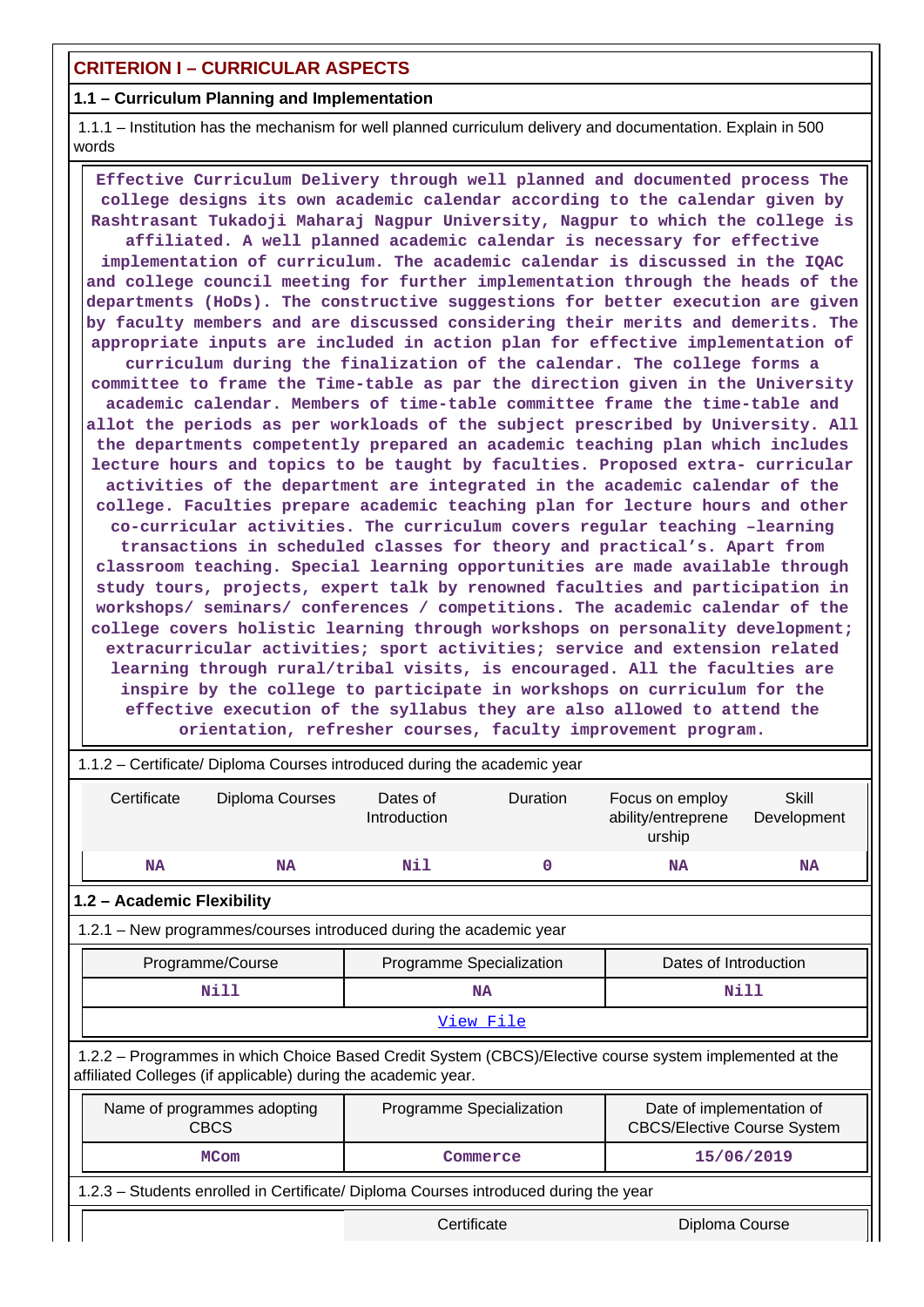Number of Students **Nil Nil**

| 1.3 - Curriculum Enrichment                                                                                                                                                                                                                                                                                                                                                                                                                                                                                                                                                                                                                                                                                                                                                                                                                                                                                                                                                                                                                                                                                               |                                                                        |            |                                                              |  |  |  |
|---------------------------------------------------------------------------------------------------------------------------------------------------------------------------------------------------------------------------------------------------------------------------------------------------------------------------------------------------------------------------------------------------------------------------------------------------------------------------------------------------------------------------------------------------------------------------------------------------------------------------------------------------------------------------------------------------------------------------------------------------------------------------------------------------------------------------------------------------------------------------------------------------------------------------------------------------------------------------------------------------------------------------------------------------------------------------------------------------------------------------|------------------------------------------------------------------------|------------|--------------------------------------------------------------|--|--|--|
| 1.3.1 – Value-added courses imparting transferable and life skills offered during the year                                                                                                                                                                                                                                                                                                                                                                                                                                                                                                                                                                                                                                                                                                                                                                                                                                                                                                                                                                                                                                |                                                                        |            |                                                              |  |  |  |
| <b>Value Added Courses</b>                                                                                                                                                                                                                                                                                                                                                                                                                                                                                                                                                                                                                                                                                                                                                                                                                                                                                                                                                                                                                                                                                                | Date of Introduction                                                   |            | <b>Number of Students Enrolled</b>                           |  |  |  |
| One day Workshop on<br>"Creating Scientific<br>Temperament-Busting<br>Superstitions."                                                                                                                                                                                                                                                                                                                                                                                                                                                                                                                                                                                                                                                                                                                                                                                                                                                                                                                                                                                                                                     |                                                                        | 13/08/2019 | 126                                                          |  |  |  |
| Science Day Celebration<br>Seminar Competition                                                                                                                                                                                                                                                                                                                                                                                                                                                                                                                                                                                                                                                                                                                                                                                                                                                                                                                                                                                                                                                                            |                                                                        | 28/02/2019 | 17                                                           |  |  |  |
| World Wildlife Day<br>(Poster Competition)                                                                                                                                                                                                                                                                                                                                                                                                                                                                                                                                                                                                                                                                                                                                                                                                                                                                                                                                                                                                                                                                                |                                                                        | 03/03/2020 | 47                                                           |  |  |  |
|                                                                                                                                                                                                                                                                                                                                                                                                                                                                                                                                                                                                                                                                                                                                                                                                                                                                                                                                                                                                                                                                                                                           |                                                                        | View File  |                                                              |  |  |  |
| 1.3.2 - Field Projects / Internships under taken during the year                                                                                                                                                                                                                                                                                                                                                                                                                                                                                                                                                                                                                                                                                                                                                                                                                                                                                                                                                                                                                                                          |                                                                        |            |                                                              |  |  |  |
| Project/Programme Title                                                                                                                                                                                                                                                                                                                                                                                                                                                                                                                                                                                                                                                                                                                                                                                                                                                                                                                                                                                                                                                                                                   | Programme Specialization                                               |            | No. of students enrolled for Field<br>Projects / Internships |  |  |  |
| <b>BSC</b>                                                                                                                                                                                                                                                                                                                                                                                                                                                                                                                                                                                                                                                                                                                                                                                                                                                                                                                                                                                                                                                                                                                | Visit to fish farm and<br>Apiculture centre<br>(Department of zoology) |            | 55                                                           |  |  |  |
| <b>BSC</b>                                                                                                                                                                                                                                                                                                                                                                                                                                                                                                                                                                                                                                                                                                                                                                                                                                                                                                                                                                                                                                                                                                                | The Great Global<br>Backyard Bird Count (J N<br>C Nature Club)         |            | 102                                                          |  |  |  |
| View File                                                                                                                                                                                                                                                                                                                                                                                                                                                                                                                                                                                                                                                                                                                                                                                                                                                                                                                                                                                                                                                                                                                 |                                                                        |            |                                                              |  |  |  |
| 1.4 - Feedback System                                                                                                                                                                                                                                                                                                                                                                                                                                                                                                                                                                                                                                                                                                                                                                                                                                                                                                                                                                                                                                                                                                     |                                                                        |            |                                                              |  |  |  |
| 1.4.1 - Whether structured feedback received from all the stakeholders.                                                                                                                                                                                                                                                                                                                                                                                                                                                                                                                                                                                                                                                                                                                                                                                                                                                                                                                                                                                                                                                   |                                                                        |            |                                                              |  |  |  |
| <b>Students</b>                                                                                                                                                                                                                                                                                                                                                                                                                                                                                                                                                                                                                                                                                                                                                                                                                                                                                                                                                                                                                                                                                                           |                                                                        |            | Yes                                                          |  |  |  |
| <b>Teachers</b>                                                                                                                                                                                                                                                                                                                                                                                                                                                                                                                                                                                                                                                                                                                                                                                                                                                                                                                                                                                                                                                                                                           |                                                                        |            | Yes                                                          |  |  |  |
| <b>Employers</b>                                                                                                                                                                                                                                                                                                                                                                                                                                                                                                                                                                                                                                                                                                                                                                                                                                                                                                                                                                                                                                                                                                          |                                                                        | No         |                                                              |  |  |  |
| Alumni                                                                                                                                                                                                                                                                                                                                                                                                                                                                                                                                                                                                                                                                                                                                                                                                                                                                                                                                                                                                                                                                                                                    |                                                                        | Yes        |                                                              |  |  |  |
| Parents                                                                                                                                                                                                                                                                                                                                                                                                                                                                                                                                                                                                                                                                                                                                                                                                                                                                                                                                                                                                                                                                                                                   |                                                                        | No         |                                                              |  |  |  |
| 1.4.2 – How the feedback obtained is being analyzed and utilized for overall development of the institution?<br>(maximum 500 words)                                                                                                                                                                                                                                                                                                                                                                                                                                                                                                                                                                                                                                                                                                                                                                                                                                                                                                                                                                                       |                                                                        |            |                                                              |  |  |  |
| <b>Feedback Obtained</b>                                                                                                                                                                                                                                                                                                                                                                                                                                                                                                                                                                                                                                                                                                                                                                                                                                                                                                                                                                                                                                                                                                  |                                                                        |            |                                                              |  |  |  |
| The feedback forms are prepared by IQAC to the seek information through<br>quantitative as well as qualitative questions. The feedback is taken on a range<br>of parameters such as teaching learning, course content, infrastructure,<br>opportunities, laboratory and library resources, etc. The feedback thus<br>collected is analyzed by IQAC the report is submitted to principal who then<br>acts upon it wherever necessary. The feedback on course contents of the<br>curriculum was collected. The questions which were asked covered various<br>aspects of the curriculum, including, the frequency of up-gradation, the<br>structuring of the course contents, size of the syllabus, the ability of the<br>content to encourage students to explore a particular subject more, the<br>capacity of the course to generate employable workforce, the capacity to<br>strengthen analytical skills and conceptual thinking ability. As per the<br>overall response received, the courses have been designed in a satisfactory way<br>however, most of the respondents felt a need of frequent up-gradations. Also |                                                                        |            |                                                              |  |  |  |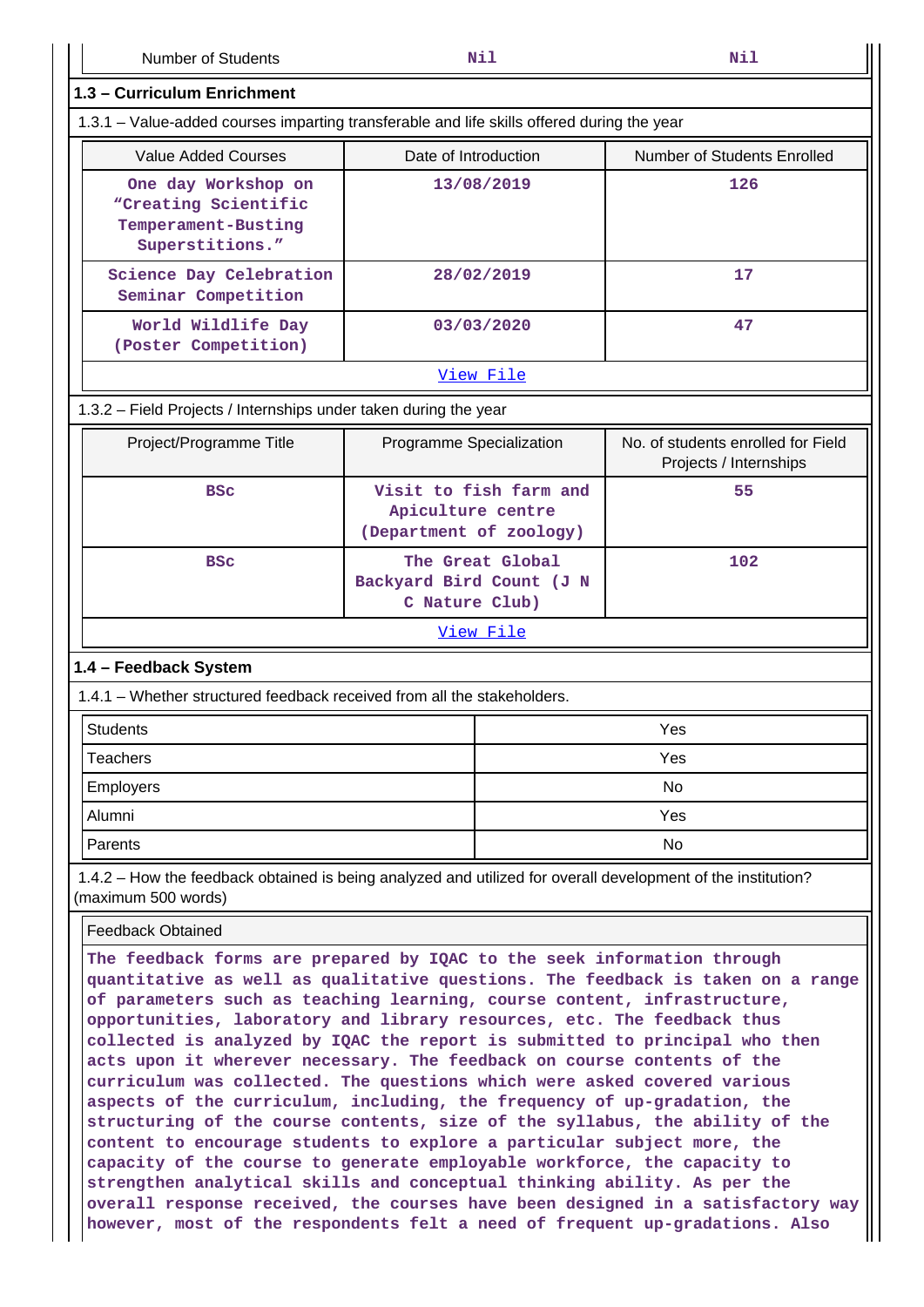## **most of the respondents agree that there is a need of increasing the skill based component.**

# **CRITERION II – TEACHING- LEARNING AND EVALUATION**

# **2.1 – Student Enrolment and Profile**

### 2.1.1 – Demand Ratio during the year

| Name of the<br>Programme | Number of seats<br>Programme<br>Specialization<br>available |     | Number of<br>Application received | <b>Students Enrolled</b> |  |  |
|--------------------------|-------------------------------------------------------------|-----|-----------------------------------|--------------------------|--|--|
| <b>MCom</b>              | Commerce                                                    |     | 80                                | 80                       |  |  |
| <b>BSC</b>               | Science                                                     |     | 155                               | 144                      |  |  |
| <b>BCom</b>              | Commerce                                                    | 144 | 120                               | 115                      |  |  |
| Arts<br>BA               |                                                             | 220 | 168                               | 168                      |  |  |
| View File                |                                                             |     |                                   |                          |  |  |

# **2.2 – Catering to Student Diversity**

2.2.1 – Student - Full time teacher ratio (current year data)

| Year | Number of<br>students enrolled<br>in the institution<br>(UG) | Number of<br>students enrolled<br>in the institution<br>(PG) | Number of<br>fulltime teachers<br>available in the<br>institution<br>teaching only UG teaching only PG<br>courses | Number of<br>fulltime teachers<br>available in the<br>institution<br>courses | Number of<br>teachers<br>teaching both UG<br>and PG courses |
|------|--------------------------------------------------------------|--------------------------------------------------------------|-------------------------------------------------------------------------------------------------------------------|------------------------------------------------------------------------------|-------------------------------------------------------------|
| 2019 | 1037                                                         | 123                                                          | 24                                                                                                                | Nill                                                                         | 24                                                          |

# **2.3 – Teaching - Learning Process**

 2.3.1 – Percentage of teachers using ICT for effective teaching with Learning Management Systems (LMS), Elearning resources etc. (current year data)

| Number of<br>Teachers on Roll               | Number of<br>teachers using<br>ICT (LMS, e-<br>Resources) | <b>ICT Tools and</b><br>resources<br>available | Number of ICT<br>enabled<br><b>Classrooms</b> | Numberof smart<br>classrooms | LE-resources and<br>techniques used |  |
|---------------------------------------------|-----------------------------------------------------------|------------------------------------------------|-----------------------------------------------|------------------------------|-------------------------------------|--|
| 24                                          | 24                                                        |                                                | 14                                            |                              |                                     |  |
| <u>View File of ICT Tools and resources</u> |                                                           |                                                |                                               |                              |                                     |  |

[View File of E-resources and techniques used](https://assessmentonline.naac.gov.in/public/Postacc/e_resource/12473_e_resource_1630144727.xlsx)

2.3.2 – Students mentoring system available in the institution? Give details. (maximum 500 words)

 The growth of an Institution is directly correlated with a cordial student-teacher relationship and an academic system falling in line with the needs of the students and society. The teaching Faculty serves as mentors or thought partners for students in their academic journey such that they develop into independent learners. Mentoring also helps to render equitable services to students irrespective of their background. Mentoring programme is organized every semester of each academic year. All the faculty members are involved in the process of mentoring. Students are grouped and assigned to the care of faculty for mentoring. Every mentor is allotted with about 40 to 50 students to take care of them. A mentor is an adviser, role model and friend who maintain a personal developmental relationship with the mentee. The mentor also works for finding out hidden talent of the students in various aspects of academic, co – curricular, extra – curricular and extra mural activities so that they can be promoted to do various activities in the concerned area for their holistic development. The respective faculty members extend personal guidance to the students and carry out remedial programs for weak students and low achievers. Mentoring involves face to face communication and provides psychological support relevant to work, career and professional development. The mentors encourage academic progress and psychological wellbeing of their mentees. They are also entrusted with the task of monitoring the attendance and academic progress of the students. They also provide primary psychological counseling to those who need them and refer them for more professional counseling, if required The college conducts parents' teacher meetings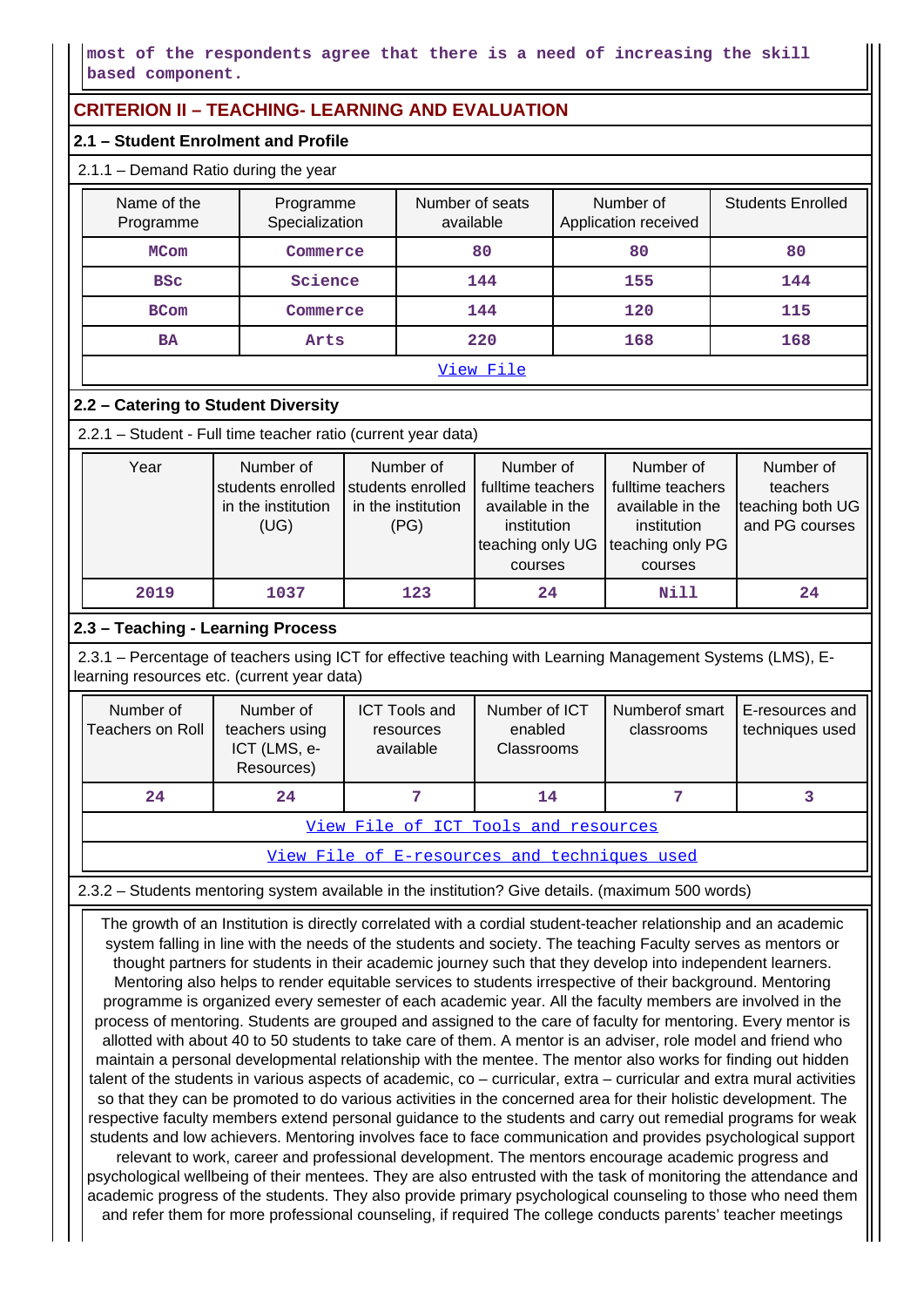every year to discuss the academic progress of the mentee and invite suggestions from parents and suggest ways in which parents can be more supportive of the mentee. The mentors maintain the biographic details of each individual mentee including educational background and socio-economic status. They also maintain record of their class attendance, class-performance and academic progress. The mentors use both formal and informal means of mentoring. The mentor system, apart from its formal part, also exists as a robust informal mechanism to boost inclusiveness, gender sensitivity and social responsibility of students.

| Number of students enrolled in the<br>institution | Number of fulltime teachers | Mentor: Mentee Ratio |  |  |
|---------------------------------------------------|-----------------------------|----------------------|--|--|
| 1160                                              | 24                          | 1:48                 |  |  |

# **2.4 – Teacher Profile and Quality**

2.4.1 – Number of full time teachers appointed during the year

| No. of sanctioned<br>positions | No. of filled positions | Vacant positions | Positions filled during<br>the current year | No. of faculty with<br>Ph.D |
|--------------------------------|-------------------------|------------------|---------------------------------------------|-----------------------------|
| 30                             | 24                      |                  | Nill                                        | 23                          |

 2.4.2 – Honours and recognition received by teachers (received awards, recognition, fellowships at State, National, International level from Government, recognised bodies during the year )

| Year of Award | Name of full time teachers<br>receiving awards from<br>state level, national level,<br>international level | Designation            |                                                                                                               |
|---------------|------------------------------------------------------------------------------------------------------------|------------------------|---------------------------------------------------------------------------------------------------------------|
| 2019          | Dr. Miss. Manisha<br>Bhatkulkar                                                                            | Assistant<br>Professor | <b>Best Teacher</b><br>Award 2019 by<br>Global Society for<br>Basic and Applied<br>Sciences, Mumbai,<br>India |
| 2019          | Dr. Miss. Manisha<br>Bhatkulkar                                                                            | Assistant<br>Professor | Women Achievers'<br>Award 2019 by Times<br>group and Richa<br>Jain Clinic, Nagpur                             |
| 2019          | Dr. Mrs. A. K.<br>Deshmukh                                                                                 | Assistant<br>Professor | Best Educationist<br>Award by<br>International<br>Institute of<br>Education and<br>Management, New<br>Delhi   |
| 2019          | Dr. Mrs. N. H.<br>Kamble                                                                                   | Associate<br>Professor | Savitribai Fule<br>Adarsh Samaj Sevika<br>Purskar by Madat<br>Samajik Sanstha,<br>Nagpur                      |
|               |                                                                                                            | View File              |                                                                                                               |

# **2.5 – Evaluation Process and Reforms**

 2.5.1 – Number of days from the date of semester-end/ year- end examination till the declaration of results during the year

| Programme Name | Programme Code | Semester/year |                                       | Last date of the last Date of declaration of |
|----------------|----------------|---------------|---------------------------------------|----------------------------------------------|
|                |                |               | semester-end/year-<br>end examination | results of semester-<br>end/ year- end       |
|                |                |               |                                       | examination                                  |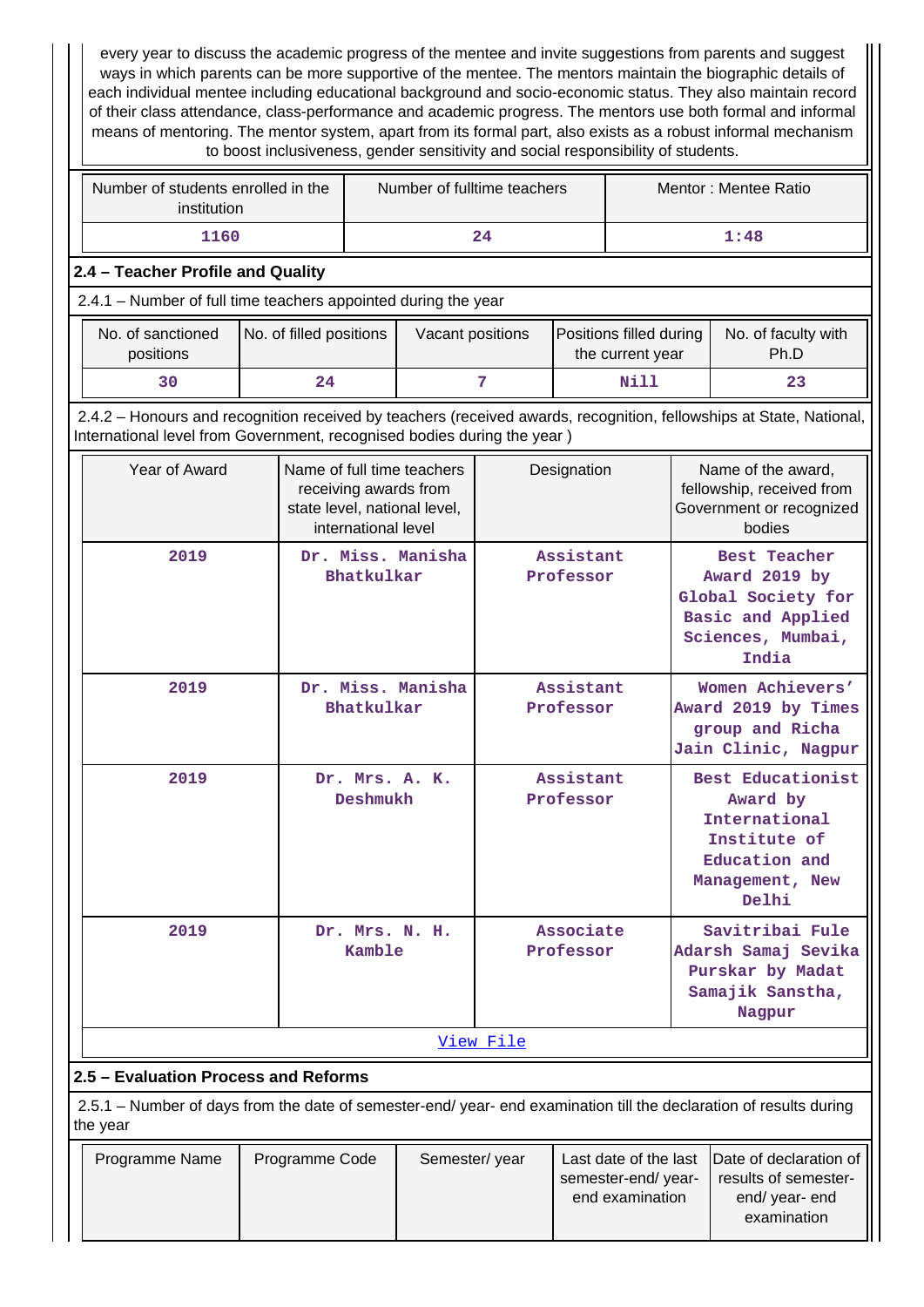| <b>BSC</b>  | B.Sc.-II Year           | Semester-III | 02/01/2020 | 14/02/2020 |  |  |
|-------------|-------------------------|--------------|------------|------------|--|--|
| <b>BSC</b>  | B.Sc.-I Year            | Semester-I   | 01/01/2020 | 14/02/2020 |  |  |
| <b>BCom</b> | B.Com.-III<br>Year      | Semester-VI  | 31/10/2020 | 24/11/2020 |  |  |
| <b>BCom</b> | B.Com.-III<br>Year      | Semester-V   | 29/11/2019 | 21/01/2020 |  |  |
| <b>BCom</b> | $B.$ Com. $-TI$<br>Year | Semester-III | 02/12/2019 | 23/01/2020 |  |  |
| <b>BCom</b> | B.Com.-I Year           | Semester-I   | 27/11/2019 | 31/01/2020 |  |  |
| <b>BA</b>   | B.A.-III Year           | Semester-VI  | 28/10/2020 | 23/11/2020 |  |  |
| <b>BA</b>   | B.A.-III Year           | Semester-V   | 08/01/2020 | 12/02/2020 |  |  |
| <b>BA</b>   | B.A.-II Year            | Semester-III | 11/01/2020 | 17/02/2020 |  |  |
| <b>BA</b>   | B.A.-I Year             | Semester-I   | 30/12/2019 | 17/02/2020 |  |  |
| View File   |                         |              |            |            |  |  |

2.5.2 – Reforms initiated on Continuous Internal Evaluation(CIE) system at the institutional level (250 words)

 **The following major reforms suggested by the university have been adopted by the college: • In order to monitor the examination and evaluation routine processes, examination section of the college is equipped with internet, CCTV, software, photocopier, scanners and printers. • Appointment of College Examination Officer (CEO) • Online submission of examination forms. • Online availability of hall tickets. • Exam committee members work as internal squad • In order to control the misconduct of students during the examination, college staff members are appointed as invigilators • From the year 2016-17, university has started an online question paper delivery system. • Online submission of practical and internal assessment marks • Examination of the course of Environmental Studies is conducted for the students of second year. The college has its own system wherein an examination committee is formed. This committee conducts the terminal examination at the end of every semester. Examination committee ensures effective implementation of term examination. The results are communicated to the students. The staff members conduct internal evaluations using various methods/techniques like open book test/viva-voice, question answer session, class room quiz, unit test, etc. Syllabus based small assignments and projects are given to the students. A few departments also organize seminars/ presentation. On the basis of various components of internal assessment, the performance of the student is examined by the teachers. A few examination assessment approaches followed by different departments are as follows • Regularity/ attendance of the student in the theory class/ practical. • Score of objective test / unit test. • Assignment • Small projects based on syllabus. • Seminars/ presentation/power point presentation. Viva-voce**

 2.5.3 – Academic calendar prepared and adhered for conduct of Examination and other related matters (250 words)

 **The institute adheres to the Academic Calendar prepared according to the calendar provided by RTM, Nagpur University, Nagpur. Every year we prepare the academic calendar for the institute and also a department wise activity schedule for smooth functioning. This ensures that the curriculum is enriched through related activities like Guest lectures, Competitive classes, and Industry visits. For the academic session academic calendar was prepared and followed for conduct of examination and other activities. The academic calendar is displayed on the College website and also shares with the departments of Institute so as ensure proper execution. A copy of academic calendar for session 2019-20 is attached for reference. The academic calendar for various**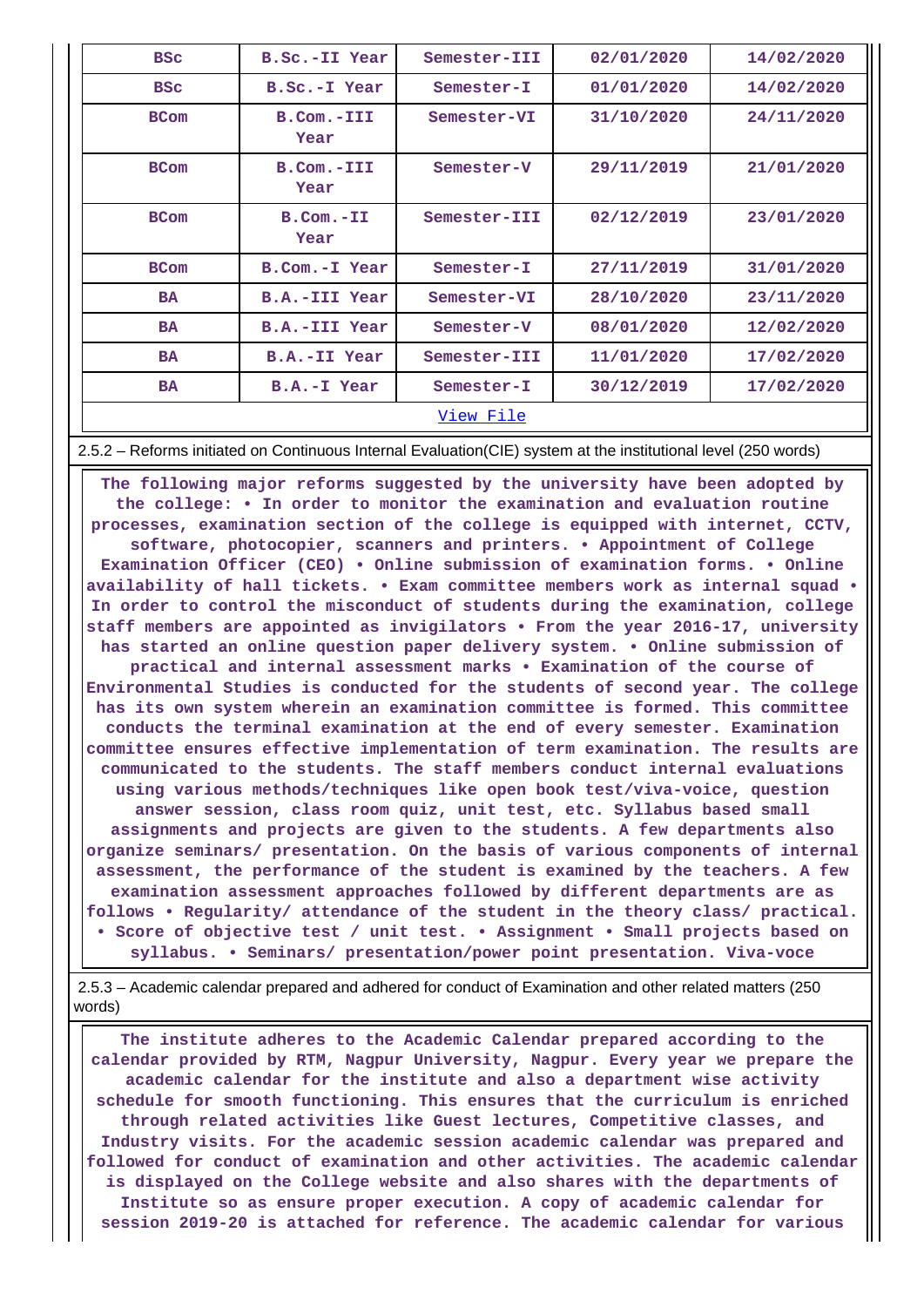**programmes which follow the guidelines and academic schedule of the affiliating University. RTM, Nagpur University, Nagpur gives guidelines on the following in their academic schedule: ? Beginning of the Academic sessions, ? Last working day of the semester, ? College Examination schedule, ? Annual cultural Fest, ? Theory and Practical examination schedule and ? Vacation schedule. The same academic calendar is published on institute's website before the beginning of every year. It provides plan for the academic year to students, teachers and College staff members. Considering the academic College calendar, every department functions according to the teaching plan prepared at the departmental level.**

#### **2.6 – Student Performance and Learning Outcomes**

 2.6.1 – Program outcomes, program specific outcomes and course outcomes for all programs offered by the institution are stated and displayed in website of the institution (to provide the weblink)

[http://www.jncwadi.ac.in/uploaded\\_files/Programme\\_Outcomes\\_updated.pdf](http://www.jncwadi.ac.in/uploaded_files/Programme_Outcomes_updated.pdf)

2.6.2 – Pass percentage of students

| Programme<br>Code | Programme<br>Name       | Programme<br>Specialization | Number of<br>students<br>appeared in the<br>final year<br>examination | Number of<br>students passed<br>in final year<br>examination | Pass Percentage |  |  |
|-------------------|-------------------------|-----------------------------|-----------------------------------------------------------------------|--------------------------------------------------------------|-----------------|--|--|
| <b>UG</b>         | <b>BA</b>               | Arts                        | 53                                                                    | 49                                                           | 92.45           |  |  |
| <b>UG</b>         | <b>BCom</b>             | Commerce                    | 75                                                                    | 74                                                           | 98.67           |  |  |
| <b>UG</b>         | <b>BSC</b>              | Science                     | 143                                                                   | 143                                                          | 100             |  |  |
| $_{\rm PG}$       | <b>MCom</b><br>Commerce |                             | 42                                                                    | 42                                                           | 100             |  |  |
| View File         |                         |                             |                                                                       |                                                              |                 |  |  |

# **2.7 – Student Satisfaction Survey**

 2.7.1 – Student Satisfaction Survey (SSS) on overall institutional performance (Institution may design the questionnaire) (results and details be provided as weblink)

[http://www.jncwadi.ac.in/uploaded\\_files/SSS\\_2019-20.pdf](http://www.jncwadi.ac.in/uploaded_files/SSS_2019-20.pdf) 

# **CRITERION III – RESEARCH, INNOVATIONS AND EXTENSION**

#### **3.1 – Resource Mobilization for Research**

3.1.1 – Research funds sanctioned and received from various agencies, industry and other organisations

| Nature of the Project                      | Duration | Name of the funding<br>agency | Total grant<br>sanctioned | Amount received<br>during the year |
|--------------------------------------------|----------|-------------------------------|---------------------------|------------------------------------|
| Major<br>Projects                          | 0        | NA                            | 0                         | 0                                  |
| Minor<br>Projects                          | 0        | <b>NA</b>                     | 0                         | $\mathbf 0$                        |
| Interdiscipli<br>nary Projects             | $\Omega$ | <b>NA</b>                     | $\Omega$                  | $\mathbf 0$                        |
| Industry<br>sponsored<br>Projects          | $\Omega$ | <b>NA</b>                     | 0                         | $\mathbf 0$                        |
| Projects<br>sponsored by<br>the University | $\Omega$ | <b>NA</b>                     | $\Omega$                  | $\Omega$                           |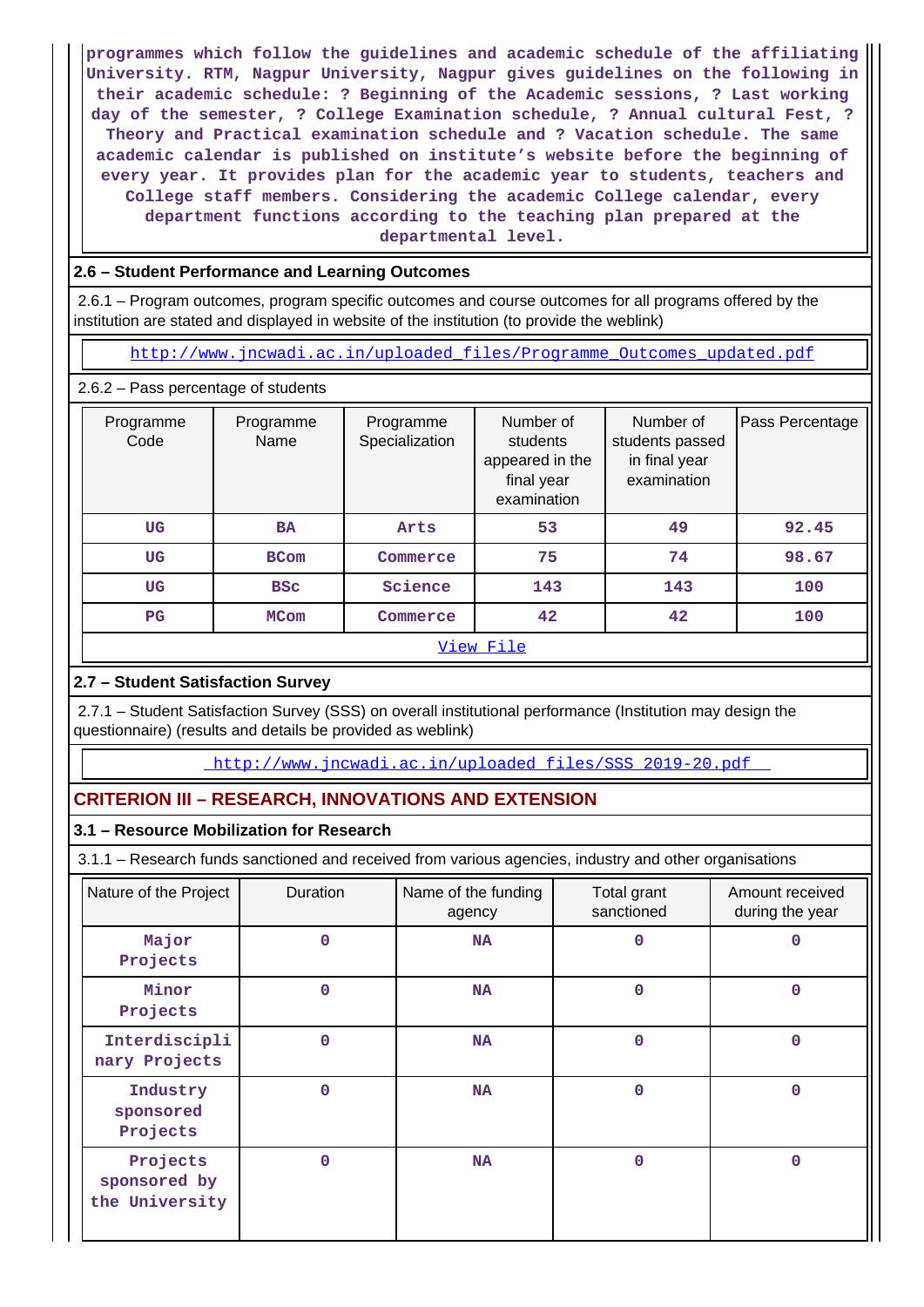| Students<br>Research<br>Projects (Other<br>than compulsory<br>by the<br>University)                                                      |  | 0                      |             | <b>NA</b>       |                         | 0                               |               |           | 0                                 |
|------------------------------------------------------------------------------------------------------------------------------------------|--|------------------------|-------------|-----------------|-------------------------|---------------------------------|---------------|-----------|-----------------------------------|
| International<br>Projects                                                                                                                |  | 0                      |             |                 | <b>NA</b>               |                                 | $\mathbf 0$   |           | $\mathbf 0$                       |
| Any Other<br>(Specify)                                                                                                                   |  | $\mathbf 0$            |             |                 | <b>NA</b>               |                                 | $\mathbf{O}$  |           | $\mathbf 0$                       |
|                                                                                                                                          |  | No file uploaded.      |             |                 |                         |                                 |               |           |                                   |
| 3.2 - Innovation Ecosystem                                                                                                               |  |                        |             |                 |                         |                                 |               |           |                                   |
| 3.2.1 - Workshops/Seminars Conducted on Intellectual Property Rights (IPR) and Industry-Academia Innovative<br>practices during the year |  |                        |             |                 |                         |                                 |               |           |                                   |
| Title of workshop/seminar<br>Name of the Dept.<br>Date                                                                                   |  |                        |             |                 |                         |                                 |               |           |                                   |
| Nil                                                                                                                                      |  |                        |             | Nil             |                         |                                 |               |           |                                   |
| 3.2.2 - Awards for Innovation won by Institution/Teachers/Research scholars/Students during the year                                     |  |                        |             |                 |                         |                                 |               |           |                                   |
| Title of the innovation                                                                                                                  |  | Name of Awardee        |             | Awarding Agency |                         |                                 | Date of award |           | Category                          |
| Nil                                                                                                                                      |  | Nil                    |             |                 | Nil                     |                                 | Nill          |           | Nil                               |
| No file uploaded.                                                                                                                        |  |                        |             |                 |                         |                                 |               |           |                                   |
| 3.2.3 – No. of Incubation centre created, start-ups incubated on campus during the year                                                  |  |                        |             |                 |                         |                                 |               |           |                                   |
| Incubation                                                                                                                               |  | Sponsered By<br>Name   |             |                 |                         | Nature of Start-<br>Name of the |               |           | Date of                           |
| Center                                                                                                                                   |  |                        |             |                 |                         | Start-up                        |               | <b>up</b> | Commencement                      |
| Nil                                                                                                                                      |  | <b>Nil</b>             |             | Nil             | Nil                     |                                 | Nil<br>Nill   |           |                                   |
|                                                                                                                                          |  |                        |             |                 | No file uploaded.       |                                 |               |           |                                   |
| 3.3 - Research Publications and Awards                                                                                                   |  |                        |             |                 |                         |                                 |               |           |                                   |
| 3.3.1 - Incentive to the teachers who receive recognition/awards                                                                         |  |                        |             |                 |                         |                                 |               |           |                                   |
| <b>State</b>                                                                                                                             |  |                        |             | National        |                         |                                 |               |           | International                     |
| 0                                                                                                                                        |  |                        |             | 0               |                         |                                 |               |           | 0                                 |
| 3.3.2 - Ph. Ds awarded during the year (applicable for PG College, Research Center)                                                      |  |                        |             |                 |                         |                                 |               |           |                                   |
|                                                                                                                                          |  | Name of the Department |             |                 | Number of PhD's Awarded |                                 |               |           |                                   |
|                                                                                                                                          |  | <b>Nil</b>             |             |                 |                         |                                 |               | Nill      |                                   |
| 3.3.3 - Research Publications in the Journals notified on UGC website during the year                                                    |  |                        |             |                 |                         |                                 |               |           |                                   |
| <b>Type</b>                                                                                                                              |  |                        | Department  |                 | Number of Publication   |                                 |               |           | Average Impact Factor (if<br>any) |
| International                                                                                                                            |  |                        | Commerce    |                 |                         | 6                               |               |           | 6.13                              |
| National                                                                                                                                 |  |                        | Commerce    |                 |                         | 3                               |               |           | 5.76                              |
| International                                                                                                                            |  |                        | Zoology     |                 |                         | 1                               |               |           | 6.2                               |
| International                                                                                                                            |  |                        | English     |                 |                         | 4                               |               |           | 6.98                              |
| International                                                                                                                            |  |                        | Library     |                 |                         | $\overline{a}$                  |               |           | 6.30                              |
| National                                                                                                                                 |  |                        | Library     |                 |                         | 1                               |               |           | $\mathbf{0}$                      |
| International                                                                                                                            |  |                        | Mathematics |                 | 1                       |                                 |               | 0.51      |                                   |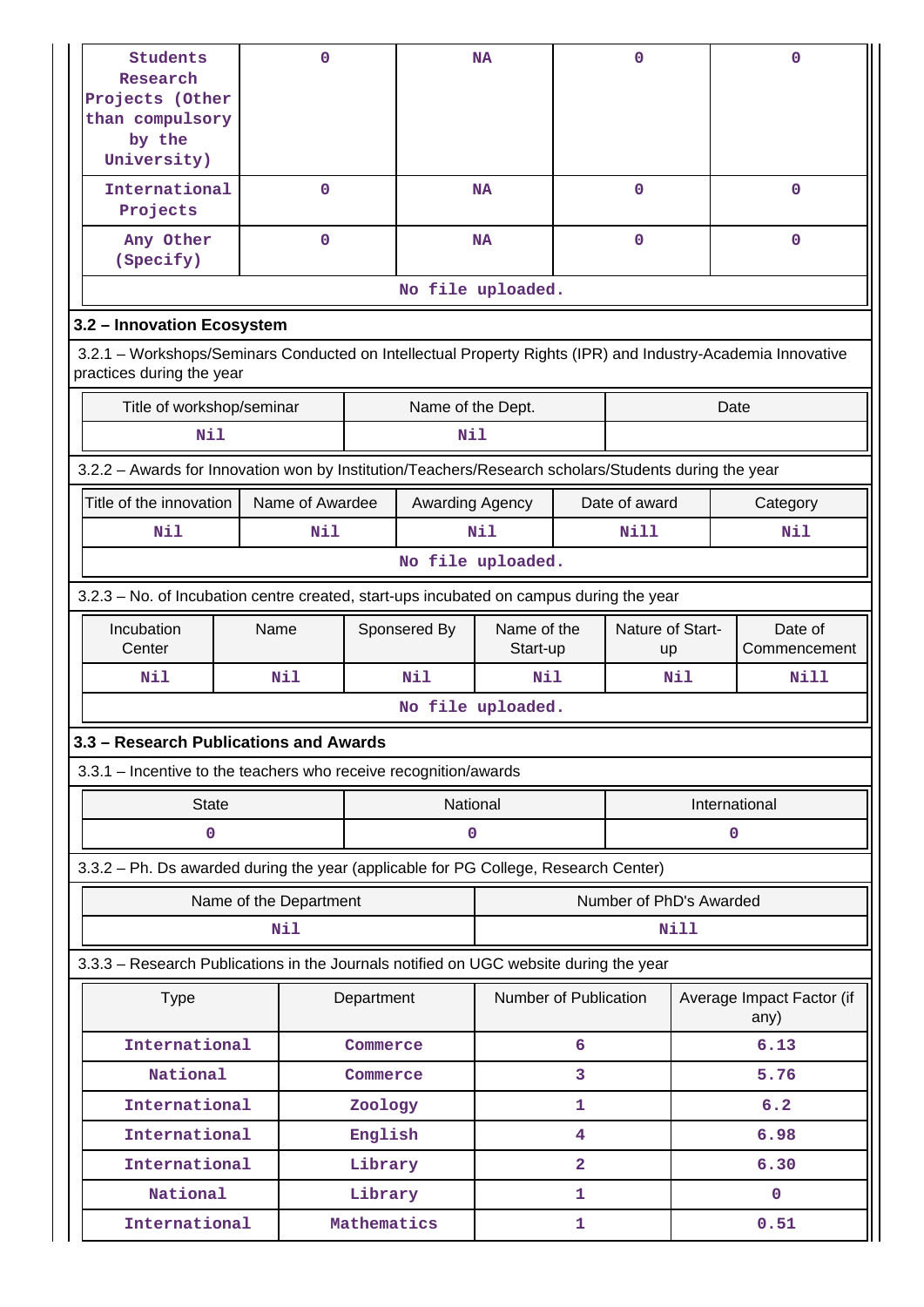| International                                                                                    |                                                                                                                                                                       | Botany                                                                                                                                                     |                        |           | 3                       |                                                                    | 5.81                                                 |  |  |  |  |  |
|--------------------------------------------------------------------------------------------------|-----------------------------------------------------------------------------------------------------------------------------------------------------------------------|------------------------------------------------------------------------------------------------------------------------------------------------------------|------------------------|-----------|-------------------------|--------------------------------------------------------------------|------------------------------------------------------|--|--|--|--|--|
| International                                                                                    |                                                                                                                                                                       | Economics                                                                                                                                                  |                        |           | $\overline{\mathbf{2}}$ |                                                                    | 6.98                                                 |  |  |  |  |  |
| International                                                                                    |                                                                                                                                                                       | Chemistry                                                                                                                                                  |                        |           | 1                       |                                                                    | $\mathbf{0}$                                         |  |  |  |  |  |
|                                                                                                  |                                                                                                                                                                       |                                                                                                                                                            |                        | View File |                         |                                                                    |                                                      |  |  |  |  |  |
|                                                                                                  |                                                                                                                                                                       | 3.3.4 - Books and Chapters in edited Volumes / Books published, and papers in National/International Conference                                            |                        |           |                         |                                                                    |                                                      |  |  |  |  |  |
| Proceedings per Teacher during the year                                                          |                                                                                                                                                                       |                                                                                                                                                            |                        |           |                         |                                                                    |                                                      |  |  |  |  |  |
|                                                                                                  | Department                                                                                                                                                            |                                                                                                                                                            |                        |           |                         | Number of Publication                                              |                                                      |  |  |  |  |  |
|                                                                                                  |                                                                                                                                                                       | English (Chapter in Books)                                                                                                                                 |                        |           |                         | 2                                                                  |                                                      |  |  |  |  |  |
|                                                                                                  |                                                                                                                                                                       |                                                                                                                                                            |                        | View File |                         |                                                                    |                                                      |  |  |  |  |  |
|                                                                                                  | 3.3.5 - Bibliometrics of the publications during the last Academic year based on average citation index in Scopus/<br>Web of Science or PubMed/ Indian Citation Index |                                                                                                                                                            |                        |           |                         |                                                                    |                                                      |  |  |  |  |  |
| Title of the<br>Paper                                                                            | Name of<br>Author                                                                                                                                                     | Title of journal                                                                                                                                           | Year of<br>publication |           | <b>Citation Index</b>   | Institutional<br>affiliation as<br>mentioned in<br>the publication | Number of<br>citations<br>excluding self<br>citation |  |  |  |  |  |
| Role of<br>English<br>language<br>in<br>Increasing<br>Employabil<br>ity in<br>India:<br>Remedies | Dr. Mrs.<br>A. K.<br>Deshmukh                                                                                                                                         | Aayushi<br>Internatio<br>nal Interd<br>isciplinar<br>y Research<br>Journal<br>Special<br>issue 64,<br>Page No -<br>$13 - 16$ ,<br><b>ISBN</b><br>2349-638x |                        | 2019      | 6.293                   | Jawaharlal<br>Nehru<br>College,<br>Wadi,<br>Nagpur.                | <b>Nill</b>                                          |  |  |  |  |  |
| Transfor<br>ming Entre<br>preneurshi<br>p Digital<br>Technology<br><b>Era</b>                    | Dr Mrs N<br>H Kamble                                                                                                                                                  | Research<br>Journey-In<br>ternationa<br>1 Multidis<br>ciplinary<br>E-Research<br>Journal<br><b>ISSN</b><br>2348-7143                                       |                        | 2020      | 6.625                   | Jawaharlal<br>Nehru<br>College,<br>Wadi,<br>Nagpur.                | <b>Nill</b>                                          |  |  |  |  |  |
| A study<br>of startup<br>scenario<br>in Indian<br>$E-$<br>Commerce<br>Industry                   | Dr Mrs N<br>H Kamble                                                                                                                                                  | Our<br>Heritage<br><b>ISSN</b><br>0474-9030<br>Vol 68                                                                                                      |                        | 2020      | $\mathbf{0}$            | Jawaharlal<br>Nehru<br>College,<br>Wadi,<br>Nagpur.                | <b>Nill</b>                                          |  |  |  |  |  |
| Impact<br>of<br>Internet<br>and Social<br>Media on<br>Women Empo<br>werment in<br>India          | Dr Mrs N<br>H Kamble                                                                                                                                                  | Research<br>Journey -I<br>nternation<br>al Multidi<br>sciplinary<br>$E-$<br>Research<br>Journal<br><b>ISSN</b>                                             |                        | 2019      | 6.625                   | Jawaharlal<br>Nehru<br>College,<br>Wadi,<br>Nagpur.                | <b>Nill</b>                                          |  |  |  |  |  |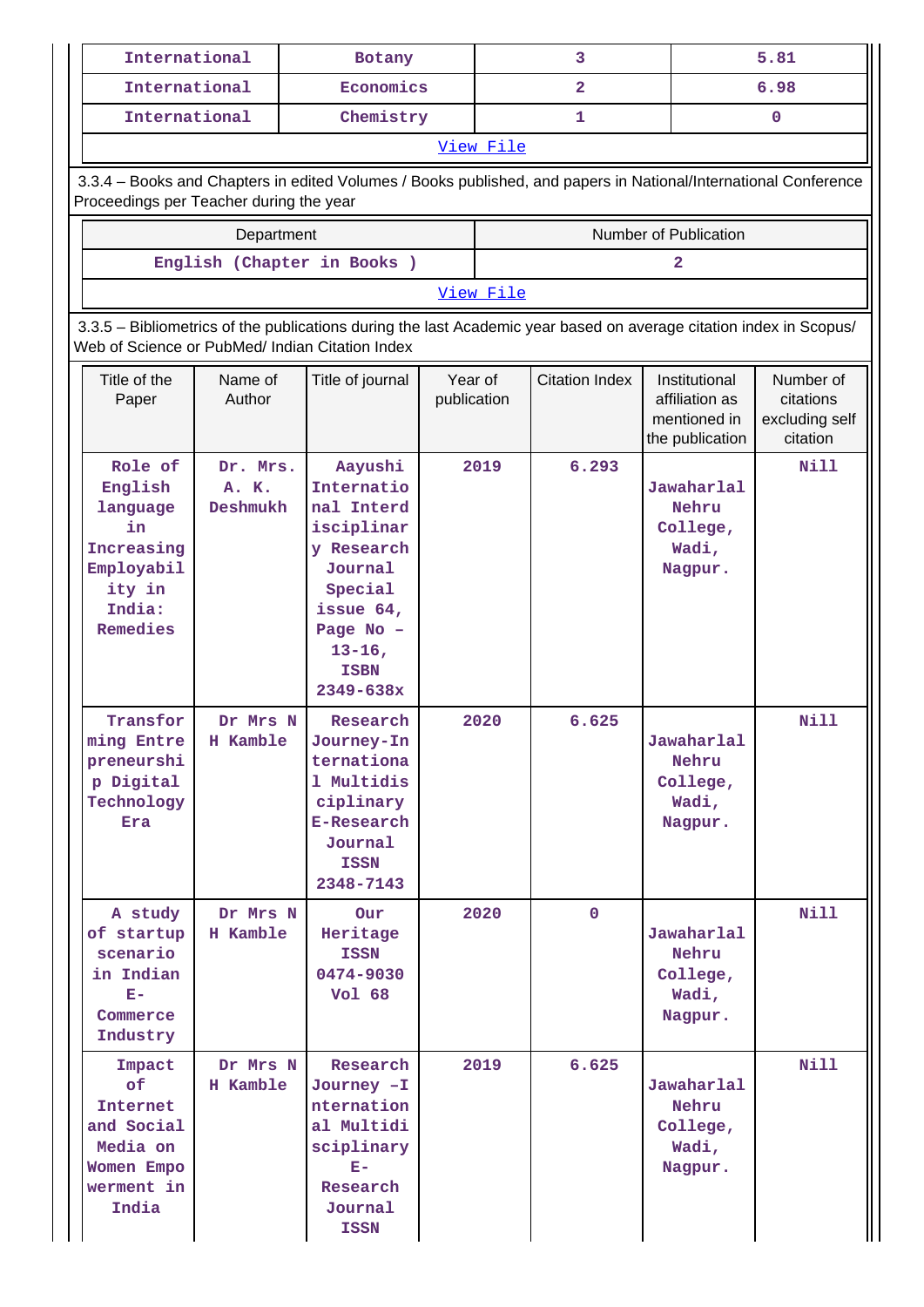|                                                                                                                                                              |                             | 2348-7143                                                                                                                    |      |             |                                                     |             |
|--------------------------------------------------------------------------------------------------------------------------------------------------------------|-----------------------------|------------------------------------------------------------------------------------------------------------------------------|------|-------------|-----------------------------------------------------|-------------|
| A study<br>of Skill D<br>evelopment<br>in India<br>with<br>Reference<br>to Pradhan<br>Mantri<br>Kaushal<br>Vikas<br>Yojana (<br>PMKVY) in<br>Maharashtr<br>a | Dr. Mrs.<br>N. H.<br>Kamble | Research<br>Journey -I<br>nternation<br>al Multidi<br>sciplinary<br><b>E-Research</b><br>Journal<br><b>ISSN</b><br>2348-7143 | 2019 | 6.625       | Jawaharlal<br>Nehru<br>College,<br>Wadi,<br>Nagpur. | <b>Nill</b> |
| Study of<br>consumer<br>preference<br>for<br>unbranded<br>detergent<br>powder at<br>Bhiwandi<br>Rural in<br>Thane<br>district                                | Dr S S<br>Tekade            | <b>SANSHODHAN</b><br><b>ISSN</b><br>2249-8567<br>$Vol9$ ,<br>2019-2020                                                       | 2019 | $\mathbf 0$ | Jawaharlal<br>Nehru<br>College,<br>Wadi,<br>Nagpur. | <b>Nill</b> |
| The<br>critical<br>analysis<br>of role<br>played by<br>self help<br>group in<br>financial<br>stability<br>among<br>rural<br>women                            | Dr S S<br>Tekade            | <b>REVIEW</b><br>OF<br><b>RESEARCH</b><br>ISSN:<br>2249-894X<br>Vol. 8<br>Issue 9                                            | 2019 | 5.763       | Jawaharlal<br>Nehru<br>College,<br>Wadi,<br>Nagpur. | <b>Nill</b> |
| A<br>critical<br>analysis<br>of online<br>transactio<br>n among<br>college<br>students                                                                       | Dr. S.<br>S. Tekade         | Internat<br>ional<br>Journal of<br>Commerce<br>and<br>management<br>research<br>ISSN:<br>2455-1627<br>Vol.5<br>Issue 6       | 2019 | 5.22        | Jawaharlal<br>Nehru<br>College,<br>Wadi,<br>Nagpur. | <b>Nill</b> |
| Analytical<br>Study of<br>Foreign<br>Direct<br>Investment<br>in India(2                                                                                      | Dr S K<br>Shembekar         | Internat<br>ional<br>Journal of<br>Research<br>in IT and<br>Management<br>(IJRIM)                                            | 2019 | 6.505       | Jawaharlal<br>Nehru<br>College,<br>Wadi,<br>Nagpur. | <b>Nill</b> |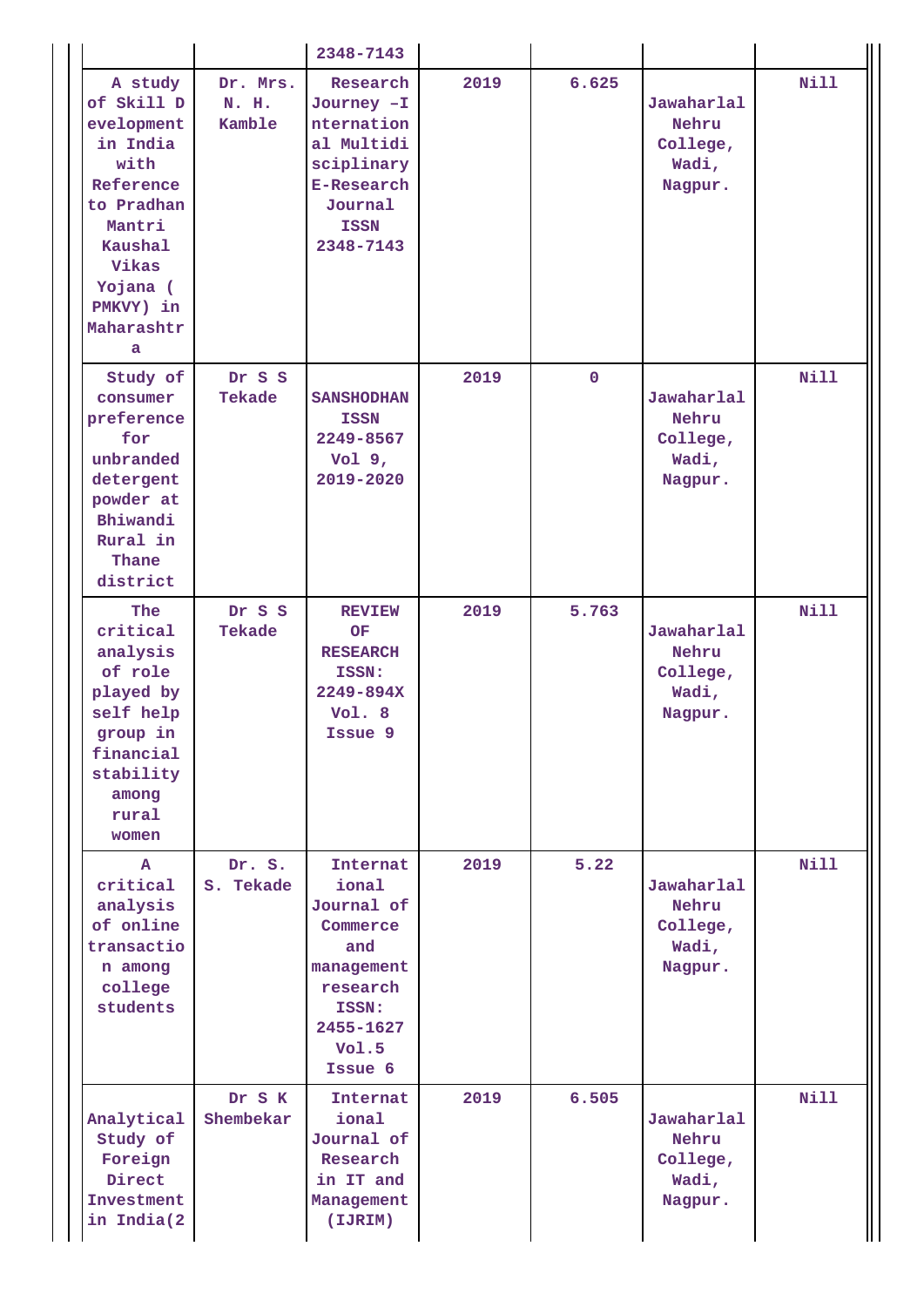| $0 - 28$ )                                                                                                                                                                                                         |                                                         |  | ISSN:<br>2231-4334                               |  |                                                                                                                                |                                                          |  |              |                                                      |                                                                    |                |  |
|--------------------------------------------------------------------------------------------------------------------------------------------------------------------------------------------------------------------|---------------------------------------------------------|--|--------------------------------------------------|--|--------------------------------------------------------------------------------------------------------------------------------|----------------------------------------------------------|--|--------------|------------------------------------------------------|--------------------------------------------------------------------|----------------|--|
| A Study<br>$of E-$<br>Commerce<br>in Today's<br>Global Mar<br>ket(414-41<br>8)                                                                                                                                     | Dr S. K.<br>Shembekar                                   |  | <b>ELIXIR</b><br>ISSN:<br>2277-3428<br>Vol. VIII |  |                                                                                                                                | 2019                                                     |  | $\mathbf 0$  | Jawaharlal<br>Nehru<br>College,<br>Wadi,<br>Nagpur.  |                                                                    | Nill           |  |
|                                                                                                                                                                                                                    |                                                         |  |                                                  |  |                                                                                                                                | View File                                                |  |              |                                                      |                                                                    |                |  |
| Title of the<br>Paper                                                                                                                                                                                              | Name of<br>Author                                       |  | Title of journal                                 |  | 3.3.6 - h-Index of the Institutional Publications during the year. (based on Scopus/ Web of science)<br>Year of<br>publication |                                                          |  | h-index      | Number of<br>citations<br>excluding self<br>citation | Institutional<br>affiliation as<br>mentioned in<br>the publication |                |  |
| <b>Nil</b>                                                                                                                                                                                                         | Nil                                                     |  | Nil                                              |  |                                                                                                                                | Nill                                                     |  | <b>Nill</b>  | <b>Nill</b>                                          |                                                                    | Nil            |  |
|                                                                                                                                                                                                                    |                                                         |  |                                                  |  |                                                                                                                                | No file uploaded.                                        |  |              |                                                      |                                                                    |                |  |
| 3.3.7 - Faculty participation in Seminars/Conferences and Symposia during the year:                                                                                                                                |                                                         |  |                                                  |  |                                                                                                                                |                                                          |  |              |                                                      |                                                                    |                |  |
| Number of Faculty                                                                                                                                                                                                  |                                                         |  | International                                    |  | National                                                                                                                       |                                                          |  | <b>State</b> |                                                      |                                                                    | Local          |  |
| Attended/Semi<br>nars/Workshops                                                                                                                                                                                    |                                                         |  | 10                                               |  |                                                                                                                                | 20                                                       |  | $\mathbf{2}$ |                                                      |                                                                    | $\overline{a}$ |  |
| Presented<br>papers                                                                                                                                                                                                |                                                         |  | 8                                                |  |                                                                                                                                | 10                                                       |  | Nill         |                                                      |                                                                    | Nill           |  |
| Resource<br>persons                                                                                                                                                                                                |                                                         |  | <b>Nill</b>                                      |  |                                                                                                                                | Nill                                                     |  | <b>Nill</b>  |                                                      |                                                                    | <b>Nill</b>    |  |
|                                                                                                                                                                                                                    |                                                         |  |                                                  |  |                                                                                                                                | View File                                                |  |              |                                                      |                                                                    |                |  |
| 3.4 - Extension Activities                                                                                                                                                                                         |                                                         |  |                                                  |  |                                                                                                                                |                                                          |  |              |                                                      |                                                                    |                |  |
| 3.4.1 – Number of extension and outreach programmes conducted in collaboration with industry, community and<br>Non- Government Organisations through NSS/NCC/Red cross/Youth Red Cross (YRC) etc., during the year |                                                         |  |                                                  |  |                                                                                                                                |                                                          |  |              |                                                      |                                                                    |                |  |
| Title of the activities                                                                                                                                                                                            |                                                         |  | Organising unit/agency/<br>collaborating agency  |  |                                                                                                                                | Number of teachers<br>participated in such<br>activities |  |              |                                                      | Number of students<br>participated in such<br>activities           |                |  |
| Celebrate<br>International Yoga<br>day on 21 June 2019                                                                                                                                                             |                                                         |  | N.S.S. and Sports<br>Unit                        |  |                                                                                                                                |                                                          |  | 4            |                                                      |                                                                    | 50             |  |
| Celebrate N.S.S.<br>Foundation day on<br>24th Sept. 2019                                                                                                                                                           |                                                         |  | N. S. S. Unit                                    |  |                                                                                                                                |                                                          |  | 9            |                                                      |                                                                    | 105            |  |
|                                                                                                                                                                                                                    | Celebrate Mahatma<br>Gandhi Jayanti on<br>2nd Oct. 2019 |  | N.S.S. and Sports<br>Unit                        |  |                                                                                                                                |                                                          |  | 30           |                                                      |                                                                    | 64             |  |
|                                                                                                                                                                                                                    | Organized Inter<br>-University Debate<br>Competition    |  | All Departments                                  |  |                                                                                                                                |                                                          |  | 15           |                                                      | 33                                                                 |                |  |
| Organised seven<br>days special N.S.S.<br>Camp at Khadgaon,<br>Dist. Nagpur from                                                                                                                                   |                                                         |  | N.S.S.                                           |  |                                                                                                                                |                                                          |  | 5            |                                                      |                                                                    | 50             |  |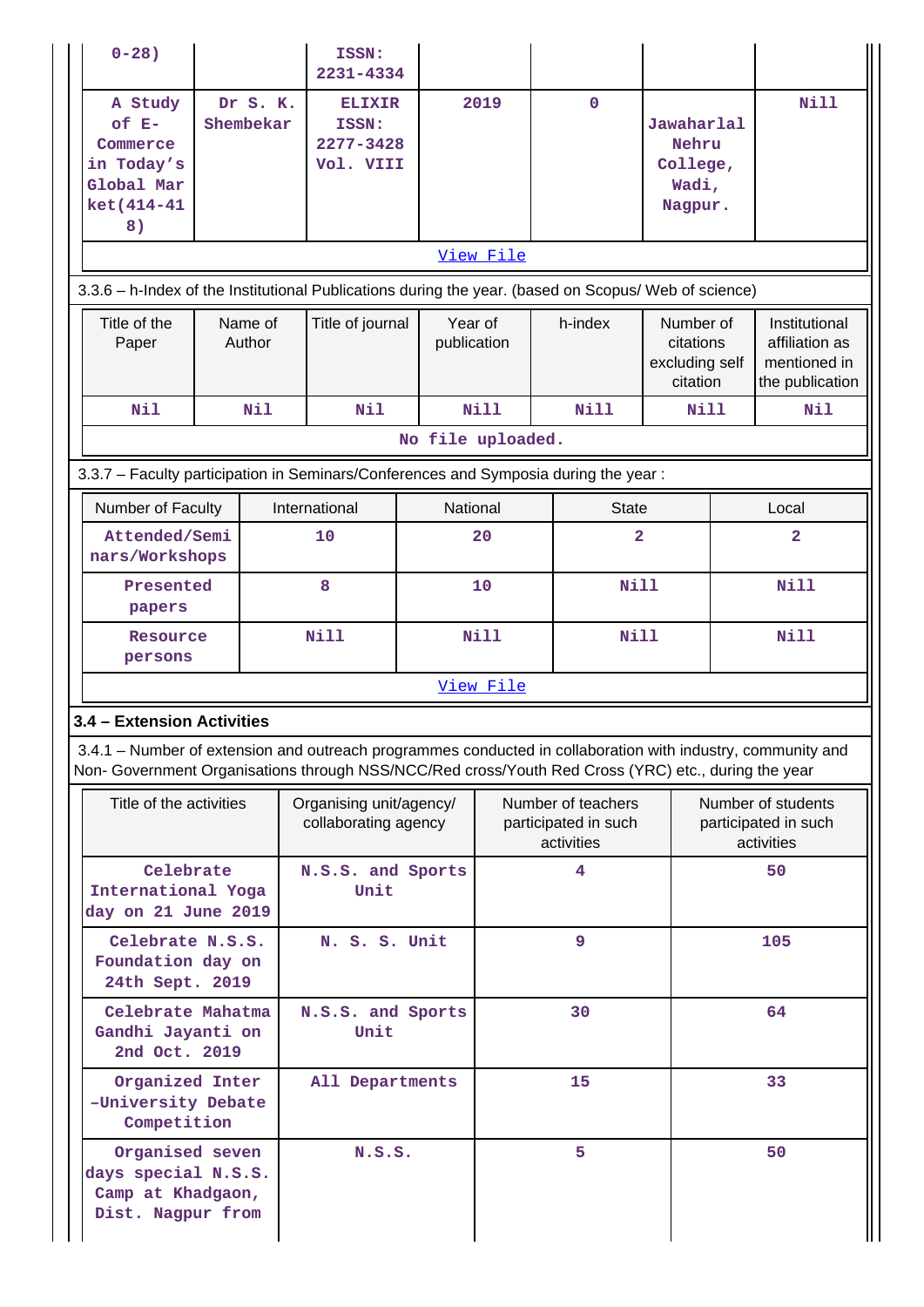| 28th Jan to 3rd<br>Feb. 2020                                                                                                                                                                                   |                                                                                                             |                                                    |                                                      |                   |                                                         |     |                                                         |  |  |  |
|----------------------------------------------------------------------------------------------------------------------------------------------------------------------------------------------------------------|-------------------------------------------------------------------------------------------------------------|----------------------------------------------------|------------------------------------------------------|-------------------|---------------------------------------------------------|-----|---------------------------------------------------------|--|--|--|
| Organised blood<br>donation on 2 March<br>2020                                                                                                                                                                 |                                                                                                             | N.C.C. and N.S.S.                                  |                                                      |                   | 10                                                      |     | 23                                                      |  |  |  |
| Health checkup<br>camp on 2 March<br>2020                                                                                                                                                                      |                                                                                                             | $N.C.C.$ and $N.S.S.$                              |                                                      | 5                 |                                                         | 472 |                                                         |  |  |  |
|                                                                                                                                                                                                                |                                                                                                             |                                                    |                                                      | View File         |                                                         |     |                                                         |  |  |  |
| 3.4.2 - Awards and recognition received for extension activities from Government and other recognized bodies<br>during the year                                                                                |                                                                                                             |                                                    |                                                      |                   |                                                         |     |                                                         |  |  |  |
| Name of the activity                                                                                                                                                                                           |                                                                                                             | Award/Recognition                                  |                                                      |                   | <b>Awarding Bodies</b>                                  |     | Number of students<br><b>Benefited</b>                  |  |  |  |
| Nil                                                                                                                                                                                                            |                                                                                                             | N11                                                |                                                      |                   | Nil                                                     |     | Nill                                                    |  |  |  |
|                                                                                                                                                                                                                |                                                                                                             |                                                    |                                                      | No file uploaded. |                                                         |     |                                                         |  |  |  |
| 3.4.3 - Students participating in extension activities with Government Organisations, Non-Government<br>Organisations and programmes such as Swachh Bharat, Aids Awareness, Gender Issue, etc. during the year |                                                                                                             |                                                    |                                                      |                   |                                                         |     |                                                         |  |  |  |
| Name of the scheme                                                                                                                                                                                             |                                                                                                             | Organising unit/Agen<br>cy/collaborating<br>agency | Name of the activity                                 |                   | Number of teachers<br>participated in such<br>activites |     | Number of students<br>participated in such<br>activites |  |  |  |
| Sadbhavana<br>Diwas                                                                                                                                                                                            |                                                                                                             | N.S.S. and<br>Sports Unit                          | Sadbhavana<br>Diwas on<br>20thAugust 2019            | Celebrate         | 16                                                      |     | 80                                                      |  |  |  |
| Maharashtra<br>Prevention<br>Eradication of<br>Human Sacrifice<br>and other<br>Inhuman Acts,                                                                                                                   |                                                                                                             | N.S.S. and<br>N.C.C.                               | Anti-<br>superstition<br>Bill on 19 Sept<br>2019     | Importance of     | 15                                                      |     | 50                                                      |  |  |  |
| National<br>Constitution<br>Day                                                                                                                                                                                |                                                                                                             | A11<br>Departments and<br>Units of<br>College      | National<br>Constitution<br>Day on 26th<br>Nov. 2019 | Celebrate         | 16                                                      |     | 104                                                     |  |  |  |
| Cleanliness<br>drive                                                                                                                                                                                           |                                                                                                             | N.S.S. and<br>Sports Unit                          | cleanliness<br>drive on 2nd<br>Feb. 2020             | One day           | 20                                                      |     | 90                                                      |  |  |  |
|                                                                                                                                                                                                                |                                                                                                             |                                                    |                                                      | View File         |                                                         |     |                                                         |  |  |  |
| 3.5 - Collaborations                                                                                                                                                                                           |                                                                                                             |                                                    |                                                      |                   |                                                         |     |                                                         |  |  |  |
|                                                                                                                                                                                                                | 3.5.1 – Number of Collaborative activities for research, faculty exchange, student exchange during the year |                                                    |                                                      |                   |                                                         |     |                                                         |  |  |  |
| Nature of activity                                                                                                                                                                                             |                                                                                                             | Participant                                        |                                                      |                   | Source of financial support                             |     | Duration                                                |  |  |  |
| Nil                                                                                                                                                                                                            |                                                                                                             | N11                                                |                                                      |                   | Nil                                                     |     | 0                                                       |  |  |  |
|                                                                                                                                                                                                                |                                                                                                             |                                                    |                                                      | No file uploaded. |                                                         |     |                                                         |  |  |  |
| 3.5.2 - Linkages with institutions/industries for internship, on-the- job training, project work, sharing of research<br>facilities etc. during the year                                                       |                                                                                                             |                                                    |                                                      |                   |                                                         |     |                                                         |  |  |  |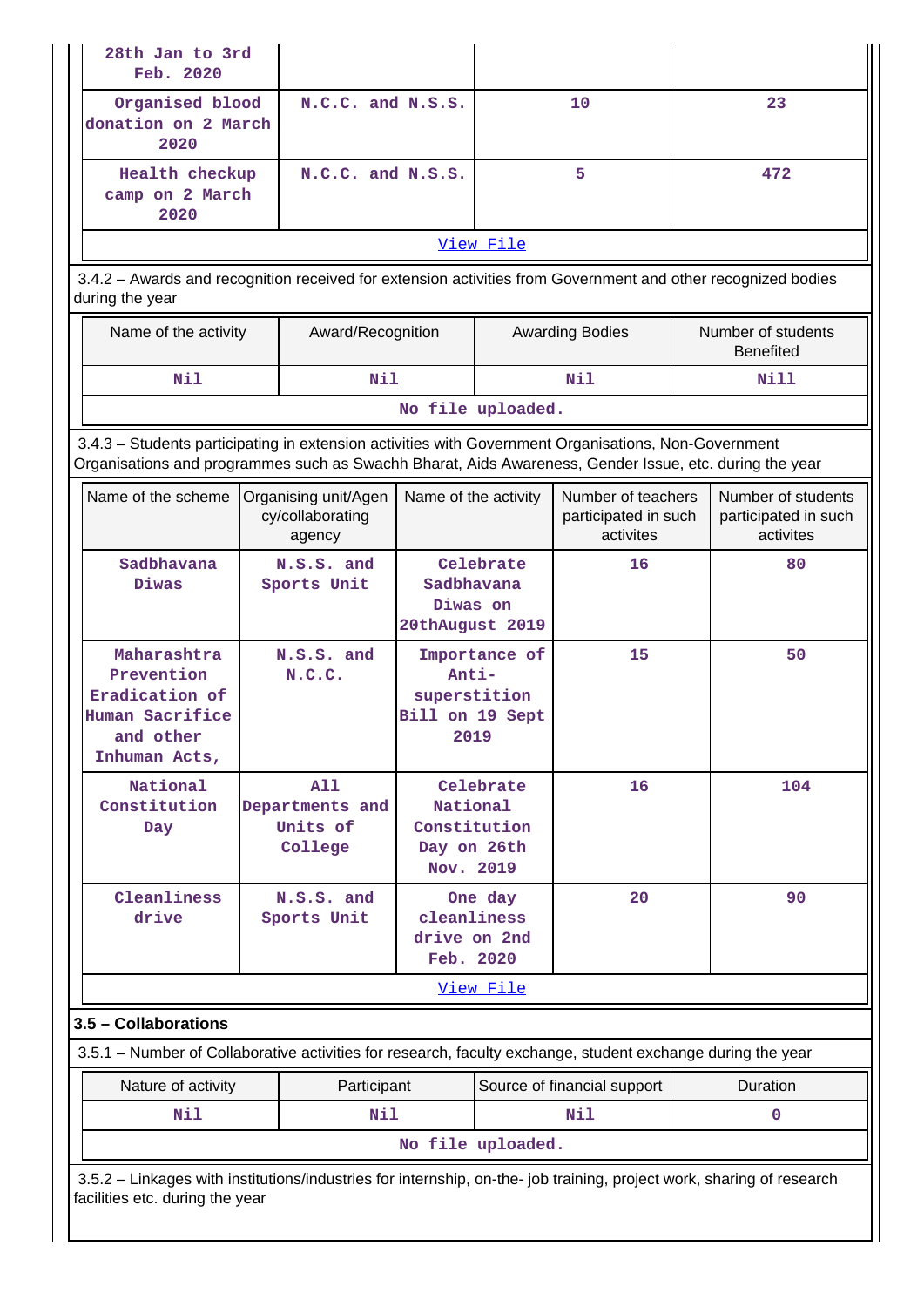| Nature of linkage                                                                           | Title of the<br>linkage                                                                                                                               |               | Name of the<br>partnering<br>institution/<br>industry<br>/research lab<br>with contact<br>details | <b>Duration From</b>                                         | <b>Duration To</b> | Participant |                                                           |  |  |  |  |
|---------------------------------------------------------------------------------------------|-------------------------------------------------------------------------------------------------------------------------------------------------------|---------------|---------------------------------------------------------------------------------------------------|--------------------------------------------------------------|--------------------|-------------|-----------------------------------------------------------|--|--|--|--|
| Educational<br>collaboratio<br>n                                                            | platform for<br>higher<br>education                                                                                                                   | Provide       | S. B. Jain<br>Institute of<br>Technology,<br>Management<br>and Research<br>Nagpur                 | 07/02/2020                                                   |                    | 07/02/2020  | 45                                                        |  |  |  |  |
|                                                                                             |                                                                                                                                                       |               |                                                                                                   | View File                                                    |                    |             |                                                           |  |  |  |  |
|                                                                                             | 3.5.3 - MoUs signed with institutions of national, international importance, other universities, industries, corporate<br>houses etc. during the year |               |                                                                                                   |                                                              |                    |             |                                                           |  |  |  |  |
|                                                                                             | Date of MoU signed<br>Organisation                                                                                                                    |               |                                                                                                   |                                                              | Purpose/Activities |             | Number of<br>students/teachers<br>participated under MoUs |  |  |  |  |
| Virohan Institute<br>of Health<br>Management Sciences<br>Nagpur.                            |                                                                                                                                                       |               | 26/06/2019                                                                                        | Educational (For<br>certificate courses<br>in health sector) |                    |             | 23                                                        |  |  |  |  |
|                                                                                             |                                                                                                                                                       |               |                                                                                                   | View File                                                    |                    |             |                                                           |  |  |  |  |
| <b>CRITERION IV - INFRASTRUCTURE AND LEARNING RESOURCES</b>                                 |                                                                                                                                                       |               |                                                                                                   |                                                              |                    |             |                                                           |  |  |  |  |
| 4.1 - Physical Facilities                                                                   |                                                                                                                                                       |               |                                                                                                   |                                                              |                    |             |                                                           |  |  |  |  |
| 4.1.1 - Budget allocation, excluding salary for infrastructure augmentation during the year |                                                                                                                                                       |               |                                                                                                   |                                                              |                    |             |                                                           |  |  |  |  |
| Budget allocated for infrastructure augmentation                                            |                                                                                                                                                       |               |                                                                                                   | Budget utilized for infrastructure development               |                    |             |                                                           |  |  |  |  |
|                                                                                             |                                                                                                                                                       | 2500000       |                                                                                                   | 633170                                                       |                    |             |                                                           |  |  |  |  |
| 4.1.2 - Details of augmentation in infrastructure facilities during the year                |                                                                                                                                                       |               |                                                                                                   |                                                              |                    |             |                                                           |  |  |  |  |
|                                                                                             | <b>Facilities</b>                                                                                                                                     |               |                                                                                                   | <b>Existing or Newly Added</b>                               |                    |             |                                                           |  |  |  |  |
| purchased (Greater than 1-0 lakh)                                                           | during the current year                                                                                                                               |               | Number of important equipments                                                                    |                                                              |                    | N11         |                                                           |  |  |  |  |
|                                                                                             |                                                                                                                                                       |               | Seminar halls with ICT facilities                                                                 |                                                              |                    | Existing    |                                                           |  |  |  |  |
|                                                                                             |                                                                                                                                                       |               | Classrooms with Wi-Fi OR LAN                                                                      |                                                              |                    | Existing    |                                                           |  |  |  |  |
|                                                                                             |                                                                                                                                                       |               | Classrooms with LCD facilities                                                                    |                                                              |                    | Existing    |                                                           |  |  |  |  |
|                                                                                             |                                                                                                                                                       | Seminar Halls |                                                                                                   |                                                              |                    | Existing    |                                                           |  |  |  |  |
|                                                                                             |                                                                                                                                                       | Laboratories  |                                                                                                   |                                                              |                    | Existing    |                                                           |  |  |  |  |
|                                                                                             |                                                                                                                                                       | Class rooms   |                                                                                                   |                                                              |                    | Newly Added |                                                           |  |  |  |  |
|                                                                                             | Campus Area                                                                                                                                           |               |                                                                                                   |                                                              |                    | Existing    |                                                           |  |  |  |  |
|                                                                                             |                                                                                                                                                       |               |                                                                                                   | <u>View File</u>                                             |                    |             |                                                           |  |  |  |  |
| 4.2 - Library as a Learning Resource                                                        |                                                                                                                                                       |               |                                                                                                   |                                                              |                    |             |                                                           |  |  |  |  |
| 4.2.1 - Library is automated {Integrated Library Management System (ILMS)}                  |                                                                                                                                                       |               |                                                                                                   |                                                              |                    |             |                                                           |  |  |  |  |
| Name of the ILMS                                                                            |                                                                                                                                                       |               | Nature of automation (fully                                                                       | Version                                                      |                    |             | Year of automation                                        |  |  |  |  |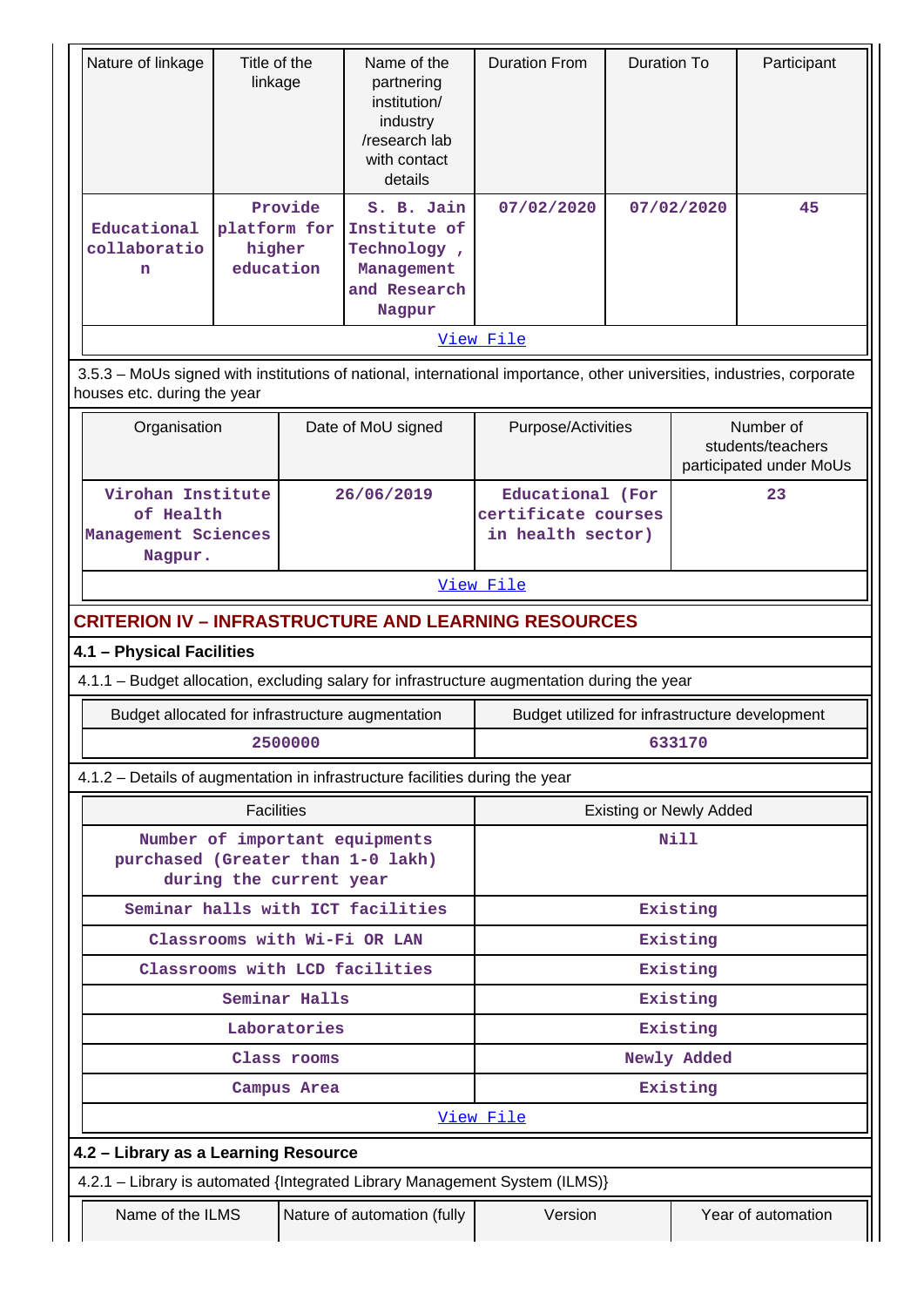|                                                                                                                                                                                                                                                         | software<br>or patially)                                                                |             |           |                         |              |             |                                                                             |       |             |                 |              |                                                   |         |               |
|---------------------------------------------------------------------------------------------------------------------------------------------------------------------------------------------------------------------------------------------------------|-----------------------------------------------------------------------------------------|-------------|-----------|-------------------------|--------------|-------------|-----------------------------------------------------------------------------|-------|-------------|-----------------|--------------|---------------------------------------------------|---------|---------------|
|                                                                                                                                                                                                                                                         | Libman                                                                                  |             |           | Partially               |              |             |                                                                             |       | 1.0         |                 |              |                                                   | 2005    |               |
| 4.2.2 - Library Services                                                                                                                                                                                                                                |                                                                                         |             |           |                         |              |             |                                                                             |       |             |                 |              |                                                   |         |               |
| Library<br>Service Type                                                                                                                                                                                                                                 |                                                                                         |             | Existing  |                         |              |             | Newly Added                                                                 |       |             |                 |              | Total                                             |         |               |
| Text<br><b>Books</b>                                                                                                                                                                                                                                    | 7663                                                                                    |             | 1257463   |                         | 238          |             |                                                                             | 71297 | 7901        |                 |              |                                                   | 1328760 |               |
| Reference<br><b>Books</b>                                                                                                                                                                                                                               |                                                                                         | 2034        |           | 647734                  |              |             | 41                                                                          |       | 9350        |                 |              | 2075                                              |         | 657084        |
| e-Books                                                                                                                                                                                                                                                 |                                                                                         | 5           |           | 15650                   |              |             | <b>Nill</b>                                                                 |       | <b>Nill</b> |                 | 5            |                                                   |         | 15650         |
| Journals                                                                                                                                                                                                                                                |                                                                                         | 21          |           | 39450                   |              |             | Nill                                                                        |       | Nill        |                 | 21           |                                                   |         | 39450         |
| $e-$<br>Journals                                                                                                                                                                                                                                        |                                                                                         | <b>Nill</b> |           | Nill                    |              |             | $\mathbf{1}$                                                                |       | <b>Nill</b> |                 | $\mathbf{1}$ |                                                   |         | <b>Nill</b>   |
| Digital<br>Database                                                                                                                                                                                                                                     |                                                                                         | <b>Nill</b> |           | <b>Nill</b>             |              |             | $\mathbf{1}$                                                                |       | 5160        |                 | $\mathbf{1}$ |                                                   |         | 5160          |
| CD &<br>Video                                                                                                                                                                                                                                           |                                                                                         | 12          |           | <b>Nill</b>             |              |             | <b>Nill</b>                                                                 |       | Nill        |                 | 12           |                                                   |         | <b>Nill</b>   |
| Library<br>Automation                                                                                                                                                                                                                                   | <b>Nill</b>                                                                             |             |           | <b>Nill</b>             |              |             | <b>Nill</b>                                                                 |       | <b>Nill</b> |                 | <b>Nill</b>  |                                                   |         | <b>Nill</b>   |
| Weeding<br>(hard &<br>soft)                                                                                                                                                                                                                             |                                                                                         | <b>Nill</b> |           | <b>Nill</b>             |              | <b>Nill</b> |                                                                             |       | <b>Nill</b> |                 |              | Nill                                              |         | <b>Nill</b>   |
| Others(s<br>pecify)                                                                                                                                                                                                                                     |                                                                                         | 75          |           | <b>Nill</b>             |              |             | <b>Nill</b>                                                                 |       | Nill        |                 | 75           |                                                   |         | <b>Nill</b>   |
|                                                                                                                                                                                                                                                         |                                                                                         |             |           |                         |              |             | View File                                                                   |       |             |                 |              |                                                   |         |               |
| 4.2.3 - E-content developed by teachers such as: e-PG- Pathshala, CEC (under e-PG- Pathshala CEC (Under<br>Graduate) SWAYAM other MOOCs platform NPTEL/NMEICT/any other Government initiatives & institutional<br>(Learning Management System (LMS) etc |                                                                                         |             |           |                         |              |             |                                                                             |       |             |                 |              |                                                   |         |               |
|                                                                                                                                                                                                                                                         | Name of the Teacher                                                                     |             |           | Name of the Module      |              |             | Platform on which module<br>Date of launching e-<br>is developed<br>content |       |             |                 |              |                                                   |         |               |
| NA                                                                                                                                                                                                                                                      |                                                                                         |             | <b>NA</b> |                         |              |             | Nil                                                                         |       |             |                 |              | <b>Nill</b>                                       |         |               |
|                                                                                                                                                                                                                                                         |                                                                                         |             |           |                         |              |             | No file uploaded.                                                           |       |             |                 |              |                                                   |         |               |
| 4.3 - IT Infrastructure                                                                                                                                                                                                                                 |                                                                                         |             |           |                         |              |             |                                                                             |       |             |                 |              |                                                   |         |               |
| 4.3.1 - Technology Upgradation (overall)                                                                                                                                                                                                                |                                                                                         |             |           |                         |              |             |                                                                             |       |             |                 |              |                                                   |         |               |
| <b>Type</b>                                                                                                                                                                                                                                             | <b>Total Co</b><br>Computer<br>Internet<br><b>Browsing</b><br>Lab<br>mputers<br>centers |             |           |                         |              |             | Computer<br>Centers                                                         |       | Office      | Departme<br>nts |              | Available<br><b>Bandwidt</b><br>h (MBPS/<br>GBPS) |         | <b>Others</b> |
| Existin<br>g                                                                                                                                                                                                                                            | 81                                                                                      | 46          |           | $\mathbf{2}$            | 1            |             | 1                                                                           |       | 6           | 27              |              | 50                                                |         | 51            |
| Added                                                                                                                                                                                                                                                   | 13                                                                                      | $\mathbf 0$ |           | $\mathbf 0$             | $\mathbf 0$  |             | $\mathbf 0$                                                                 |       | 3           | 10              |              | $\mathbf 0$                                       |         | 5             |
| Total                                                                                                                                                                                                                                                   | 94                                                                                      | 46          |           | $\overline{\mathbf{2}}$ | $\mathbf{1}$ |             | $\mathbf{1}$                                                                |       | 9           | 37              |              | 50                                                |         | 56            |
| 4.3.2 - Bandwidth available of internet connection in the Institution (Leased line)                                                                                                                                                                     |                                                                                         |             |           |                         |              |             |                                                                             |       |             |                 |              |                                                   |         |               |
|                                                                                                                                                                                                                                                         |                                                                                         |             |           |                         |              |             | 200 MBPS/ GBPS                                                              |       |             |                 |              |                                                   |         |               |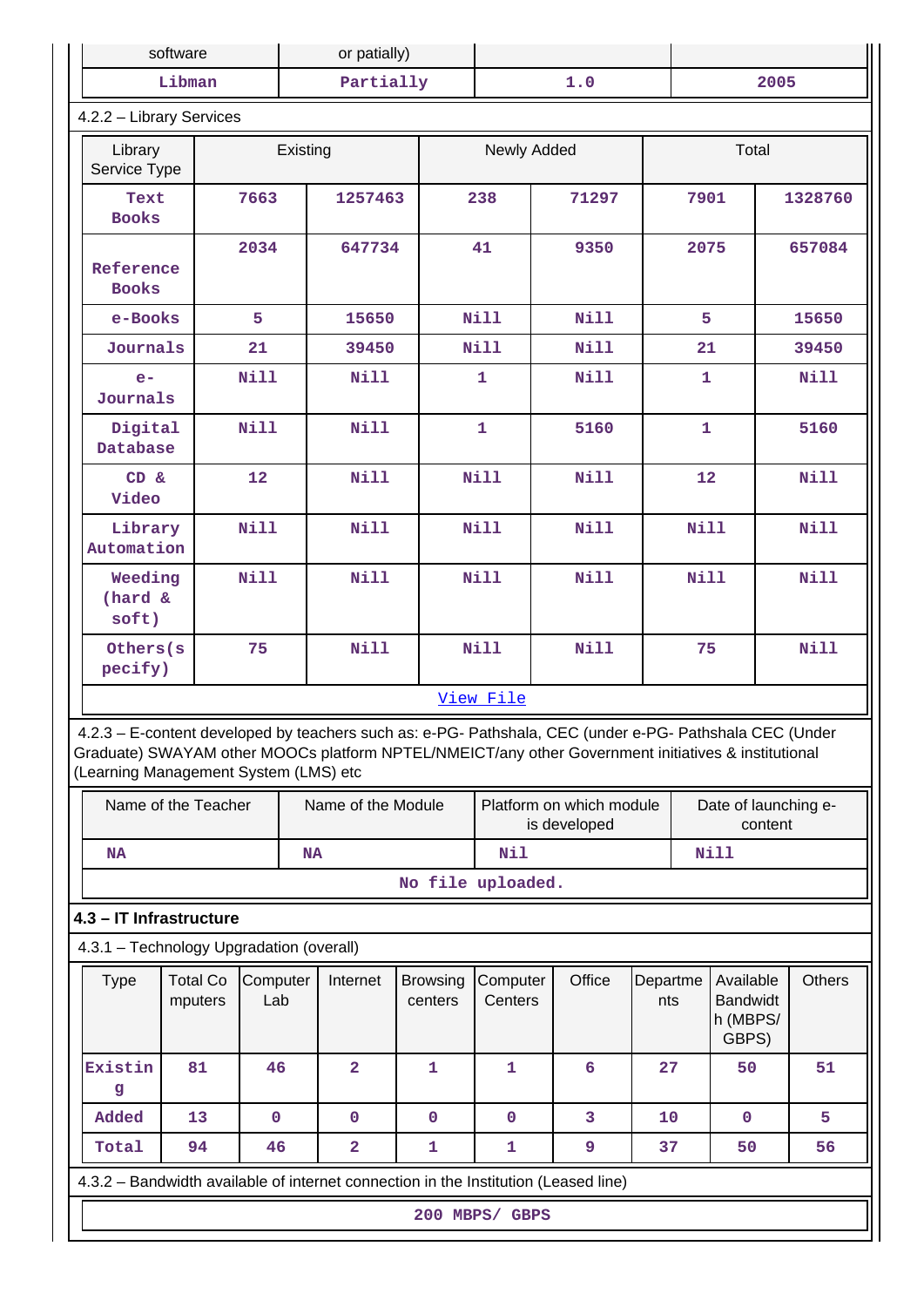| $4.3.3 -$ Facility for e-content           |                                                                           |
|--------------------------------------------|---------------------------------------------------------------------------|
| Name of the e-content development facility | Provide the link of the videos and media centre and<br>recording facility |
| Nil                                        | <b>Nill</b>                                                               |

#### **4.4 – Maintenance of Campus Infrastructure**

 4.4.1 – Expenditure incurred on maintenance of physical facilities and academic support facilities, excluding salary component, during the year

| Assigned Budget on<br>academic facilities | Expenditure incurred on<br>maintenance of academic<br>facilities | Assigned budget on<br>physical facilities | Expenditure incurredon<br>maintenance of physical<br>facilites |
|-------------------------------------------|------------------------------------------------------------------|-------------------------------------------|----------------------------------------------------------------|
| 750000                                    | 99561                                                            | 550000                                    | 304639                                                         |

 4.4.2 – Procedures and policies for maintaining and utilizing physical, academic and support facilities - laboratory, library, sports complex, computers, classrooms etc. (maximum 500 words) (information to be available in institutional Website, provide link)

 **The College has Regular meetings of management, CDC, IQAC for allocation and utilization of available resources for maintenance and up-gradation of different facilities. The funds are then allotted as per the requirements in Laboratories, Library, Classrooms and other campus infrastructure in the meetings. For maintenance (washing and cleaning) of Science laboratory, Department of Computer Science, Language laboratory, Geography laboratory, various departments and class rooms college has appointed workers on a daily wage basis. For electric maintenance, the responsibilities are assigned to Mr. Mahesh Thakre for electrical maintenance as per the requirement on remuneration basis. For maintenance of amenities experts services are made available on call basis. Computer maintenance is done regularly by the college staff through appointed firm M/s. V-Space Computers, Nagpur on Call basis. Software and hardware are periodically reviewed and upgraded as per requirement. For maintenance of playground, Lawn, Garden management assigns workers on daily wage basis. The policy for maintenance of the garden, Lawn, Plants is to make teachers, students, non-teaching staff members and citizens, environmental consciousness. For safe and pure drinking water College has RO Plant. For maintenance of RO plant M/s TechFilt Pvt. Ltd. is assign on call basis. College install the solar plant with 10 KWP, the policy for the installation of solar plant is to tap natural energy source as sunlight and to save electric energy. For the maintenance of solar plants the firm M/s. Advance Solar Power Solution, Nagpur is assign on call basis. To avoid the Electric power cut in college a Power Generator is install. The AMC is signed with Kirloskar Oil Engine Ltd. for the maintenance of Power Generator. The policies for utilization of physical, academic and support facilities are students centric for more outputs. Services for modern Gym are made available to interested citizens for generation of financial supports.**

<http://jncwadi.ac.in/Facilities.aspx>

# **CRITERION V – STUDENT SUPPORT AND PROGRESSION**

#### **5.1 – Student Support**

5.1.1 – Scholarships and Financial Support

|                                         | Name/Title of the scheme | Number of students | <b>Amount in Rupees</b> |
|-----------------------------------------|--------------------------|--------------------|-------------------------|
| Financial Support<br>from institution   | Nil                      |                    |                         |
| Financial Support<br>from Other Sources |                          |                    |                         |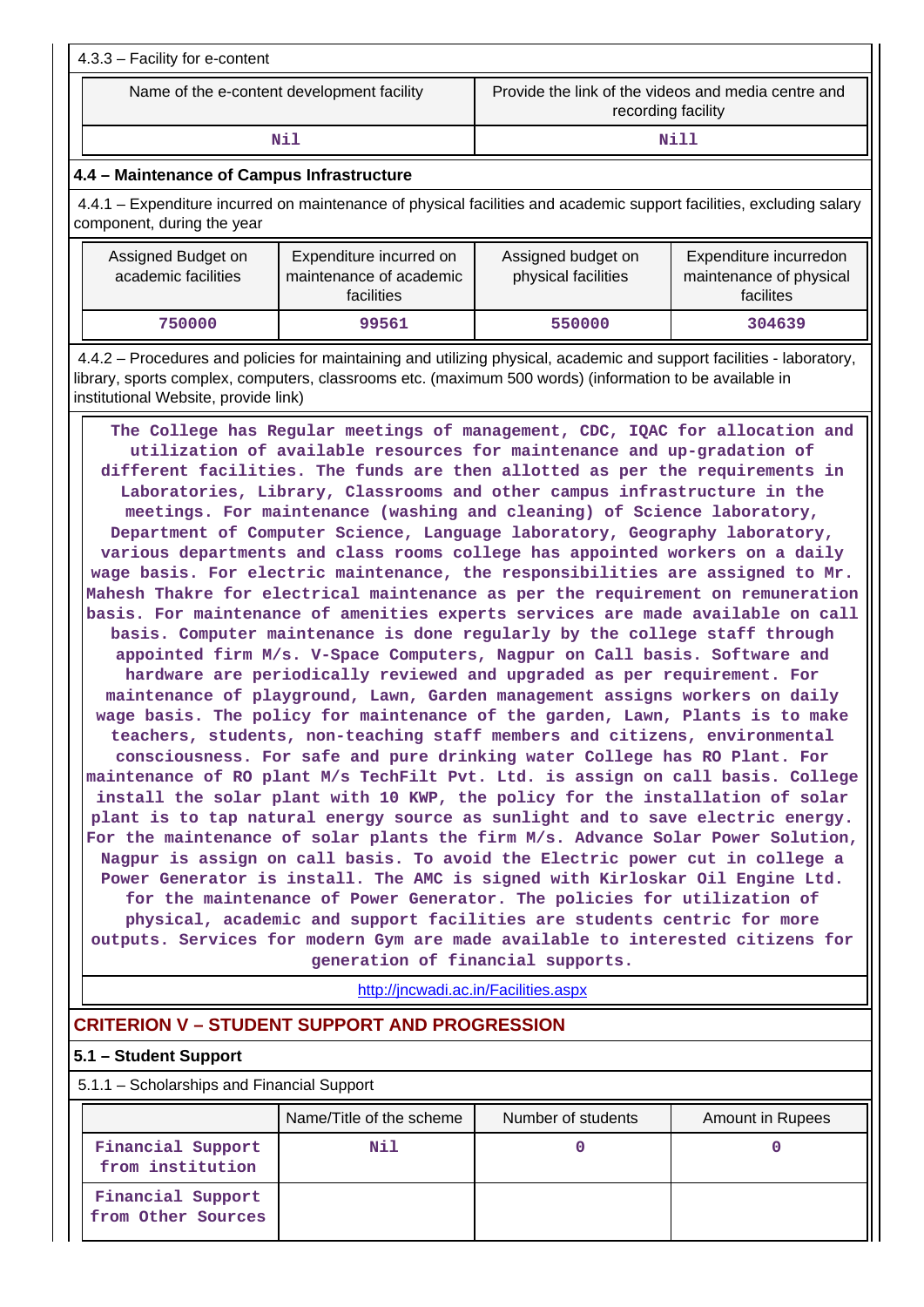| a) National                                                                                                                 |                                                                                                               |          | Govt. Scholarship<br>and Freeship                                                                                                                                                                               | 677                                                                         |                                                              | 3865962     |                               |  |  |
|-----------------------------------------------------------------------------------------------------------------------------|---------------------------------------------------------------------------------------------------------------|----------|-----------------------------------------------------------------------------------------------------------------------------------------------------------------------------------------------------------------|-----------------------------------------------------------------------------|--------------------------------------------------------------|-------------|-------------------------------|--|--|
| b) International                                                                                                            |                                                                                                               |          | Nil                                                                                                                                                                                                             | <b>Nill</b>                                                                 |                                                              |             | $\mathbf{O}$                  |  |  |
|                                                                                                                             |                                                                                                               |          |                                                                                                                                                                                                                 | View File                                                                   |                                                              |             |                               |  |  |
|                                                                                                                             |                                                                                                               |          | 5.1.2 - Number of capability enhancement and development schemes such as Soft skill development, Remedial<br>coaching, Language lab, Bridge courses, Yoga, Meditation, Personal Counselling and Mentoring etc., |                                                                             |                                                              |             |                               |  |  |
| Name of the capability<br>enhancement scheme                                                                                |                                                                                                               |          | Date of implemetation                                                                                                                                                                                           | Number of students<br>enrolled                                              |                                                              |             | Agencies involved             |  |  |
| Soft skill<br>development                                                                                                   |                                                                                                               |          | 24/09/2019                                                                                                                                                                                                      | 47                                                                          |                                                              |             | Rotary Club,<br>Nagpur        |  |  |
| Personal<br>Counselling and<br>Mentoring                                                                                    |                                                                                                               |          | 24/09/2019                                                                                                                                                                                                      | 47                                                                          |                                                              |             | Rotary Club,<br>Nagpur        |  |  |
| Bridge courses                                                                                                              |                                                                                                               |          | 01/07/2020                                                                                                                                                                                                      | 127                                                                         |                                                              |             | College Level                 |  |  |
|                                                                                                                             |                                                                                                               |          |                                                                                                                                                                                                                 | View File                                                                   |                                                              |             |                               |  |  |
| institution during the year                                                                                                 |                                                                                                               |          | 5.1.3 – Students benefited by guidance for competitive examinations and career counselling offered by the                                                                                                       |                                                                             |                                                              |             |                               |  |  |
| Year                                                                                                                        | Name of the<br>scheme                                                                                         |          |                                                                                                                                                                                                                 | Number of<br>benefited<br>students by<br>career<br>counseling<br>activities | Number of<br>students who<br>have passedin<br>the comp. exam |             | Number of<br>studentsp placed |  |  |
| 2019                                                                                                                        | Competitive<br>Examination<br>Coaching                                                                        |          | 55                                                                                                                                                                                                              | <b>Nill</b>                                                                 |                                                              | <b>Nill</b> | <b>Nill</b>                   |  |  |
| 2020                                                                                                                        | workshop on<br>Competitive<br>Exam and<br>career<br>Guidance in<br>collaboratio<br>n with IQAC<br>22 Feb 2020 | One day  | 131                                                                                                                                                                                                             | <b>Nill</b>                                                                 |                                                              | Nill        | Nill                          |  |  |
| 2019                                                                                                                        | Workshop on<br>Skills and<br>Training in<br>Traditional<br>Arts/ Crafts<br>24th & 25th<br>September<br>2019   | Two Days | <b>Nill</b>                                                                                                                                                                                                     | 47                                                                          |                                                              | <b>Nill</b> | <b>Nill</b>                   |  |  |
| View File<br>5.1.4 – Institutional mechanism for transparency, timely redressal of student grievances, Prevention of sexual |                                                                                                               |          |                                                                                                                                                                                                                 |                                                                             |                                                              |             |                               |  |  |
| harassment and ragging cases during the year<br>Total grievances received                                                   |                                                                                                               |          | Number of grievances redressed                                                                                                                                                                                  |                                                                             | Avg. number of days for grievance<br>redressal               |             |                               |  |  |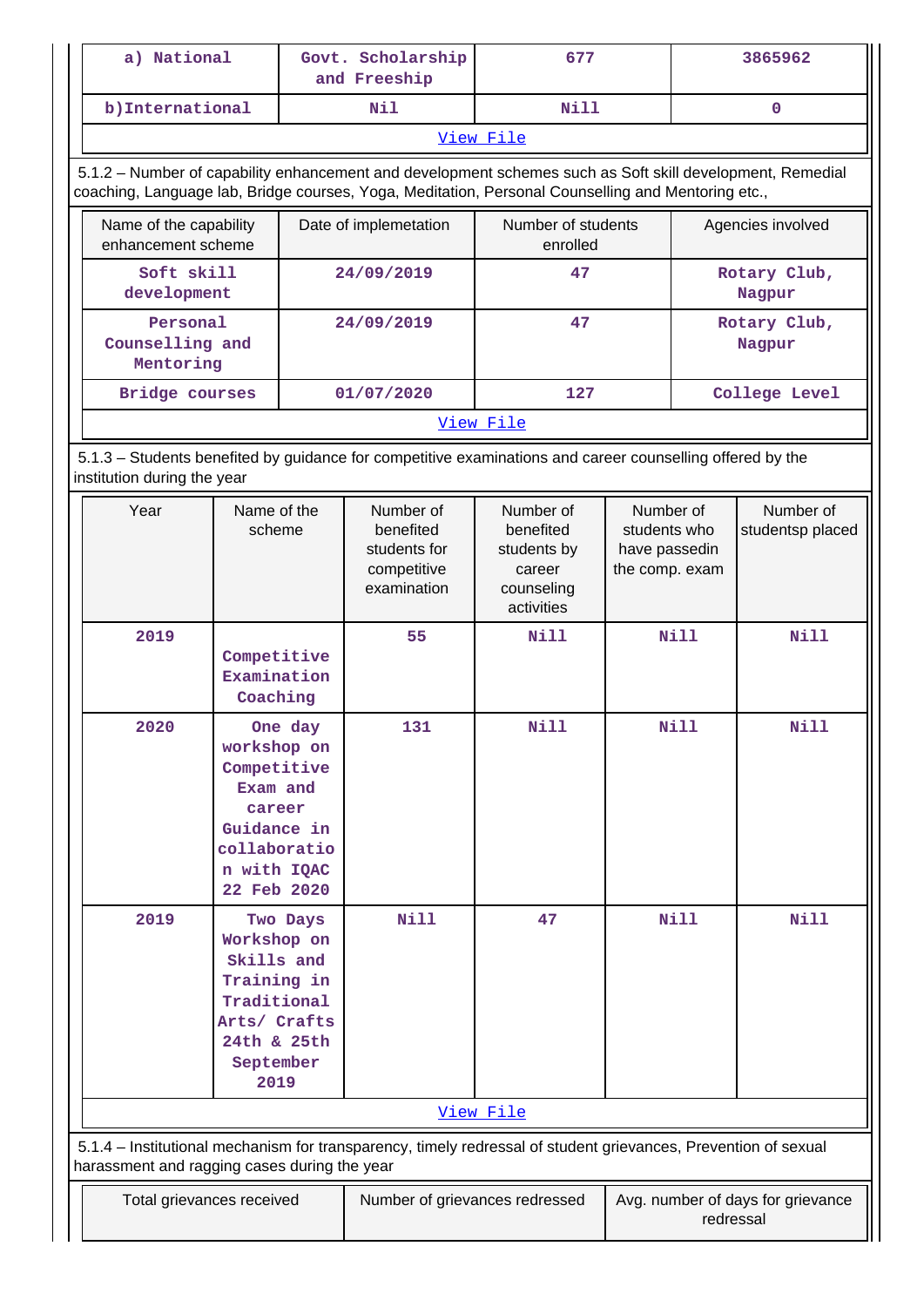|                                                                               | <b>Nill</b>                                                 |                              | <b>Nill</b>                        |                                                         | <b>Nill</b>                                                         |  |  |  |  |
|-------------------------------------------------------------------------------|-------------------------------------------------------------|------------------------------|------------------------------------|---------------------------------------------------------|---------------------------------------------------------------------|--|--|--|--|
| 5.2 - Student Progression                                                     |                                                             |                              |                                    |                                                         |                                                                     |  |  |  |  |
|                                                                               | 5.2.1 – Details of campus placement during the year         |                              |                                    |                                                         |                                                                     |  |  |  |  |
|                                                                               | On campus                                                   |                              |                                    | Off campus                                              |                                                                     |  |  |  |  |
| Nameof<br>organizations<br>visited                                            | Number of<br>students<br>participated                       | Number of<br>stduents placed | Nameof<br>organizations<br>visited | Number of<br>students<br>participated                   | Number of<br>stduents placed                                        |  |  |  |  |
| Nil                                                                           | <b>Nill</b>                                                 | <b>Nill</b>                  | <b>NA</b>                          | <b>Nill</b>                                             | <b>Nill</b>                                                         |  |  |  |  |
|                                                                               |                                                             |                              | No file uploaded.                  |                                                         |                                                                     |  |  |  |  |
| 5.2.2 - Student progression to higher education in percentage during the year |                                                             |                              |                                    |                                                         |                                                                     |  |  |  |  |
| Year                                                                          | Number of<br>students<br>enrolling into<br>higher education | Programme<br>graduated from  | Depratment<br>graduated from       | Name of<br>institution joined                           | Name of<br>programme<br>admitted to                                 |  |  |  |  |
| 2020                                                                          | 1                                                           | B. Sc.                       | Science                            | PIBM, Pune                                              | M.B.A.                                                              |  |  |  |  |
| 2020                                                                          | 1                                                           | B. Sc.                       | Science                            | Arun<br>Motghare<br>College,<br><b>Bhandara</b>         | M.Sc.<br>Chemistry-01                                               |  |  |  |  |
| 2020                                                                          | 1                                                           | B. Sc.                       | Science                            | St.<br>Francis De<br>Sales<br>College,<br>Nagpur        | M.Sc.<br>Chemistry-01                                               |  |  |  |  |
| 2020                                                                          | $\mathbf{1}$                                                | B. Sc.                       | Science                            | Ambedkar<br>College, Dee<br>kshbhoomi,<br>Nagpur        | M.Sc.<br>Physics-01                                                 |  |  |  |  |
| 2020                                                                          | $\overline{\mathbf{4}}$                                     | B. Sc.                       | Science                            | M. Mohata<br>Science<br>College,<br>Nagpur              | M.Sc.<br>Physics-01 M<br>athematics-0<br>1 Botany-01<br>Zoology -01 |  |  |  |  |
| 2020                                                                          | 1                                                           | B. Sc.                       | Science                            | Shri<br>Shivaji<br>Science<br>College,<br>Nagpur        | M.Sc. Math<br>ematics-01                                            |  |  |  |  |
| 2020                                                                          | $\overline{a}$                                              | B.Sc.                        | Science                            | Govt.<br>Institute of<br>Science,<br>Nagpur             | M.Sc.<br>Physics-01<br>Botany-01                                    |  |  |  |  |
| 2020                                                                          | 3                                                           | <b>B. A.</b>                 | Arts                               | <b>PGTD</b><br>RTMNU,<br>Nagpur                         | M. A. Psyc<br>hology-01<br>Sociology-02                             |  |  |  |  |
| 2020                                                                          | 3                                                           | <b>B. A.</b>                 | Arts                               | Vasantrao<br>Naik<br>Institute of<br>Arts and<br>Social | M.A.<br>History-01<br>Marathi-02                                    |  |  |  |  |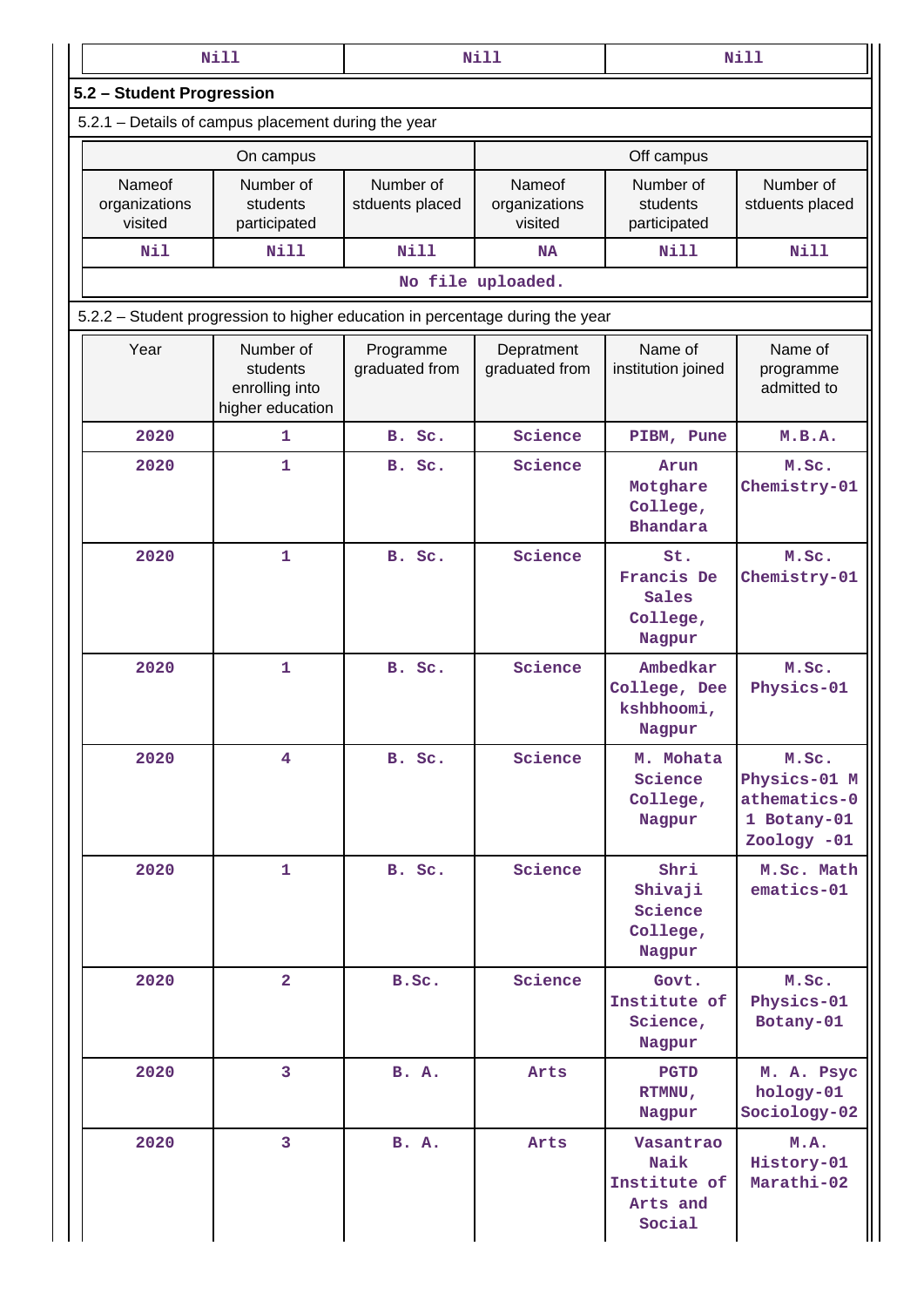|                                                                                                                                                                                        |                                                                           |  |                                             |                                          |                                     |                                                | Sciences                                |           |  |  |  |
|----------------------------------------------------------------------------------------------------------------------------------------------------------------------------------------|---------------------------------------------------------------------------|--|---------------------------------------------|------------------------------------------|-------------------------------------|------------------------------------------------|-----------------------------------------|-----------|--|--|--|
| 2020                                                                                                                                                                                   | 15                                                                        |  | B.Com.                                      |                                          | Commerce                            |                                                | J. N.<br>College,<br>Wadi, Nagpur       | M.Com.    |  |  |  |
|                                                                                                                                                                                        |                                                                           |  |                                             | View File                                |                                     |                                                |                                         |           |  |  |  |
| 5.2.3 - Students qualifying in state/ national/ international level examinations during the year<br>(eg:NET/SET/SLET/GATE/GMAT/CAT/GRE/TOFEL/Civil Services/State Government Services) |                                                                           |  |                                             |                                          |                                     |                                                |                                         |           |  |  |  |
|                                                                                                                                                                                        | <b>Items</b>                                                              |  |                                             |                                          |                                     |                                                | Number of students selected/ qualifying |           |  |  |  |
|                                                                                                                                                                                        | <b>CAT</b>                                                                |  |                                             |                                          |                                     |                                                | $\mathbf{1}$                            |           |  |  |  |
|                                                                                                                                                                                        | Any Other                                                                 |  |                                             |                                          |                                     |                                                | 6                                       |           |  |  |  |
| View File                                                                                                                                                                              |                                                                           |  |                                             |                                          |                                     |                                                |                                         |           |  |  |  |
| 5.2.4 - Sports and cultural activities / competitions organised at the institution level during the year                                                                               |                                                                           |  |                                             |                                          |                                     |                                                |                                         |           |  |  |  |
|                                                                                                                                                                                        | Activity                                                                  |  |                                             | Level                                    |                                     |                                                | Number of Participants                  |           |  |  |  |
|                                                                                                                                                                                        | Inter-collegiate power<br>lifting (Men/Women)<br>championship 2019-2020   |  | Inter-collegiate 2nd to<br>4th January 2020 |                                          |                                     |                                                | 88                                      |           |  |  |  |
|                                                                                                                                                                                        | Prayas 2020 - Cultural<br>and other activity 24th<br>to 26th January 2020 |  | College Level                               |                                          |                                     |                                                |                                         | 100       |  |  |  |
|                                                                                                                                                                                        | Sports (Annual sports<br>Activity) 21st to 23rd<br>January 2020           |  |                                             | College Level                            |                                     |                                                |                                         | 75        |  |  |  |
| Competition organized on                                                                                                                                                               | Students Seminar<br><b>Science Day</b>                                    |  |                                             | College Level                            |                                     |                                                |                                         | 14        |  |  |  |
|                                                                                                                                                                                        |                                                                           |  |                                             | View File                                |                                     |                                                |                                         |           |  |  |  |
| 5.3 - Student Participation and Activities                                                                                                                                             |                                                                           |  |                                             |                                          |                                     |                                                |                                         |           |  |  |  |
| 5.3.1 - Number of awards/medals for outstanding performance in sports/cultural activities at national/international<br>level (award for a team event should be counted as one)         |                                                                           |  |                                             |                                          |                                     |                                                |                                         |           |  |  |  |
| Year                                                                                                                                                                                   | Name of the<br>award/medal                                                |  | National/<br>Internaional                   | Number of<br>awards for<br><b>Sports</b> | Number of<br>awards for<br>Cultural | Student ID<br>Name of the<br>number<br>student |                                         |           |  |  |  |
| 2019                                                                                                                                                                                   | Nil                                                                       |  | National                                    | Nill                                     | Nill                                | Nill<br><b>NA</b>                              |                                         |           |  |  |  |
| 2020                                                                                                                                                                                   | Nil                                                                       |  | Internat<br>ional                           | Nill                                     | Nill                                |                                                | Nill                                    | <b>NA</b> |  |  |  |

**No file uploaded.**

 5.3.2 – Activity of Student Council & representation of students on academic & administrative bodies/committees of the institution (maximum 500 words)

 **The College Student council creates many opportunities for leadership and mentoring. The council shares student's ideas, interest and concerns with the college teachers and the principal. The constitution of the student council is as per the rules prescribed by RTM Nagpur university. The council consists of: one student from each class, who scored highest marks in the university examination held in the preceding year, is nominated by the principal. The student members of the council elect one university representative amongst them who represents college as University representative (U.R.) at University Student Council. The council often helps in organizing various activities in**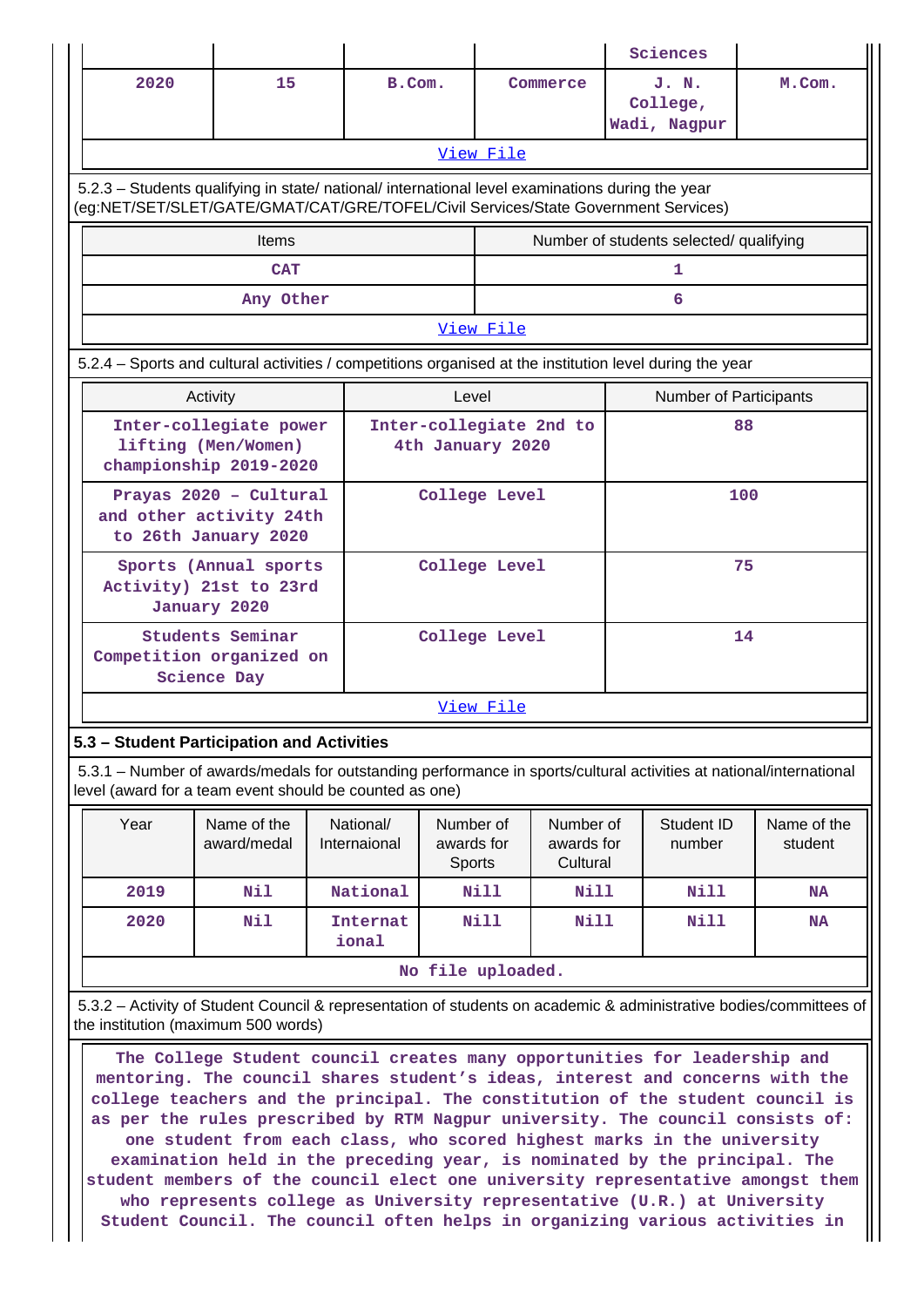**the college. The college annually organizes PRAYAS, wherein the student council helps in maintaining order and discipline amongst the students in general. Members of student council participate in quality improvement. The principal of the college calls meeting of student council to know their concerns and suggestions about college development and other activities to be conducted in the college for one academic session. The students also represent following committees College Development Committee (CDC) National Service Scheme (NSS) The major activities pursued by the students Council in 2019-20 are: - 1. Annual Day Function 'Prayas' (Cultural and Sports Activities) 2. Special National Service Scheme Camp**

#### **5.4 – Alumni Engagement**

5.4.1 – Whether the institution has registered Alumni Association?

 **Yes**

 **The primary objective of alumni association is to create a platform facilitating a congenial interaction between the alumni and the enrolled students for the benefit of the college and student fraternity. In order to have continuous and formal interaction, an Alumni Association of Jawaharlal Nehru Arts, Commerce and Science College Wadi, was formed in the year 2014-15. It is registered under the office of charitable commissioner, Nagpur division Nagpur with registration number Nagpur/0000/39/2018. The alumni are valuable assets and the college has responsibility towards it. To bring together all the old students to share their experience with each other, the meetings of Alumni Association are organized in the college itself. In these meetings the alumni discuses and suggest steps to be taken for the development of the college. The suggestions are conveyed to the head of the institute. In the meeting the Alumni also gives a written feedback. The college engages some alumni and takes expertise from their skills and experience to mentor the student fraternity. The college maintains communication with the alumni through Facebook and keep them informed about the achievements of the institute with the objective of making them part of not just past but the present as well as future.**

5.4.2 – No. of enrolled Alumni:

**100**

5.4.3 – Alumni contribution during the year (in Rupees) :

**10000**

5.4.4 – Meetings/activities organized by Alumni Association :

 **The alumni meet has always been a memorable get together between alumni and the teachers of the college wherein glorious moments were relived and valuable ideas were shared between alumni and the current students. Alumni Meet was organized in college during the current session 2019-20 on 17th Dec. 2019. The main object of this meet for alumni to share their professional experiences for the welfare of current students. Some of the alumni share their professional experience from the ups and downs faced by them in their professional life. They also share their experience about the college which helps them during their professional life.**

#### **CRITERION VI – GOVERNANCE, LEADERSHIP AND MANAGEMENT**

**6.1 – Institutional Vision and Leadership**

 6.1.1 – Mention two practices of decentralization and participative management during the last year (maximum 500 words)

 **Jawaharlal Nehru Arts Commerce Science College invites all the stakeholders to have a participative approach in the functioning of the college. At the**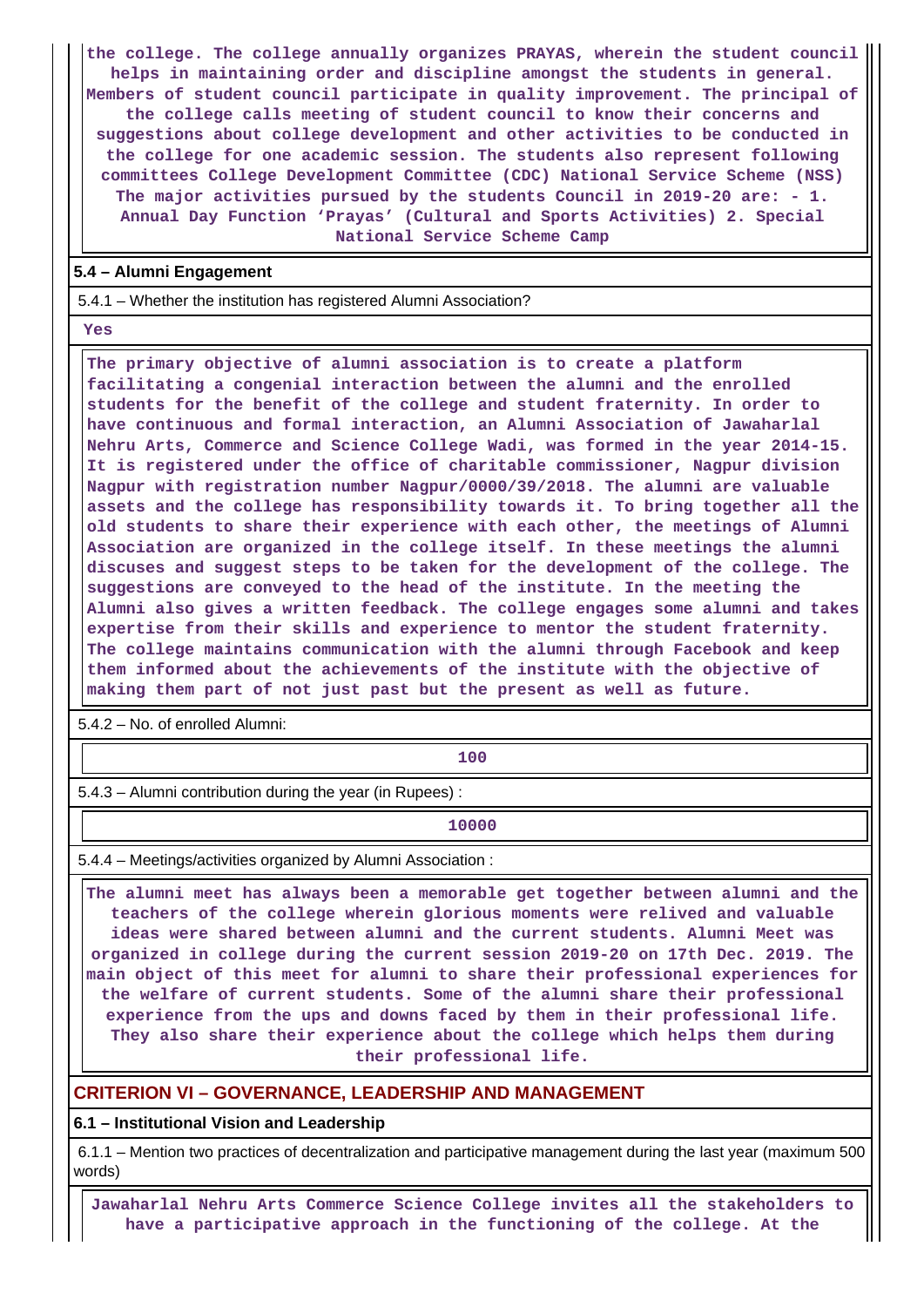**beginning of the year, the College Development Committee meets to plan the academic year. The plans are chalked out and the proposals are taken for discussion in the Staff Council. The Principal, IQAC and Staff Council meet at the beginning of the academic year and the proposed plans are taken up for discussion. The members decide on the course of action for the academic year. Later, The faculty member's review is considered by the Staff Council and the final Plan of action for the academic year is planned and executed. A calendar is prepared with the plan of action to have transparency in the functioning of the college. The management believes in the active participation of all the stakeholders. In order to decentralize the system and achieve more success, the Head of every department is given the rights to take decision on the students development. The Head s will be framing the curriculum for the students and they are given the rights to execute it in the best way possible. As mentioned, the calendar of events are prepared and the coordinating staff of the events are completely in charge of such events. The decision-making rights are given to the Head of department and the coordinators to decide upon the events and the management supports them wholeheartedly in such decisions. In the Student Council meetings the future plans are discussed at regular intervals, recommendations are also taken into consideration. Various meetings with other stakeholders, especially with the parents, are also conducted and their input is also considered for the better functioning of the college.. These initiative are taken by the management suggestions and recommendations made by the IQAC. The Academic Monitoring Cell (AMC) is one of the innovative measures of the institution. The AMC is conducted every day and report is submitted to Principal for proper implementation of action plan and understanding the issues. The management discusses new developments, issues of the students and**

**arrives at appropriate solutions to many serious concerns quickly.**

| 6.1.2 - Does the institution have a Management Information System (MIS)?                                              |                                                                                                                                                                                                                                                                                                                                                                                                                                                                                                                                                                                |  |  |  |  |  |  |
|-----------------------------------------------------------------------------------------------------------------------|--------------------------------------------------------------------------------------------------------------------------------------------------------------------------------------------------------------------------------------------------------------------------------------------------------------------------------------------------------------------------------------------------------------------------------------------------------------------------------------------------------------------------------------------------------------------------------|--|--|--|--|--|--|
| Yes                                                                                                                   |                                                                                                                                                                                                                                                                                                                                                                                                                                                                                                                                                                                |  |  |  |  |  |  |
| 6.2 - Strategy Development and Deployment                                                                             |                                                                                                                                                                                                                                                                                                                                                                                                                                                                                                                                                                                |  |  |  |  |  |  |
| 6.2.1 – Quality improvement strategies adopted by the institution for each of the following (with in 100 words each): |                                                                                                                                                                                                                                                                                                                                                                                                                                                                                                                                                                                |  |  |  |  |  |  |
| <b>Strategy Type</b>                                                                                                  | Details                                                                                                                                                                                                                                                                                                                                                                                                                                                                                                                                                                        |  |  |  |  |  |  |
| Curriculum Development                                                                                                | The College is affiliated to<br>Rastrasant Tukdoji Maharaj Nagpur<br>University Nagpur. The College follows<br>the syllabus of the University. The<br>college teachers are BOS member of<br>RTMNU. The college organizing<br>curricular related field visit, study<br>tours, industrial visit, group<br>discussion Added to it various<br>Certificate courses and Value Added<br>Courses are introduced as part of the<br>curriculum for the holistic development<br>of the students. Various seminars and<br>guest lectures are conducted to enhance<br>the students' skills. |  |  |  |  |  |  |
| Teaching and Learning                                                                                                 | Innovative teaching methods are<br>adopted by the staff to mould the<br>students into better citizens and make<br>them industry ready. Student Centric<br>approach is adopted for the overall<br>development of the students. A course                                                                                                                                                                                                                                                                                                                                         |  |  |  |  |  |  |

**plan is designed and adopted for**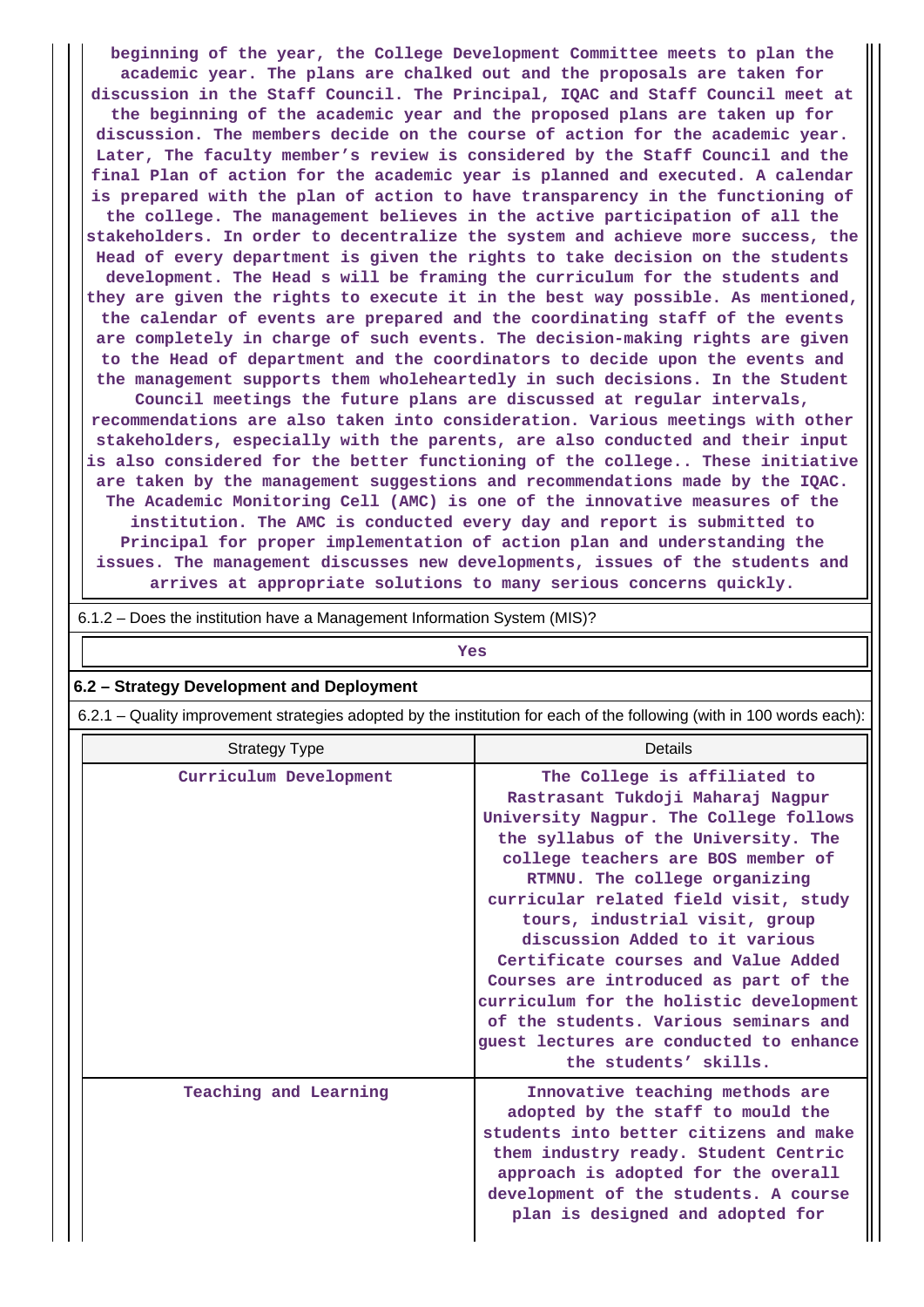|                                                               | teaching in a well-planned manner.<br>Technology driven learning by using ICT<br>tools available in the college. Skill<br>Development programs are conducted at<br>regular intervals. Research and<br>development are given importance and<br>the staff guide the students to prepare<br>and present papers at various colleges.                                                                                                                                                                                                                                                               |
|---------------------------------------------------------------|------------------------------------------------------------------------------------------------------------------------------------------------------------------------------------------------------------------------------------------------------------------------------------------------------------------------------------------------------------------------------------------------------------------------------------------------------------------------------------------------------------------------------------------------------------------------------------------------|
| Examination and Evaluation                                    | The Examination and Evaluation are<br>done by the Rastrasant Tukdoji Maharaj<br>Nagpur University as the college is<br>affiliated to the university. Regular<br>assessment tests are conducted.<br>Assignments and seminars are given to<br>the students to assess their<br>proficiency. The Internal assessment is<br>a transparent process where the<br>students know their IA marks and on<br>what basis it is been allotted. Regular<br>parents-teachers meeting is conducted<br>to update the parents of their ward's<br>status. Remedial classes are conducted<br>for the slow learners. |
| Research and Development                                      | The research Centre aims to nurture<br>research culture in the college by<br>promoting research in newly emerging<br>and challenging areas. The staff is<br>encouraged to present and publish<br>papers in reputed journals and various<br>colleges. The college conducts<br>seminars, Conference and National level<br>seminars to provide an opportunity for<br>the students to develop research<br>activities.                                                                                                                                                                              |
| Library, ICT and Physical<br>Infrastructure / Instrumentation | Every year the library purchases good<br>number of books for the benefit of the<br>staff as well as students. Inflibnet<br>facility has been enabled. New Journals<br>and books for General Studies are added<br>every year. ICT has been enabled in the<br>classrooms for the benefit of the<br>student learning process. Internet has<br>been enabled in library for students<br>and staff usage.                                                                                                                                                                                            |
| Human Resource Management                                     | The HR takes care of all the queries<br>of the staff and the counsellor<br>addresses the problems of the students<br>as well as the staff. Various cells and<br>committees' function to take care of<br>the smooth functioning of the college.<br>A Staff secretary is selected at the<br>beginning of the year to address the<br>needs of the staff. A student council<br>is elected every year to support<br>students and for the better functioning<br>of the college.                                                                                                                      |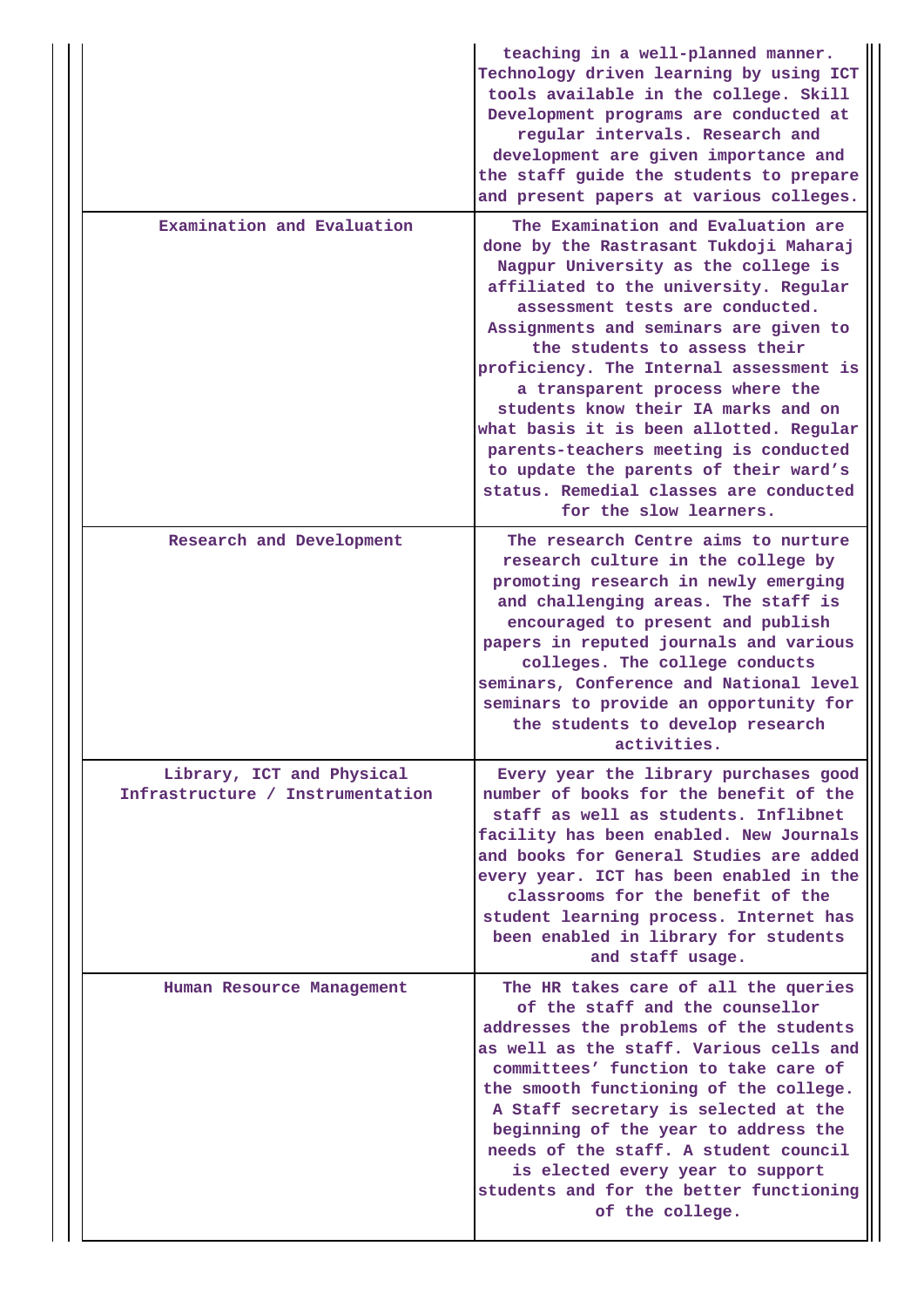| Industry Interaction / Collaboration | With the world becoming a global<br>village, the students need to train and<br>equip themselves to be industry ready<br>for this competitive world. The<br>institution aids in their development<br>by creating a space where the industry<br>and the institution collaborate. Most<br>of the departments arrange industrial<br>visit for students every year. This<br>interface will help the students learn<br>from experience and gain knowledge from<br>the experts from industry. The<br>institution has signed MOUs with<br>various institutions to create a cross-<br>cultural learning experience for the<br>students. |
|--------------------------------------|--------------------------------------------------------------------------------------------------------------------------------------------------------------------------------------------------------------------------------------------------------------------------------------------------------------------------------------------------------------------------------------------------------------------------------------------------------------------------------------------------------------------------------------------------------------------------------------------------------------------------------|
| Admission of Students                | Applications received from students<br>are scrutinized and eligible students<br>are called for counselling by the<br>college. Pre- admission counselling is<br>available for students to select their<br>area of interest and select their<br>courses. Admission of students is done<br>on merit basis. The college encourages<br>first generation learners and special<br>attention and counselling is given to<br>such students. Various scholarships are<br>available for the financially weak<br>section of the students to encourage<br>them to continue their studies.                                                   |

6.2.2 – Implementation of e-governance in areas of operations:

| E-governace area         | Details                                                                                                                                                                                                                                                                                                                                                                                         |
|--------------------------|-------------------------------------------------------------------------------------------------------------------------------------------------------------------------------------------------------------------------------------------------------------------------------------------------------------------------------------------------------------------------------------------------|
| Planning and Development | Planning and development is according<br>to the circulars and notices received<br>by Management, RTMNU, Joint Directorate<br>of Higher Education, UGC and others.<br>For effective teaching and learning ICT<br>tools are available. For effective<br>management of Library Libman web<br>software is Installed. Language<br>department is well equipped with<br>Digital Language Lab Software. |
| Administration           | College Management Software CMS-7.0<br>is used for office management. This<br>master software is used for admission<br>related documents, fee receipts, Daily<br>collection register, details of<br>students, leave reports, salary bills,<br>etc.                                                                                                                                              |
| Finance and Accounts     | Salary of the staff and fees<br>collection system are fully<br>computerized. Master software is used<br>for office management including<br>accounting, Pay Role Management, Fee<br>Collection, Scholarship etc.                                                                                                                                                                                 |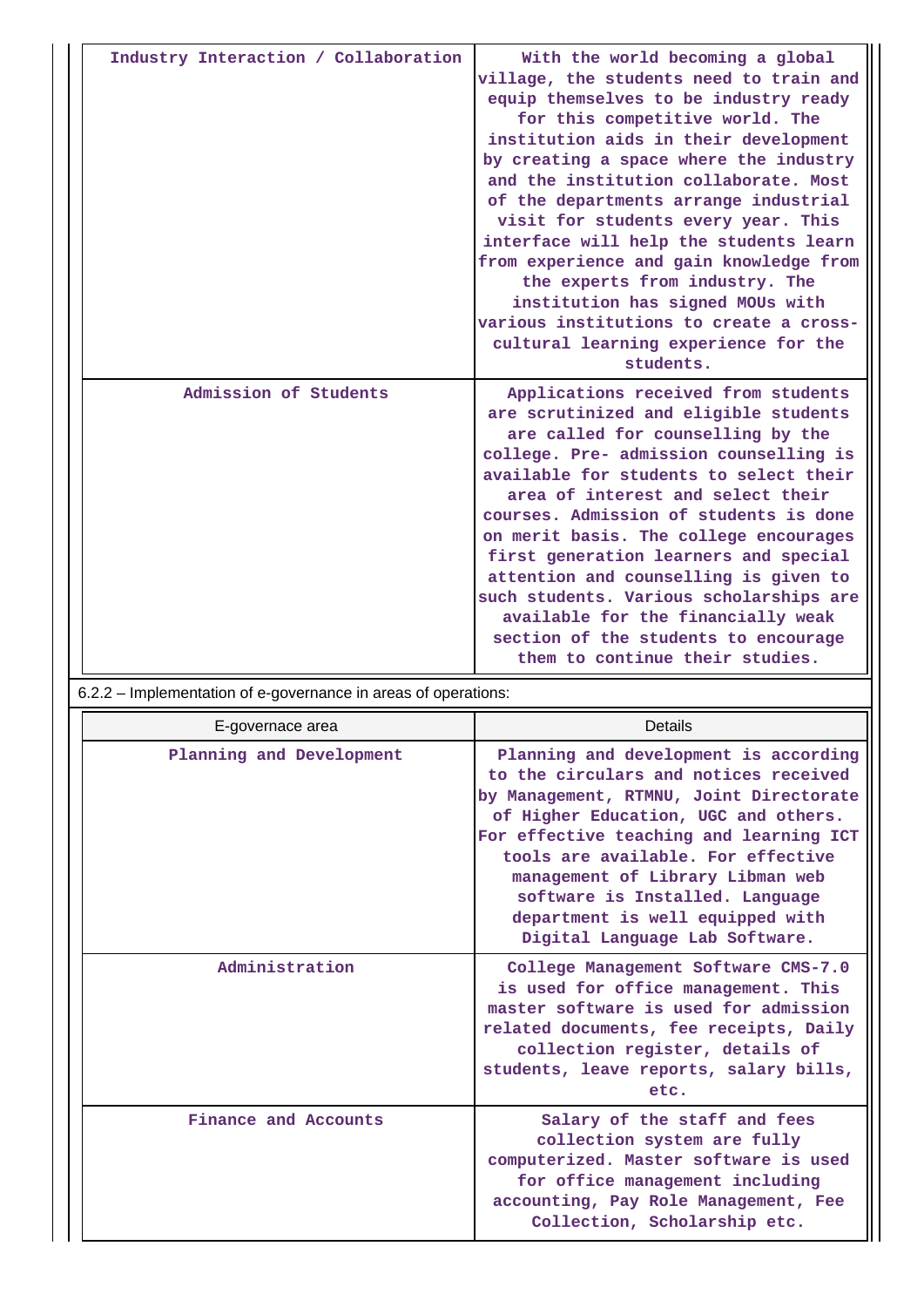| Student Admission and Support                                                                                                                                                                            |  |           |                 |                                                                                                                                                                                                                                                  |                                                                                                                                                                    | The detail information about the<br>admission process is available on the<br>college website. Admission of students,<br>their fees collection, processing of<br>their scholarship, processing of their<br>transfer certificate are fully<br>computerized. Centralized Campus<br>Management System (CCMS) Software is<br>used for online admission process |                   |                                                      |      |      |
|----------------------------------------------------------------------------------------------------------------------------------------------------------------------------------------------------------|--|-----------|-----------------|--------------------------------------------------------------------------------------------------------------------------------------------------------------------------------------------------------------------------------------------------|--------------------------------------------------------------------------------------------------------------------------------------------------------------------|-----------------------------------------------------------------------------------------------------------------------------------------------------------------------------------------------------------------------------------------------------------------------------------------------------------------------------------------------------------|-------------------|------------------------------------------------------|------|------|
| Examination                                                                                                                                                                                              |  |           |                 | As per the instructions of RTM Nagpur<br>University, Nagpur. Processing of<br>Examination Forms of University,<br>uploading of practical examination<br>marks, uploading of internal marks, and<br>downloading of questions papers is<br>online. |                                                                                                                                                                    |                                                                                                                                                                                                                                                                                                                                                           |                   |                                                      |      |      |
| 6.3 - Faculty Empowerment Strategies                                                                                                                                                                     |  |           |                 |                                                                                                                                                                                                                                                  |                                                                                                                                                                    |                                                                                                                                                                                                                                                                                                                                                           |                   |                                                      |      |      |
| 6.3.1 – Teachers provided with financial support to attend conferences / workshops and towards membership fee<br>of professional bodies during the year                                                  |  |           |                 |                                                                                                                                                                                                                                                  |                                                                                                                                                                    |                                                                                                                                                                                                                                                                                                                                                           |                   |                                                      |      |      |
| Year                                                                                                                                                                                                     |  |           | Name of Teacher |                                                                                                                                                                                                                                                  | Name of the<br>Name of conference/<br>workshop attended<br>professional body for<br>for which financial<br>which membership<br>fee is provided<br>support provided |                                                                                                                                                                                                                                                                                                                                                           | Amount of support |                                                      |      |      |
| 2019                                                                                                                                                                                                     |  |           | <b>NA</b>       |                                                                                                                                                                                                                                                  | <b>NA</b>                                                                                                                                                          |                                                                                                                                                                                                                                                                                                                                                           | <b>NA</b>         |                                                      | Nill |      |
|                                                                                                                                                                                                          |  |           |                 |                                                                                                                                                                                                                                                  | No file uploaded.                                                                                                                                                  |                                                                                                                                                                                                                                                                                                                                                           |                   |                                                      |      |      |
| 6.3.2 - Number of professional development / administrative training programmes organized by the College for<br>teaching and non teaching staff during the year                                          |  |           |                 |                                                                                                                                                                                                                                                  |                                                                                                                                                                    |                                                                                                                                                                                                                                                                                                                                                           |                   |                                                      |      |      |
| Year<br>Title of the<br>Title of the<br>professional<br>administrative<br>development<br>training<br>programme<br>programme<br>organised for<br>organised for<br>teaching staff<br>non-teaching<br>staff |  |           | From date       |                                                                                                                                                                                                                                                  | To Date                                                                                                                                                            | Number of<br>participants<br>(Teaching<br>staff)                                                                                                                                                                                                                                                                                                          |                   | Number of<br>participants<br>(non-teaching<br>staff) |      |      |
| 2019                                                                                                                                                                                                     |  | <b>NA</b> | NA              |                                                                                                                                                                                                                                                  | Nill                                                                                                                                                               |                                                                                                                                                                                                                                                                                                                                                           | Nill              | Nill                                                 |      | Nill |
|                                                                                                                                                                                                          |  |           |                 |                                                                                                                                                                                                                                                  | No file uploaded.                                                                                                                                                  |                                                                                                                                                                                                                                                                                                                                                           |                   |                                                      |      |      |
| 6.3.3 - No. of teachers attending professional development programmes, viz., Orientation Programme, Refresher<br>Course, Short Term Course, Faculty Development Programmes during the year               |  |           |                 |                                                                                                                                                                                                                                                  |                                                                                                                                                                    |                                                                                                                                                                                                                                                                                                                                                           |                   |                                                      |      |      |
| Number of teachers<br>Title of the<br>professional<br>who attended<br>development<br>programme                                                                                                           |  | From Date | To date         |                                                                                                                                                                                                                                                  | Duration                                                                                                                                                           |                                                                                                                                                                                                                                                                                                                                                           |                   |                                                      |      |      |
| Short Term<br><b>Course on</b><br>Capacity<br><b>Building for</b><br>Women (HRDC                                                                                                                         |  |           | $\mathbf{1}$    |                                                                                                                                                                                                                                                  | 13/01/2020                                                                                                                                                         |                                                                                                                                                                                                                                                                                                                                                           | 18/01/2020        |                                                      |      | 6    |

 **2 06/01/2020 18/01/2020 13**

**SGBAU, Amravati)**

 **Refresher Course in Yoga**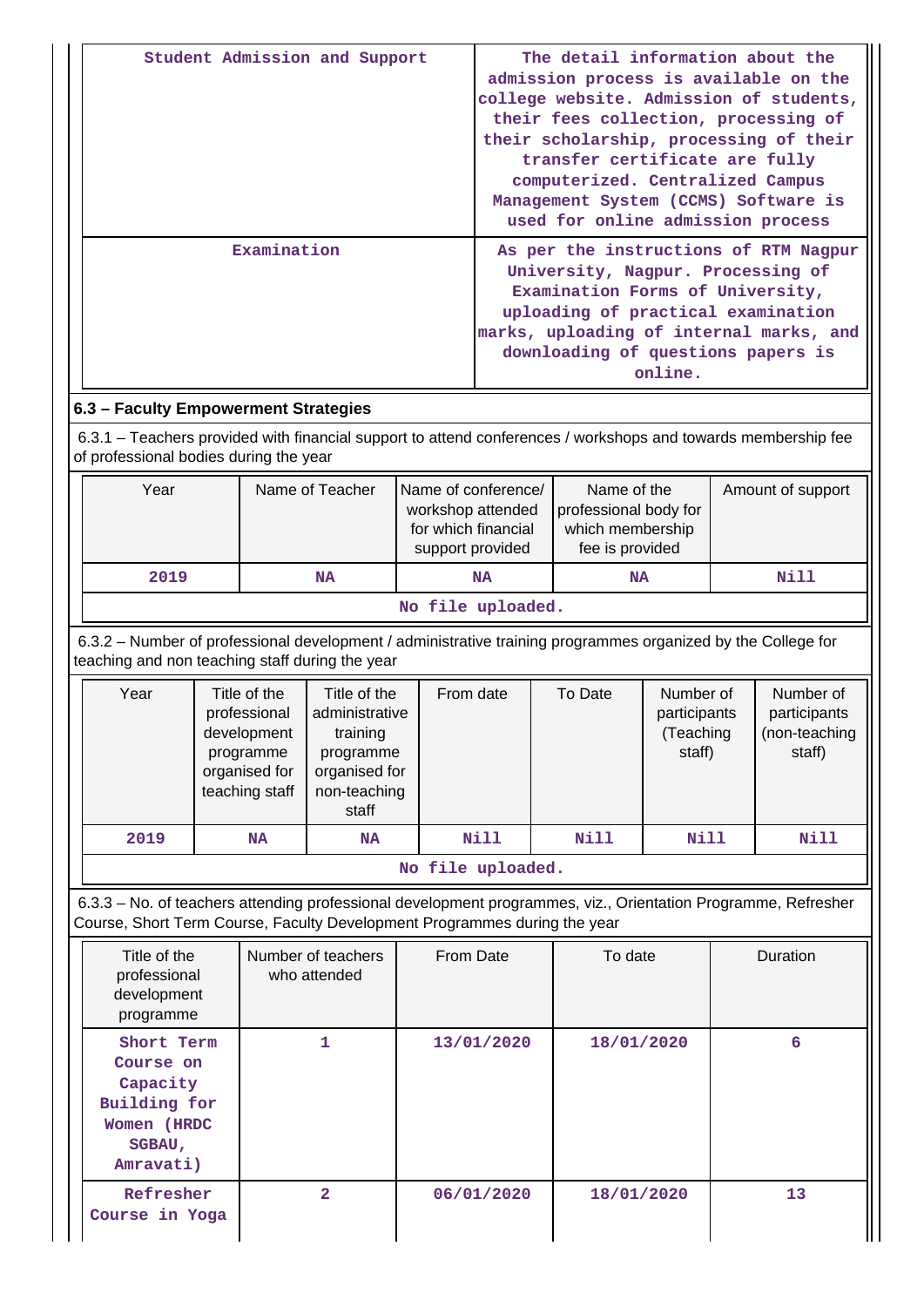| Nagpur)                                                                                                                                                                                                                              |                |                                                       |            |            |                     |                                                                        |  |  |  |  |  |
|--------------------------------------------------------------------------------------------------------------------------------------------------------------------------------------------------------------------------------------|----------------|-------------------------------------------------------|------------|------------|---------------------|------------------------------------------------------------------------|--|--|--|--|--|
| Short Term<br>Course on<br>Gender<br>Sensitization<br>(HRDC RTMNU,<br>Nagpur)                                                                                                                                                        | $\overline{2}$ |                                                       | 26/08/2019 | 31/08/2019 |                     | 6                                                                      |  |  |  |  |  |
|                                                                                                                                                                                                                                      |                |                                                       | View File  |            |                     |                                                                        |  |  |  |  |  |
| 6.3.4 - Faculty and Staff recruitment (no. for permanent recruitment):                                                                                                                                                               |                |                                                       |            |            |                     |                                                                        |  |  |  |  |  |
|                                                                                                                                                                                                                                      | Teaching       |                                                       |            |            | Non-teaching        |                                                                        |  |  |  |  |  |
| Permanent                                                                                                                                                                                                                            |                | <b>Full Time</b>                                      |            | Permanent  |                     | <b>Full Time</b>                                                       |  |  |  |  |  |
| 24                                                                                                                                                                                                                                   |                | 25                                                    |            | 12         |                     | 13                                                                     |  |  |  |  |  |
| $6.3.5$ – Welfare schemes for                                                                                                                                                                                                        |                |                                                       |            |            |                     |                                                                        |  |  |  |  |  |
| Teaching                                                                                                                                                                                                                             |                | Non-teaching                                          |            |            | <b>Students</b>     |                                                                        |  |  |  |  |  |
| 4                                                                                                                                                                                                                                    |                |                                                       | 4          |            |                     | 6                                                                      |  |  |  |  |  |
| 6.4 - Financial Management and Resource Mobilization                                                                                                                                                                                 |                |                                                       |            |            |                     |                                                                        |  |  |  |  |  |
| 6.4.1 – Institution conducts internal and external financial audits regularly (with in 100 words each)                                                                                                                               |                |                                                       |            |            |                     |                                                                        |  |  |  |  |  |
| Priyanka Sharma Associates, Nagpur (Chartered Accountant) for preparation of<br>6.4.2 – Funds / Grants received from management, non-government bodies, individuals, philanthropies during the<br>year(not covered in Criterion III) |                | Balance Sheet other necessary Financial Certificates. |            |            |                     |                                                                        |  |  |  |  |  |
| funding agencies /individuals                                                                                                                                                                                                        |                |                                                       |            |            |                     | Name of the non government<br>Funds/ Grnats received in Rs.<br>Purpose |  |  |  |  |  |
| Oxys Learning Pvt.                                                                                                                                                                                                                   |                |                                                       | 30000      |            | For Construction of |                                                                        |  |  |  |  |  |
| Ltd., Nagpur<br>Ramp                                                                                                                                                                                                                 |                |                                                       |            |            |                     |                                                                        |  |  |  |  |  |
|                                                                                                                                                                                                                                      |                |                                                       |            |            |                     |                                                                        |  |  |  |  |  |
|                                                                                                                                                                                                                                      |                |                                                       | View File  |            |                     |                                                                        |  |  |  |  |  |
| 6.4.3 - Total corpus fund generated                                                                                                                                                                                                  |                |                                                       |            |            |                     |                                                                        |  |  |  |  |  |
|                                                                                                                                                                                                                                      |                | $\mathbf 0$                                           |            |            |                     |                                                                        |  |  |  |  |  |
| 6.5 - Internal Quality Assurance System                                                                                                                                                                                              |                |                                                       |            |            |                     |                                                                        |  |  |  |  |  |
| 6.5.1 - Whether Academic and Administrative Audit (AAA) has been done?                                                                                                                                                               |                | External                                              |            |            | Internal            |                                                                        |  |  |  |  |  |
| <b>Audit Type</b>                                                                                                                                                                                                                    | Yes/No         | Agency                                                |            | Yes/No     |                     | Authority                                                              |  |  |  |  |  |
| Academic                                                                                                                                                                                                                             | <b>No</b>      |                                                       | Nill       | Yes        |                     | IQAC                                                                   |  |  |  |  |  |
| Administrative                                                                                                                                                                                                                       | <b>No</b>      |                                                       | Nill       | Yes        |                     | <b>IQAC</b>                                                            |  |  |  |  |  |
| 6.5.2 – Activities and support from the Parent – Teacher Association (at least three)                                                                                                                                                |                |                                                       |            |            |                     |                                                                        |  |  |  |  |  |
| • Through mentor schemes The teachers are regularly in contact with parent. •<br>Discuss with parents about the progress of their children and make aware about                                                                      |                |                                                       |            |            |                     |                                                                        |  |  |  |  |  |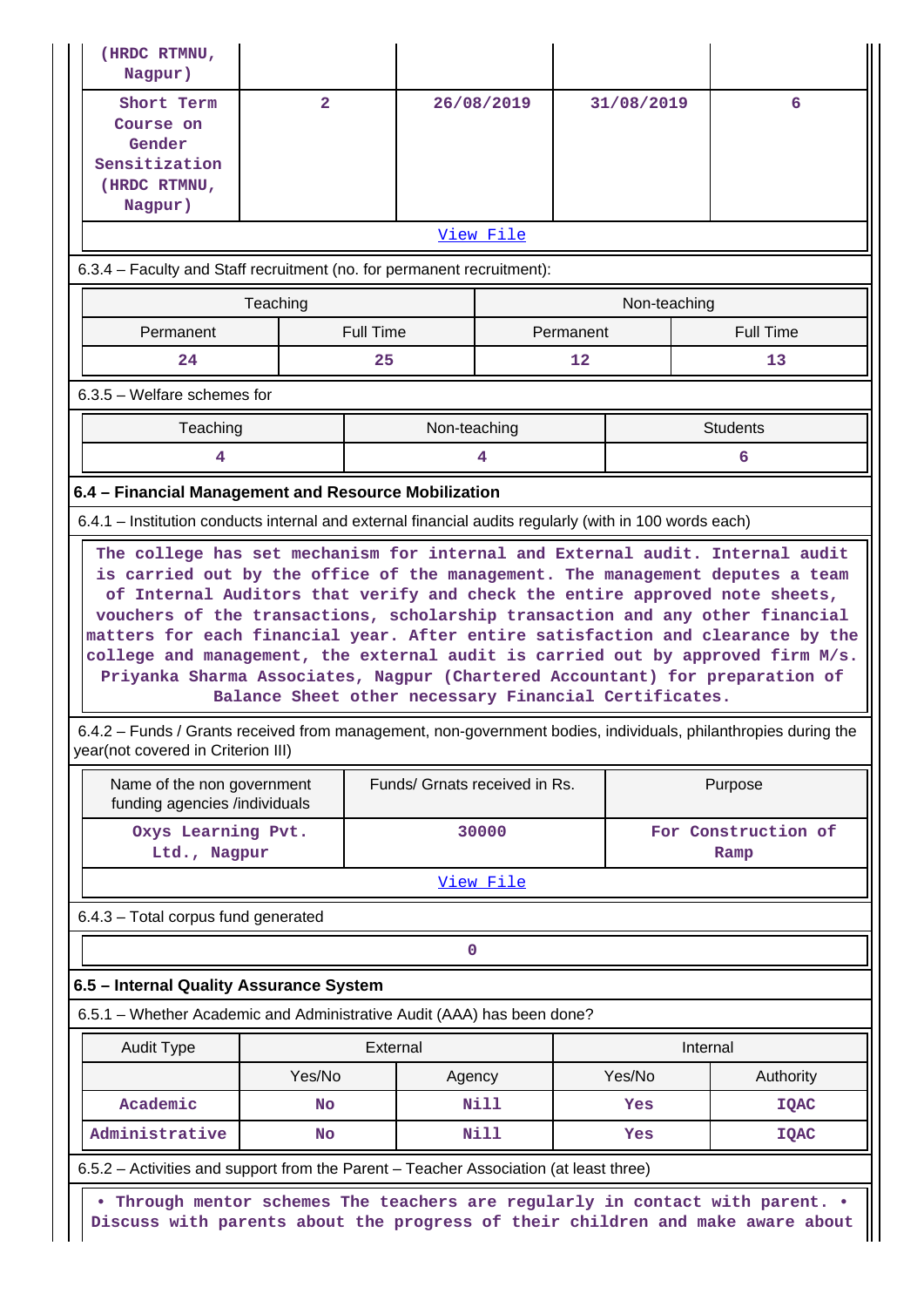**the career opportunities for their children. • Make parents aware about the facilities provided by college for the development of students.**

6.5.3 – Development programmes for support staff (at least three)

**Nil** 

6.5.4 – Post Accreditation initiative(s) (mention at least three)

 **• Proposal Submitted for Faculty of Commerce to be recognized as 'Place for higher Learning and Research'. • Constructed 03 class room and Boys toilet block. • Ramp facilities provided for second wing on ground floor. • College Library has more books for the Competitive examination preparation.**

6.5.5 – Internal Quality Assurance System Details

| a) Submission of Data for AISHE portal | Yes |
|----------------------------------------|-----|
| b) Participation in NIRF               | No  |
| c)ISO certification                    | Yes |
| d)NBA or any other quality audit       | No  |

6.5.6 – Number of Quality Initiatives undertaken during the year

| Year | Name of quality<br>initiative by IQAC<br>conducting IQAC                                                              |            | <b>Duration From</b> | <b>Duration To</b> | Number of<br>participants |
|------|-----------------------------------------------------------------------------------------------------------------------|------------|----------------------|--------------------|---------------------------|
| 2019 | Organized<br>One day<br>Workshop on<br>"Creating<br>Scientific T<br>emperament-<br><b>Busting Supe</b><br>rstitions." | 13/08/2019 | 13/08/2019           | 13/08/2019         | 126                       |
| 2019 | Workshop<br>on skills<br>Training in<br>Traditional<br>Craft                                                          | 24/09/2019 | 24/09/2019           | 26/09/2019         | 47                        |
| 2020 | One day<br>workshop on<br>Competitive<br>Exam and<br>career<br>Guidance.                                              | 22/02/2020 | 22/02/2020           | 22/02/2020         | 131                       |
| 2020 | World<br>Wildlife Day<br>(Poster<br>Competition)                                                                      | 03/03/2020 | 03/03/2020           | 03/03/2020         | 47                        |
|      |                                                                                                                       |            | View File            |                    |                           |

# **CRITERION VII – INSTITUTIONAL VALUES AND BEST PRACTICES**

**7.1 – Institutional Values and Social Responsibilities**

 7.1.1 – Gender Equity (Number of gender equity promotion programmes organized by the institution during the year)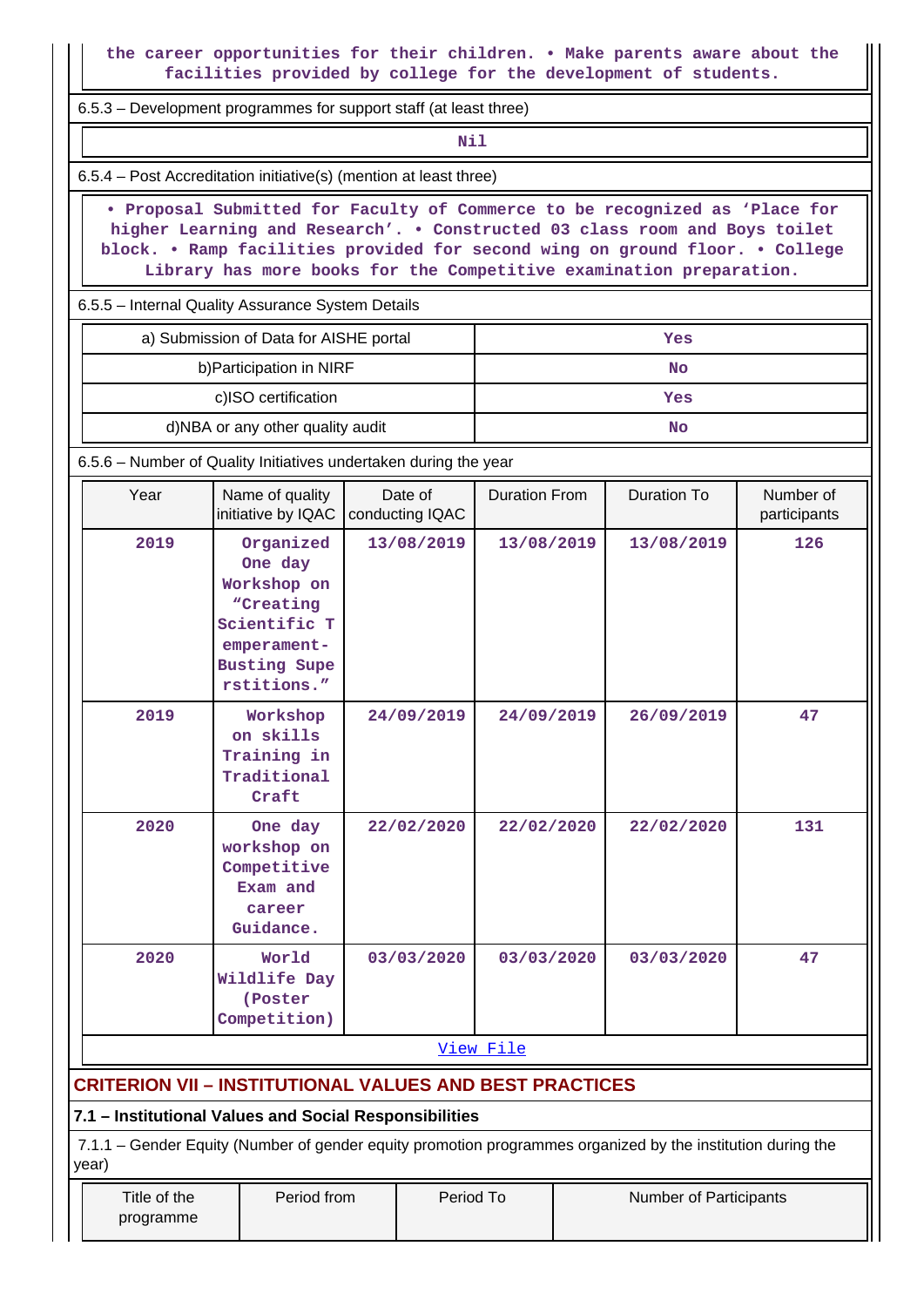|                                                                                                                                                                                                                                                                                        |                                                                                             |                                                                                                   |           |                |                |                         | Female                                               |                            |  | Male                                                |
|----------------------------------------------------------------------------------------------------------------------------------------------------------------------------------------------------------------------------------------------------------------------------------------|---------------------------------------------------------------------------------------------|---------------------------------------------------------------------------------------------------|-----------|----------------|----------------|-------------------------|------------------------------------------------------|----------------------------|--|-----------------------------------------------------|
| Gender<br>Sensitisation<br>and women's<br>safety                                                                                                                                                                                                                                       |                                                                                             | 11/03/2020                                                                                        |           |                | 11/03/2020     |                         | 96                                                   |                            |  | Nill                                                |
| Workshop on<br>skills Training<br>in Traditional<br>Craft<br>(Artificial<br>rangoli, diya<br>decoration,<br>designer<br>garland)                                                                                                                                                       |                                                                                             | 24/09/2019                                                                                        |           |                | 25/09/2019     |                         | 47                                                   |                            |  | Nill                                                |
| 7.1.2 - Environmental Consciousness and Sustainability/Alternate Energy initiatives such as:                                                                                                                                                                                           |                                                                                             |                                                                                                   |           |                |                |                         |                                                      |                            |  |                                                     |
| Percentage of power requirement of the University met by the renewable energy sources                                                                                                                                                                                                  |                                                                                             |                                                                                                   |           |                |                |                         |                                                      |                            |  |                                                     |
| College installs the solar plant with 10 KWP to optimize use of solar energy as<br>an alternate source of energy, which reduces electricity bill upto 25 percent.<br>Apart from that, different shades of trees were planted in the college to<br>maintain the campus clean and green. |                                                                                             |                                                                                                   |           |                |                |                         |                                                      |                            |  |                                                     |
| 7.1.3 - Differently abled (Divyangjan) friendliness                                                                                                                                                                                                                                    |                                                                                             |                                                                                                   |           |                |                |                         |                                                      |                            |  |                                                     |
|                                                                                                                                                                                                                                                                                        | Item facilities                                                                             |                                                                                                   | Yes/No    |                |                | Number of beneficiaries |                                                      |                            |  |                                                     |
|                                                                                                                                                                                                                                                                                        | Physical facilities                                                                         |                                                                                                   | Yes       |                |                | Nill                    |                                                      |                            |  |                                                     |
|                                                                                                                                                                                                                                                                                        | Provision for lift                                                                          |                                                                                                   | <b>No</b> |                |                |                         | Nill<br>Nill                                         |                            |  |                                                     |
|                                                                                                                                                                                                                                                                                        | Ramp/Rails                                                                                  |                                                                                                   | Yes       |                |                | Nill                    |                                                      |                            |  |                                                     |
|                                                                                                                                                                                                                                                                                        | <b>Braille</b><br>Software/facilities                                                       |                                                                                                   | <b>No</b> |                |                |                         |                                                      |                            |  |                                                     |
|                                                                                                                                                                                                                                                                                        | Rest Rooms                                                                                  |                                                                                                   |           |                | Yes            |                         |                                                      | Nill                       |  |                                                     |
|                                                                                                                                                                                                                                                                                        | Scribes for examination                                                                     |                                                                                                   | Yes       |                |                |                         | <b>Nill</b>                                          |                            |  |                                                     |
| Special skill<br>development for<br>differently abled<br>students                                                                                                                                                                                                                      |                                                                                             |                                                                                                   | <b>No</b> |                |                | <b>Nill</b>             |                                                      |                            |  |                                                     |
|                                                                                                                                                                                                                                                                                        | Any other similar<br>facility                                                               |                                                                                                   | Yes       |                |                | <b>Nill</b>             |                                                      |                            |  |                                                     |
| 7.1.4 - Inclusion and Situatedness                                                                                                                                                                                                                                                     |                                                                                             |                                                                                                   |           |                |                |                         |                                                      |                            |  |                                                     |
| Year                                                                                                                                                                                                                                                                                   | Number of<br>initiatives to<br>address<br>locational<br>advantages<br>and disadva<br>ntages | Number of<br>initiatives<br>taken to<br>engage with<br>and<br>contribute to<br>local<br>community |           | Date           | Duration       |                         | Name of<br>initiative                                | <b>Issues</b><br>addressed |  | Number of<br>participating<br>students<br>and staff |
| 2020                                                                                                                                                                                                                                                                                   | 1                                                                                           | 1                                                                                                 |           | 01/02/2<br>020 | $\overline{a}$ |                         | Dental<br>and Eye<br>check-up<br>camp at<br>Khadgaon | Health                     |  | 50                                                  |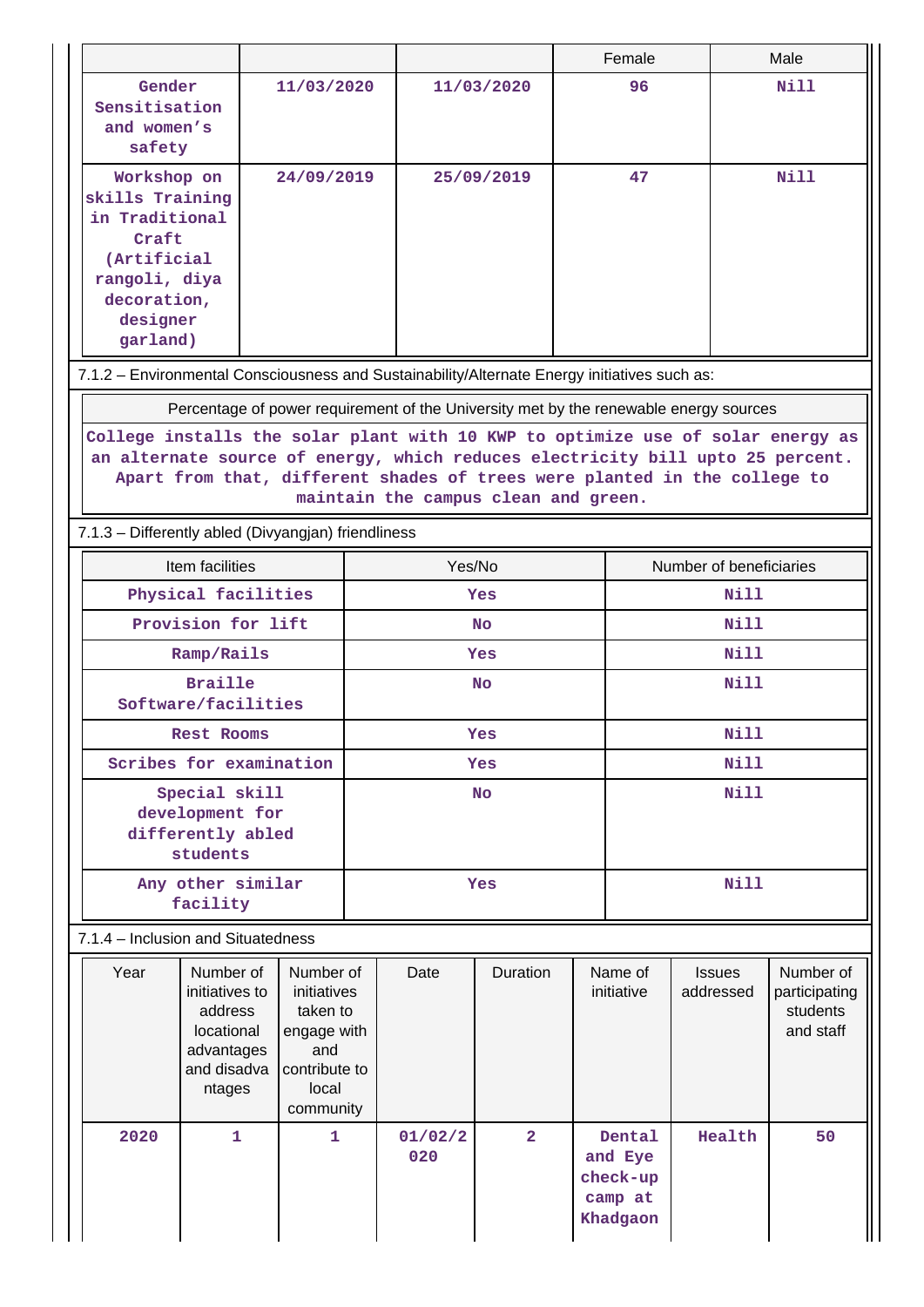|                | View File                                                                                         | by<br>college<br>NSS in co<br>llaborati<br>on with<br>Lata Mang<br>eshkar<br>hospital                                                                                                                                                                                                                                                                                                                                                                                                                                                                                                                                                                                                                                                                        |  |  |  |  |  |  |
|----------------|---------------------------------------------------------------------------------------------------|--------------------------------------------------------------------------------------------------------------------------------------------------------------------------------------------------------------------------------------------------------------------------------------------------------------------------------------------------------------------------------------------------------------------------------------------------------------------------------------------------------------------------------------------------------------------------------------------------------------------------------------------------------------------------------------------------------------------------------------------------------------|--|--|--|--|--|--|
|                | 7.1.5 - Human Values and Professional Ethics Code of conduct (handbooks) for various stakeholders |                                                                                                                                                                                                                                                                                                                                                                                                                                                                                                                                                                                                                                                                                                                                                              |  |  |  |  |  |  |
| <b>Title</b>   | Date of publication                                                                               | Follow up(max 100 words)                                                                                                                                                                                                                                                                                                                                                                                                                                                                                                                                                                                                                                                                                                                                     |  |  |  |  |  |  |
| Teaching Staff | 15/06/2019                                                                                        | <b>• Teachers teach the</b><br>subjects assigned by the<br>Head of the Department<br>and principal and<br>complete the syllabus in<br>time. Teachers focus on<br>producing good results in<br>the subjects taught .<br>They report in time to<br>duty as per the working<br>hours prescribed and are<br>available in the campus<br>unless and otherwise,<br>they are assigned duties<br>elsewhere • Teachers<br>maintain dignity both<br>inside and outside the<br>classroom and try to set<br>a good example to the<br>students. . Apart from<br>teaching teachers counsel<br>the students on various<br>issues. • Teachers carry<br>out academic, co-<br>curricular and<br>organizational activities<br>that may be assigned to<br>them from time to time. |  |  |  |  |  |  |
| Office Staff   | 15/06/2019                                                                                        | . Non-teaching staff<br>exhibit the uppermost<br>values of professional<br>conduct that is required<br>in an educational<br>establishment and co-<br>operate with the teaching<br>staff, their colleagues,<br>providing support, help<br>and assistance as<br>required and facilitate<br>effective communication<br>throughout the college. .<br>Non-teaching staff do not<br>use their position in the<br>institute for any<br>misconduct, either with                                                                                                                                                                                                                                                                                                      |  |  |  |  |  |  |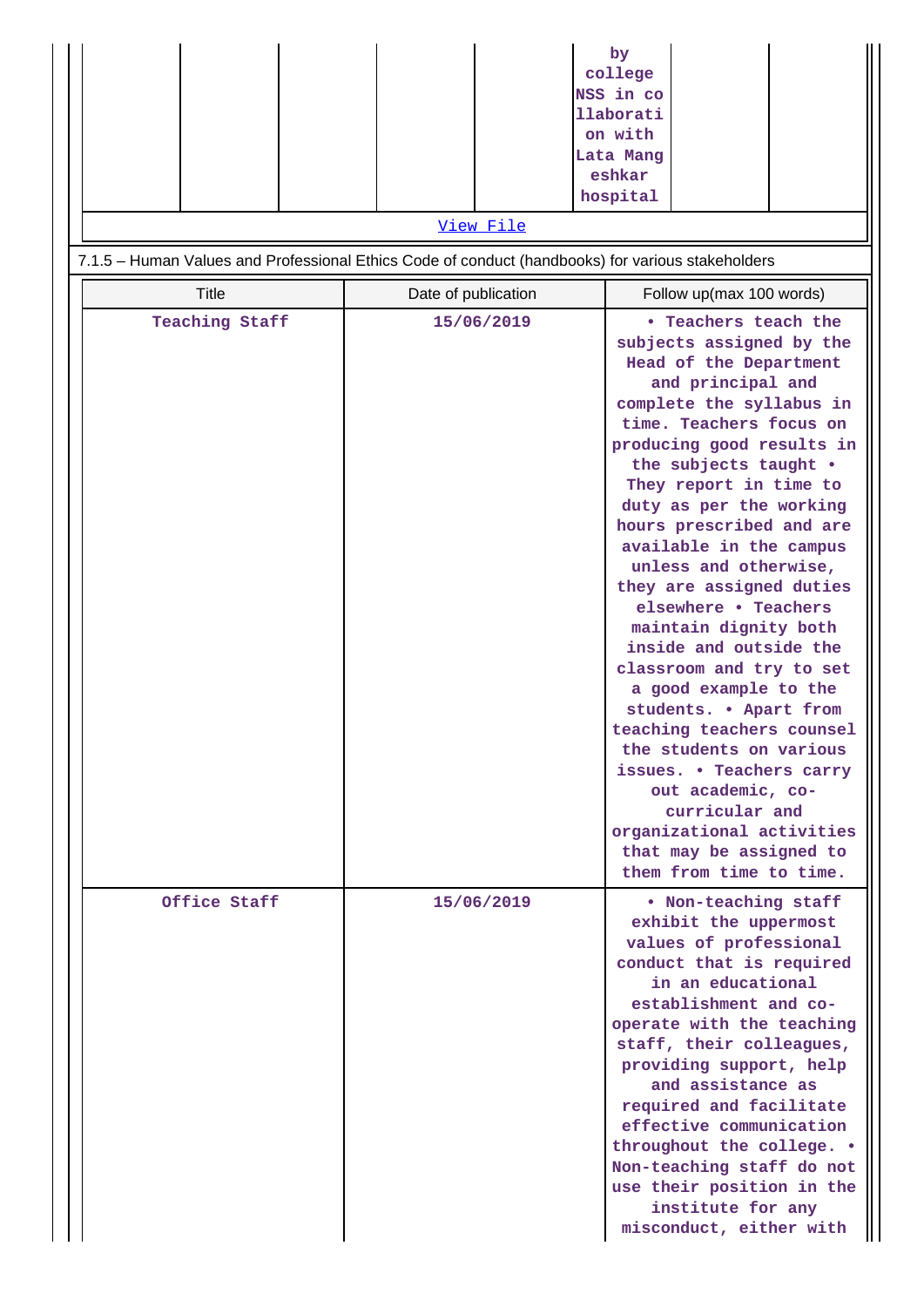|                                                                           |            | the students or with any<br>faculty member and try to<br>maintain good<br>relationship and proper<br>interaction with the<br>students . Non-teaching<br>staff take full efforts<br>to meet required<br>standards in completing<br>assigned duties.                                                                                                                                                                                                                                                                                                                                                                                                                                                                                                                                                                                                                                                          |  |  |  |  |
|---------------------------------------------------------------------------|------------|-------------------------------------------------------------------------------------------------------------------------------------------------------------------------------------------------------------------------------------------------------------------------------------------------------------------------------------------------------------------------------------------------------------------------------------------------------------------------------------------------------------------------------------------------------------------------------------------------------------------------------------------------------------------------------------------------------------------------------------------------------------------------------------------------------------------------------------------------------------------------------------------------------------|--|--|--|--|
| Students                                                                  | 15/06/2019 | • Students are<br>encouraged to maintain<br>the highest standards of<br>discipline and decent<br>behaviour inside the<br>campus as well as<br>outside. They are briefed<br>to strictly follow the<br>rules and regulations of<br>the college to maintain<br>the dignity and esteem of<br>the college. . It is<br>compulsory for students<br>to strictly follow the<br>6-day work schedule<br>Monday to Saturday and<br>attend classes regularly<br>in order to reach the<br>desirable standards of<br>academic attainment. .<br>Any form of ragging and<br>harassment of the fellow<br>students in the campus is<br>strictly prohibited and<br>refrained. If found<br>guilty he/she is liable<br>for criminal offence as<br>per law, following the<br>directives of Honble<br>Supreme Court of India. .<br>Students come to the<br>college in approved dress<br>code and keep the campus<br>neat and clean. |  |  |  |  |
| 7.1.6 - Activities conducted for promotion of universal Values and Ethics |            |                                                                                                                                                                                                                                                                                                                                                                                                                                                                                                                                                                                                                                                                                                                                                                                                                                                                                                             |  |  |  |  |

| Activity                                                                                 | Duration From | Duration To | Number of participants |
|------------------------------------------------------------------------------------------|---------------|-------------|------------------------|
| International<br>Yoga day                                                                | 21/06/2019    | 21/06/2019  | 54                     |
| One day Workshop<br>on "Creating<br>Scientific<br>Temperament-Busting<br>Superstitions." | 13/08/2019    | 13/08/2019  | 126                    |
| Sadbhavana Diwas                                                                         | 20/08/2019    | 20/08/2019  | 80                     |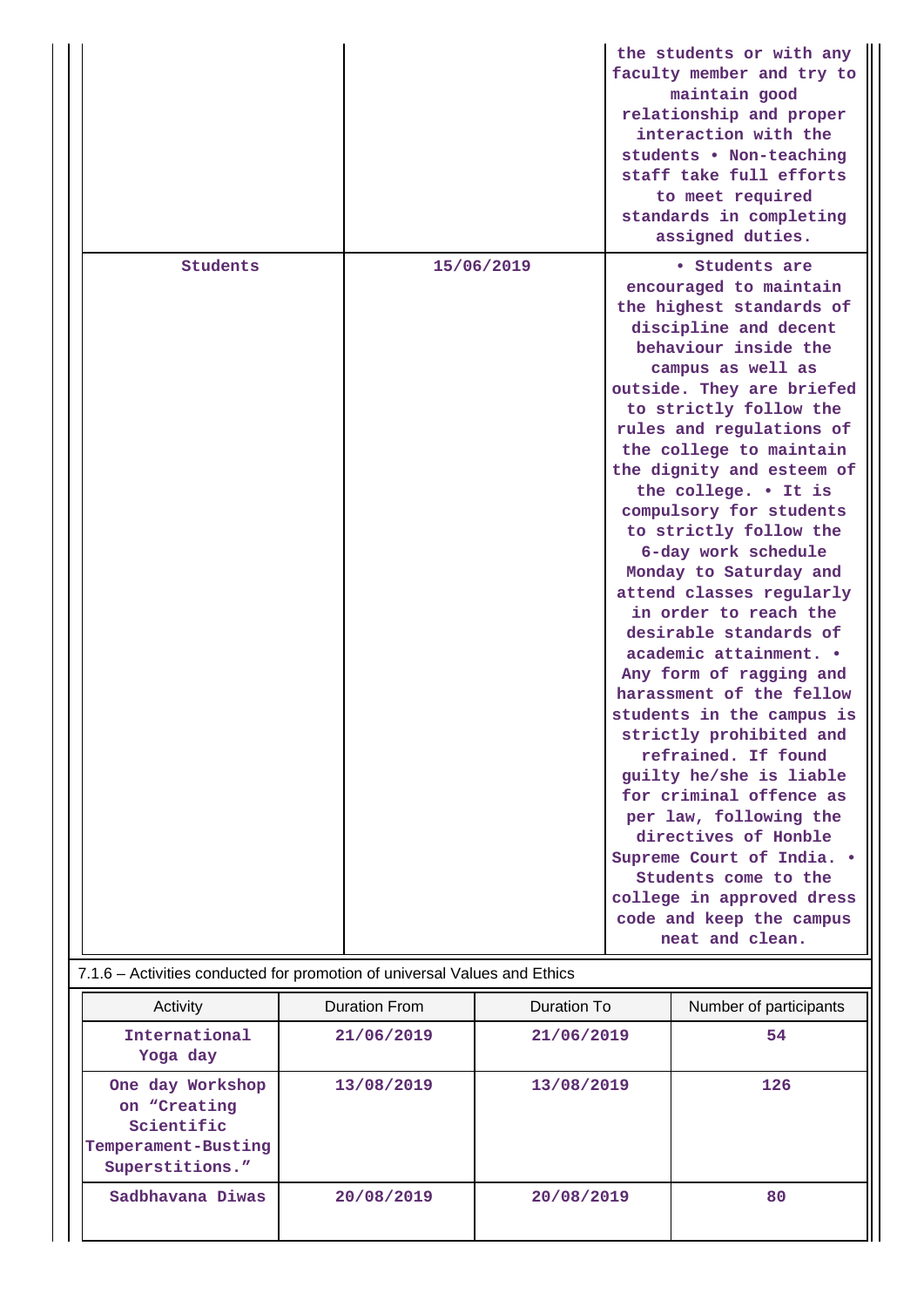| <b>Teachers Day</b>                                                                                                                                                   | 05/09/2019 | 05/09/2019 | 50  |
|-----------------------------------------------------------------------------------------------------------------------------------------------------------------------|------------|------------|-----|
| NSS Day                                                                                                                                                               | 24/09/2019 | 24/09/2019 | 105 |
| Maharashtra<br>Prevention and<br>Eradication of<br>Human Sacrifice and<br>other Inhuman,<br>Importance of Anti-<br>superstition Bill                                  | 19/09/2019 | 19/09/2019 | 65  |
| Mahatma Gandhi<br>Jayanti                                                                                                                                             | 02/10/2019 | 02/10/2019 | 94  |
| Cleanliness drive<br>(swachata abhiyan)                                                                                                                               | 02/02/2020 | 02/02/2020 | 90  |
| "Great Global<br>Backyard Bird<br>Count" Organized by<br>Dept. of Zoology,<br>Environmental<br>Studies and JNC<br>Nature Club in<br>collaboration with<br><b>SEAT</b> | 14/02/2020 | 17/02/2020 | 102 |
| Two days<br>Educational tour at<br>Bedaghat, Bargi Dam<br>Jabalpur                                                                                                    | 24/02/2020 | 25/02/2020 | 54  |
| View File                                                                                                                                                             |            |            |     |

7.1.7 – Initiatives taken by the institution to make the campus eco-friendly (at least five)

 **• Rain-water harvesting • Green landscaping with trees and plants • Solar power plant • E-waste management • Wormy-composting • Green-waste composting**

# **7.2 – Best Practices**

7.2.1 – Describe at least two institutional best practices

 **Best Practice –I: 1.Title of the Practice: Extension Activities 2.Objectives of the Practice: Youth leadership and community development 3. The Context: - The extension activity is the third dimension of education. Along with academic, social and personal life, the NSS/NCC allows the students to contribute services to the community and the nation. The college through these extension activities provides the students a platform to get involved with real life activities and there by become responsible citizens of India. 4. The Practice: - The college annually organizes number of extension activities with primary focus on the development of personality of students through community services. Activities like NSS special camp, awareness rallies, cleanliness drive, blood donation camp, health check-up camp, plantation in the college and at the NSS special camp site are organized by the college. Health check-up camp and yoga training is conducted in NSS camp for the students and villagers. 5. Evidence of Success: - Through these activities, students are motivated and get an opportunity to do social work and develop sense of nationality. N.S.S. organizes expert talks on the importance of social service and community work. This helps the volunteers to understand the context of their relationship with the community. Special camps and rallies on social issues expose the students to the need of the community and various activities involve them in the problem-**

**solving process. Medical help check-up and blood donation camp create among the**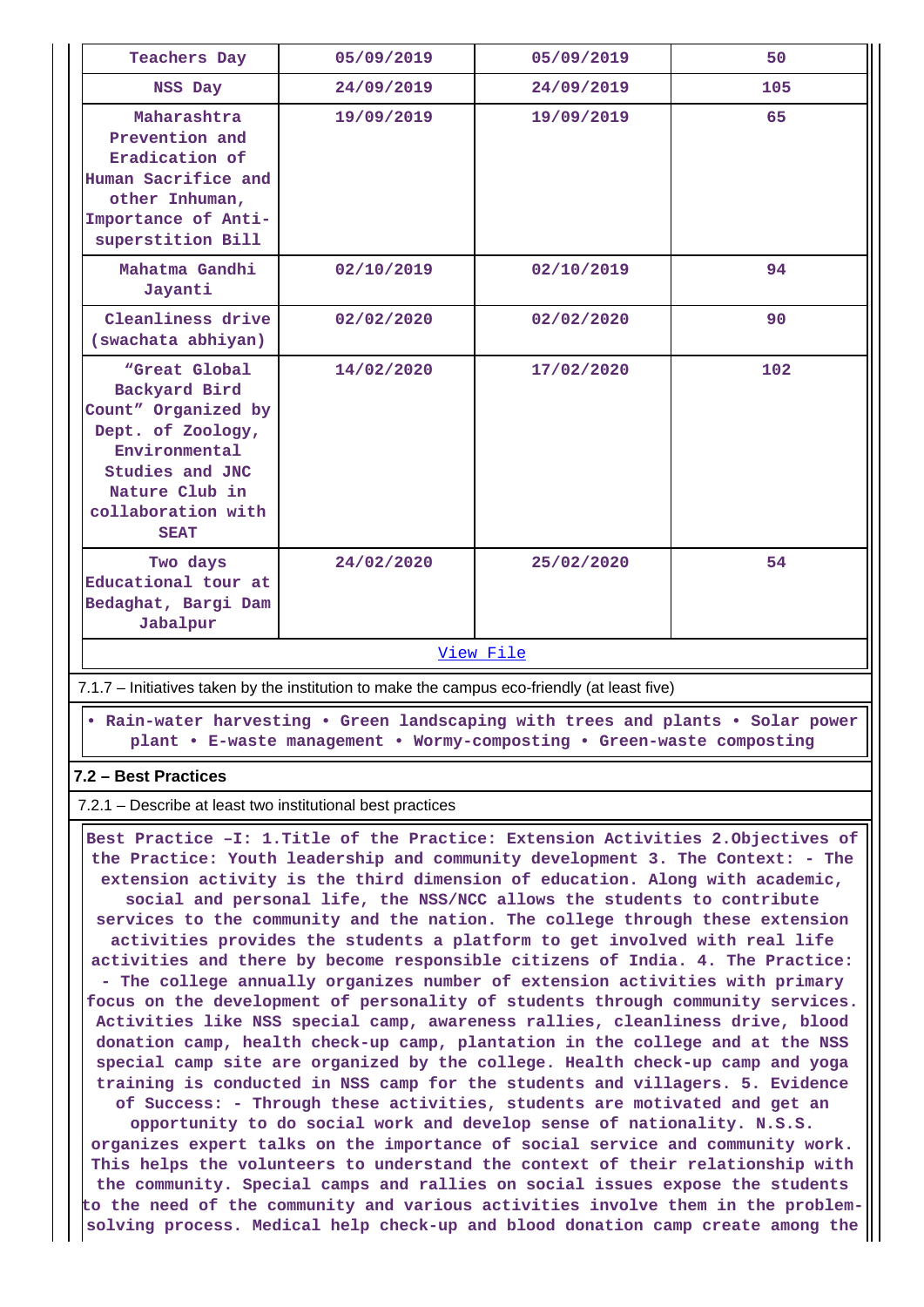**volunteers a sense of social responsibility, residential camps build a competency for group living and community sharing. The volunteers involve in different activities also acquire leadership qualities leading to national and social harmony 6. Problems Encountered and Resources required: - One of the major problems of the NSS is that the goals and objectives of the NSS are numerous and universities as well as people have high expectations of the NSS volunteers. The NSS volunteers are supposed to understand the community around, identify its needs and find solutions for them, acquire skills for mobilizing community participation, acquire leadership qualities and democratic attitude and come forward to tackle the situations created by emergencies or natural disasters. One very serious problem is that of finance. There is always a shortage of resources. Best Practice II: 1.Title of the Practice: Competitive Examination Centre 2.Objective of the Practice: Enhancing competitive abilities and to motivate students for probable career in Government and Corporate Sector. 3.The Context: - Job sectors in India include areas of the economy providing various professions and career opportunities each requiring a set of skills, specialities and qualifications. Government sector provides a great opportunity for career establishment and growth through competitive examinations conducted by various government departments. 4.The Practice: - College has established a Competitive Examination Cell wherein interested students are enrolled and regular guidance classes and workshops are conducted to enhance their basic language skill, general aptitude, general knowledge and subject skills like basic mathematics, history, geography, which are required in a broader context to appear for exams like MPSC, Maharashtra Police Department, Railways and other Civil Service examination. Regular mock and practice exams are conducted to develop IQ, logical and critical thinking and build a strong foundation for a career. 5.Evidence of Success: - Regular coaching creates awareness about the various career opportunities in the government sector and students appear for different competitive examinations. A good number of students every year appear for Maharashtra police department exam and Army recruitments. A few students also appear for bank recruitment .The activities of the cell also create awareness among students about their community and civilian responsibilities and help learners make proper and realistic occupation choices and professional direction 6. Problems Encountered and Resources required:- The success of competitive examination cell lies to a great extent on the quality of teaching faculty who have certain fix financial demands. It is a challenge for the college to build financial resources to mobilize the activities of the cell. Regularity of the students is another challenge. Due to constraints of academic calendar sometimes students face difficulties to attend the classes regularly. Best practice III: 1.Title of the Practice: Self- Defence for Girl Students (Swayam Siddha) 2.Objectives of the Practice: To provide physical skills and mental stability to handle Critical situation 3. The Context: - Woman empowerment along with social, educational parameters also incorporates the physical self-defence ability. The prime significance of self-defence is to make women competent enough to protect themselves against any unacceptable physical advances by anti-social elements. Women should be trained to analyze a dangerous situation and take actions to overcome them successfully. The college through this activity provides the girl students a platform to learn physical self-defence tactics with the help of trained instructors. 4. The Practice: - The college sports department annually organizes a self-defence training program for girl-students in the college premises. Trained expert of karate is engaged to conduct the sessions of selfdefence practices. In this program girl-students are trained in fast, operative methods of disabling an attacker. Various situations of physical attack are addressed: attack from the front, side, or behind, as well as attacks with or without a weapon. 5. Evidence of Success: - Through these activities, girlstudents are motivated and get an opportunity to learn the tricks of mental as well as physical defence. This program teaches to protect themselves against**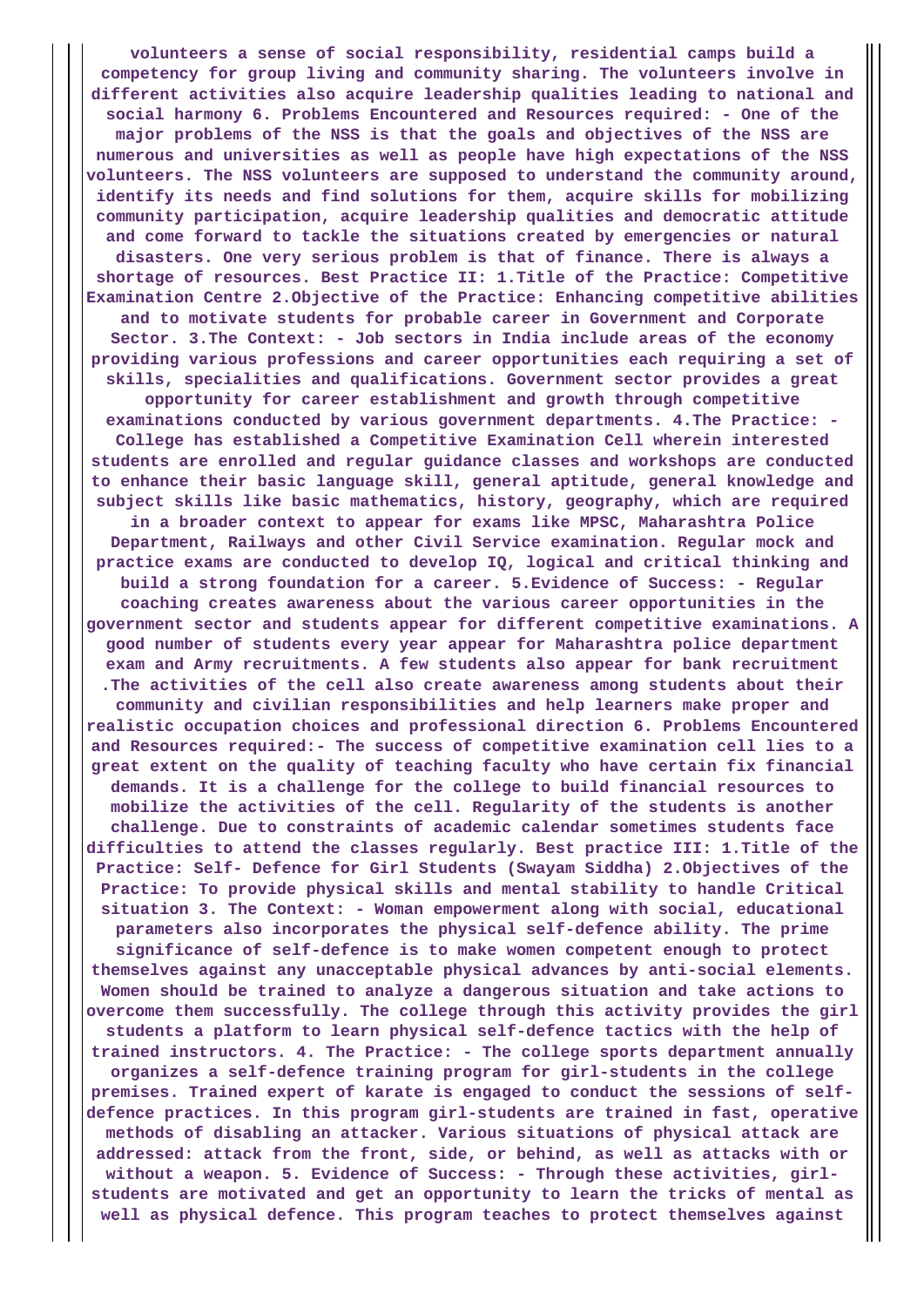**anything that's unacceptable in terms of social conduct. This program also boosts the self-confidence of girls to analyze a dangerous situation and take actions to overcome them effectively. It also empowers girl-students to lead a safe and quality life. 6. Problems Encountered and Resources required: - One of the major problems of this program is that parents need to be made aware about the need of this training program so that more girls get enrolled. Increased financial assistance can help to increase the qualitative and quantitative implementation of this training program.**

 Upload details of two best practices successfully implemented by the institution as per NAAC format in your institution website, provide the link

[http://www.jncwadi.ac.in/uploaded\\_files/Best\\_Practices\\_2019-20.pdf](http://www.jncwadi.ac.in/uploaded_files/Best_Practices_2019-20.pdf)

#### **7.3 – Institutional Distinctiveness**

 7.3.1 – Provide the details of the performance of the institution in one area distinctive to its vision, priority and thrust in not more than 500 words

 **The vision of the institute is to create a centre of academic excellence in the field of higher education for students and equip them to be good responsible citizens of the country by developing in them skills and competencies necessary for self-employment and values necessary for life irrespective of region, religion, caste, economic strata so as to enhance standard of living in rural areas. The college has taken measures to achieve the vision statement. In the last five years, to attain academic excellence, the college has worked towards providing the students a strong basic curriculum as a course of study. Besides classroom teaching programmes like personality development are organized to enhance self-confidence and leadership abilities. Guest lectures by experts keep the students updated with the rapidly evolving knowledge and current trends. An attitude of social responsibility and understanding of cultural and national values are enhanced through extension activities like N.S.S. and N.C.C. Entrepreneurship development cell contributes to develop job oriented skills, self-employability and new avenues of entrepreneurship. The college functions on the principal of non-discrimination and provides equal opportunity in education to the sections of rural society irrespective of age, race, sex, religion, political association, ethnic origin etc. Most of the admitted students are first generation learners from low income group belonging to rural area. The sole mission of the institute is to provide quality education to these students. The college has a team of committed teachers, adequate infrastructure, e-learning facilities, and teaching aids to support underprivileged students so that they can have access to proper education, and overall progress which in large context contribute to the growth and development of rural education in India.**

Provide the weblink of the institution

<http://www.jncwadi.ac.in/Default.aspx>

#### **8.Future Plans of Actions for Next Academic Year**

 **Future Plan of Action for College includes the Strategy of Parental Management and College Administration. For the next academic year, the main focus of Management and College administration is on academic opportunities and career initiatives for students, as we continue to equip students with the education and skills they need to succeed in a modern world. The future plan of the institution include following heads: • To prepare a plan for effective curriculum delivery and documentation. • To prepared Institutional Program on Virtual Teaching-Learning. • Conduct of Online classes due to COVID-19 Pandemic. • To encourage teachers to use Virtual Teaching-Learning, ICT, E-Learning Resources etc. for effective teaching. • Completion of all the requirements for the recognition of commerce faculty as 'Place for Higher Learning and Research'. • To increase the**